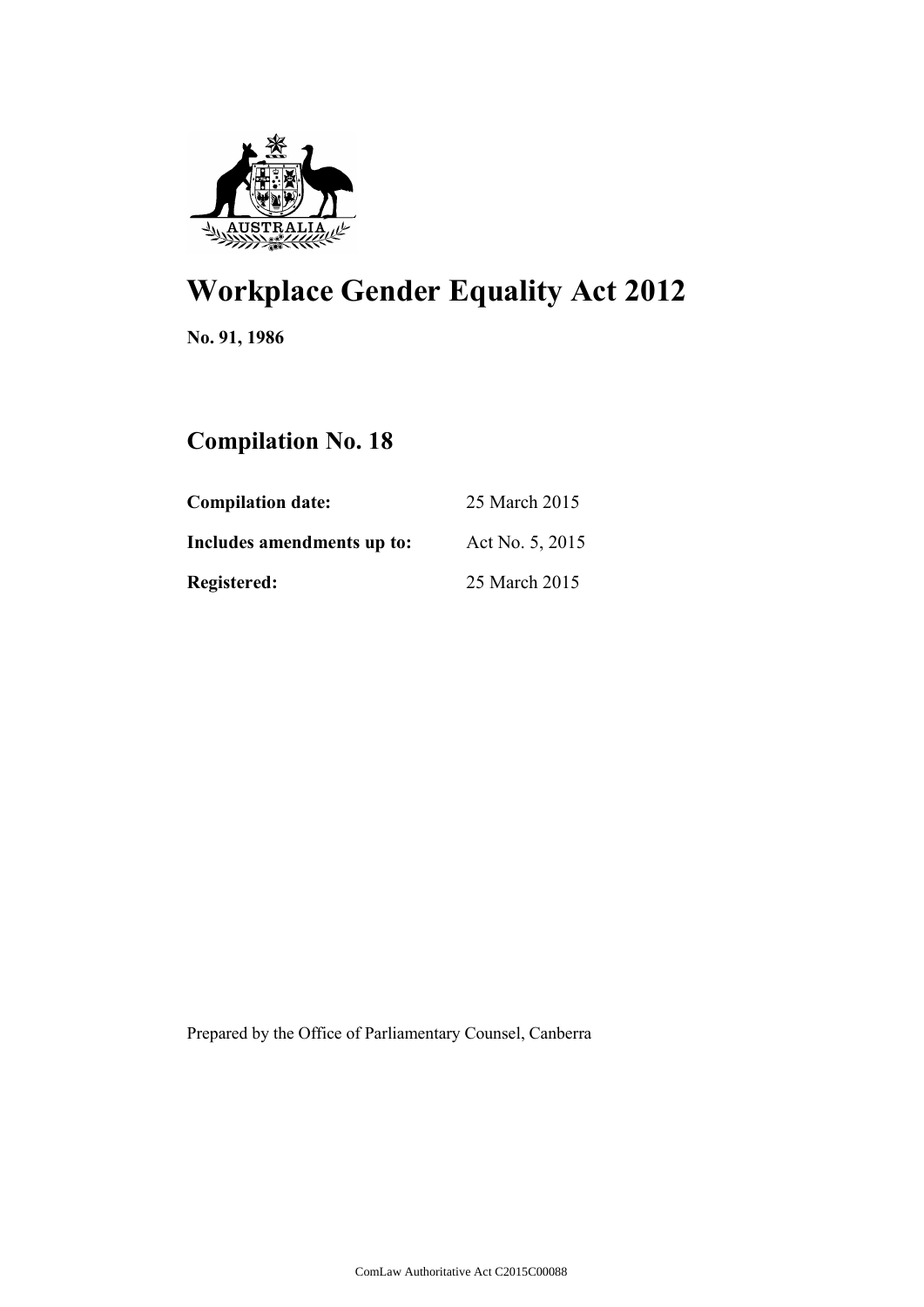# **About this compilation**

### **This compilation**

This is a compilation of the *Workplace Gender Equality Act 2012* that shows the text of the law as amended and in force on 25 March 2015 (the *compilation date*).

This compilation was prepared on 25 March 2015.

The notes at the end of this compilation (the *endnotes*) include information about amending laws and the amendment history of provisions of the compiled law.

# **Uncommenced amendments**

The effect of uncommenced amendments is not shown in the text of the compiled law. Any uncommenced amendments affecting the law are accessible on ComLaw (www.comlaw.gov.au). The details of amendments made up to, but not commenced at, the compilation date are underlined in the endnotes. For more information on any uncommenced amendments, see the series page on ComLaw for the compiled law.

# **Application, saving and transitional provisions for provisions and amendments**

If the operation of a provision or amendment of the compiled law is affected by an application, saving or transitional provision that is not included in this compilation, details are included in the endnotes.

### **Modifications**

If the compiled law is modified by another law, the compiled law operates as modified but the modification does not amend the text of the law. Accordingly, this compilation does not show the text of the compiled law as modified. For more information on any modifications, see the series page on ComLaw for the compiled law.

# **Self-repealing provisions**

If a provision of the compiled law has been repealed in accordance with a provision of the law, details are included in the endnotes.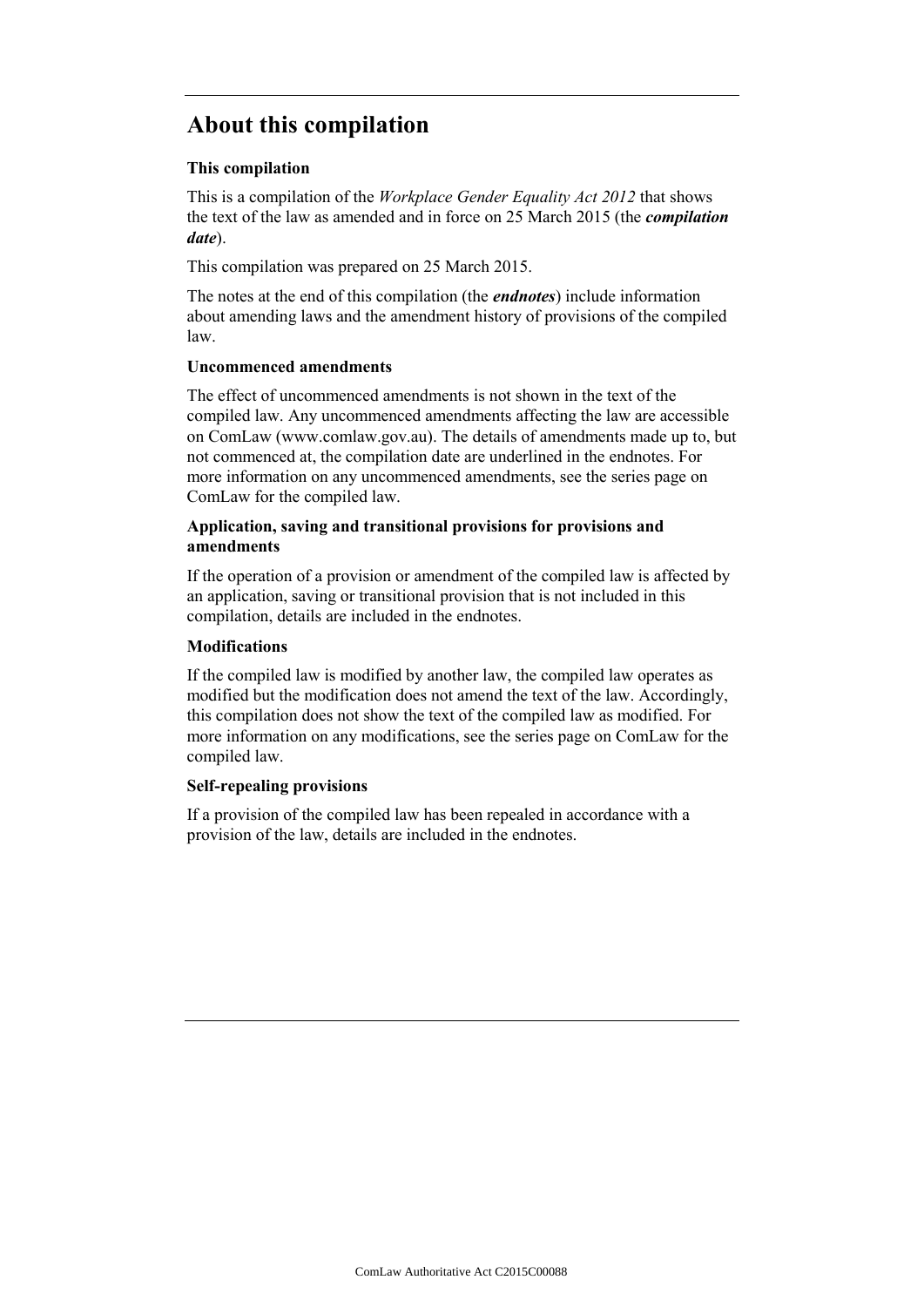# Contents

| <b>Part I-Preliminary</b> |                                                           | $\mathbf{1}$        |
|---------------------------|-----------------------------------------------------------|---------------------|
| 1                         |                                                           |                     |
| $\overline{c}$            |                                                           |                     |
| 2A                        |                                                           |                     |
| 2B                        |                                                           |                     |
| 3                         |                                                           |                     |
| 4                         |                                                           |                     |
| 5                         |                                                           |                     |
| 5A                        |                                                           |                     |
|                           | <b>Part III—Workplace Gender Equality Agency</b>          | 10                  |
| 8A                        |                                                           |                     |
| 9                         |                                                           |                     |
| 10                        |                                                           |                     |
| 11                        |                                                           |                     |
| 12                        |                                                           |                     |
|                           | <b>Part IV—Reports by relevant employers</b>              | 13                  |
| 13                        | Relevant employers to prepare reports relating to gender  |                     |
|                           |                                                           |                     |
| 13A                       |                                                           |                     |
| 13B                       |                                                           |                     |
| 13C                       |                                                           |                     |
| 14                        |                                                           |                     |
| 14A                       | Information of a kind specified by the Minister  15       |                     |
| 15                        |                                                           |                     |
| 16                        | Relevant employer to make public reports accessible to    |                     |
| 16A                       | Relevant employer to inform employee organisations of     |                     |
|                           |                                                           |                     |
| 16B                       | Relevant employer to inform employees and employee        |                     |
|                           |                                                           |                     |
| 17                        |                                                           |                     |
|                           | Part IVA—Reviewing compliance with this Act and           |                     |
|                           | consequences of non-compliance                            | 19                  |
| 18                        |                                                           |                     |
| 19                        | Minister will set minimum standards in relation to gender |                     |
|                           |                                                           |                     |
|                           | Workplace Gender Equality Act 2012                        | i                   |
| Compilation No. 18        | Compilation date: 25/3/15                                 | Registered: 25/3/15 |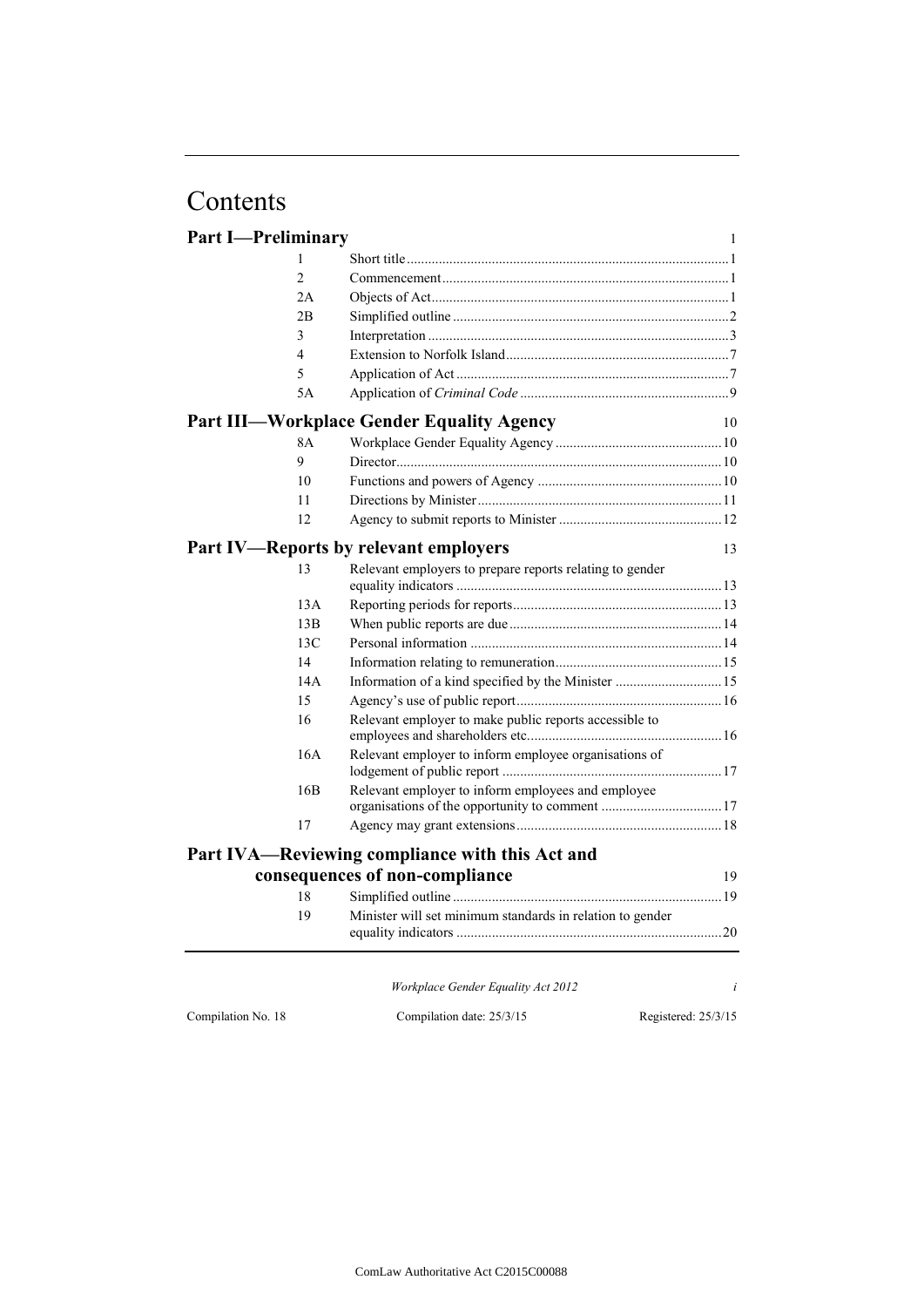|                              | 19A             |                                                              |    |
|------------------------------|-----------------|--------------------------------------------------------------|----|
|                              | 19 <sub>B</sub> | Relevant employer fails to comply with Act if employer       |    |
|                              | 19C             | Relevant employer fails to comply with Act if employer fails |    |
|                              | 19D             |                                                              |    |
|                              | 19 <sub>E</sub> | Agency to offer relevant employers advice and assistance if  |    |
|                              |                 | <b>Part V-Director of Workplace Gender Equality</b>          | 24 |
|                              | 20              |                                                              |    |
|                              | 21              |                                                              |    |
|                              | 22.             |                                                              |    |
|                              | 23              |                                                              |    |
|                              | 24              |                                                              |    |
|                              | 25              |                                                              |    |
|                              | 26              |                                                              |    |
|                              | 27              |                                                              |    |
|                              | 28              |                                                              |    |
| <b>Part VI-Miscellaneous</b> |                 |                                                              | 28 |
|                              | 29              | $Staff$ 28                                                   |    |
|                              | 30              |                                                              |    |
|                              | 31              |                                                              |    |
|                              | 32              |                                                              |    |
|                              | 33              |                                                              |    |
|                              | 33A             | Minister to consult before making legislative instruments 32 |    |
|                              | 34              |                                                              |    |
| <b>Endnotes</b>              |                 |                                                              | 33 |
|                              |                 | <b>Endnote 1-About the endnotes</b>                          | 33 |
|                              |                 | <b>Endnote 2-Abbreviation key</b>                            | 34 |
|                              |                 | <b>Endnote 3—Legislation history</b>                         | 35 |
|                              |                 | <b>Endnote 4-Amendment history</b>                           | 40 |

*ii Workplace Gender Equality Act 2012*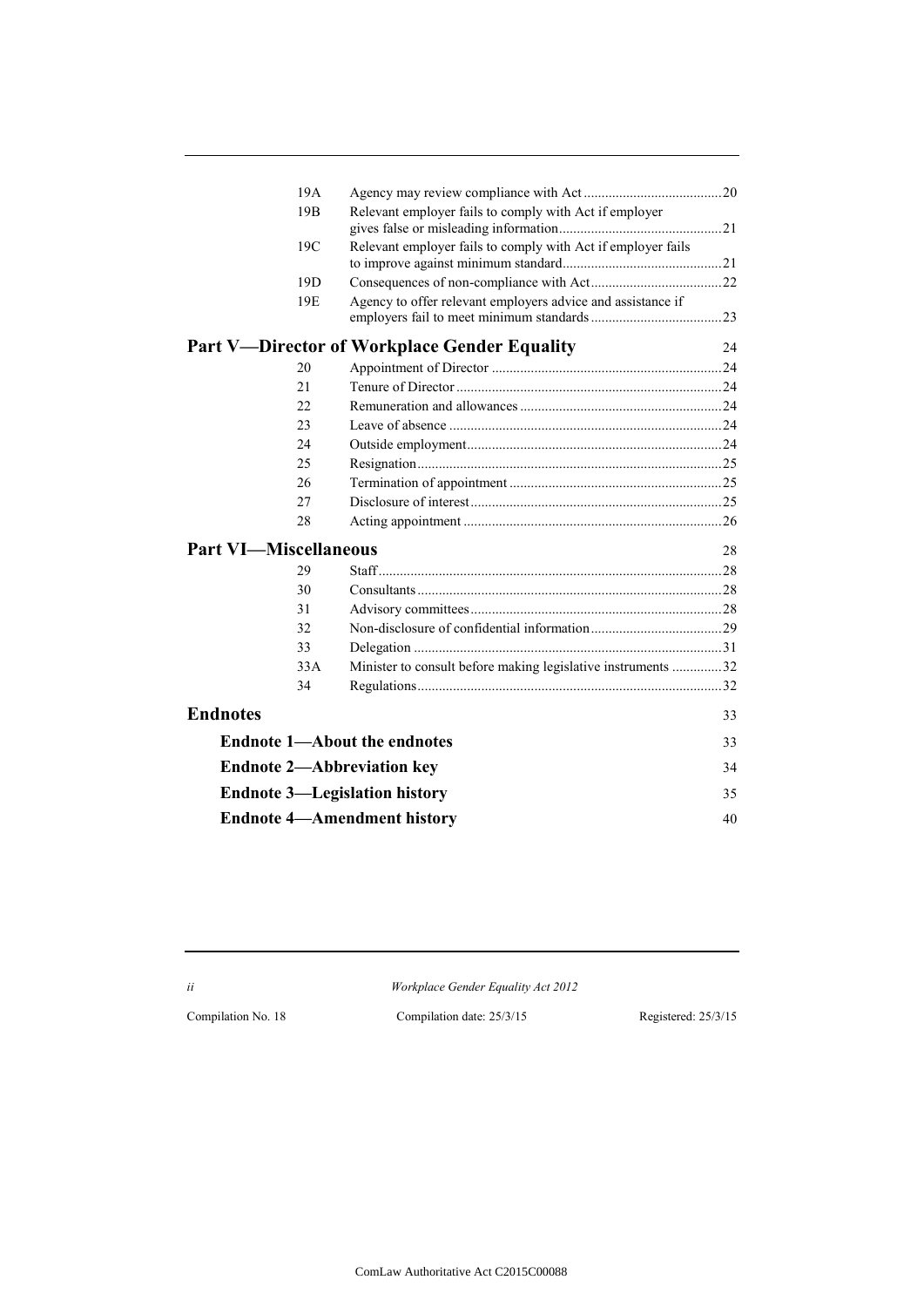# **An Act to require certain employers to promote gender equality in the workplace, to establish the Workplace Gender Equality Agency and the office of the Director of Workplace Gender Equality, and for related purposes**

# **Part I—Preliminary**

# **1 Short title**

This Act may be cited as the *Workplace Gender Equality Act 2012*.

# **2 Commencement**

This Act shall come into operation on a day to be fixed by Proclamation.

# **2A Objects of Act**

The principal objects of this Act are:

- (a) to promote and improve gender equality (including equal remuneration between women and men) in employment and in the workplace; and
- (b) to support employers to remove barriers to the full and equal participation of women in the workforce, in recognition of the disadvantaged position of women in relation to employment matters; and
- (c) to promote, amongst employers, the elimination of discrimination on the basis of gender in relation to employment matters (including in relation to family and caring responsibilities); and
- (d) to foster workplace consultation between employers and employees on issues concerning gender equality in employment and in the workplace; and

*Workplace Gender Equality Act 2012 1*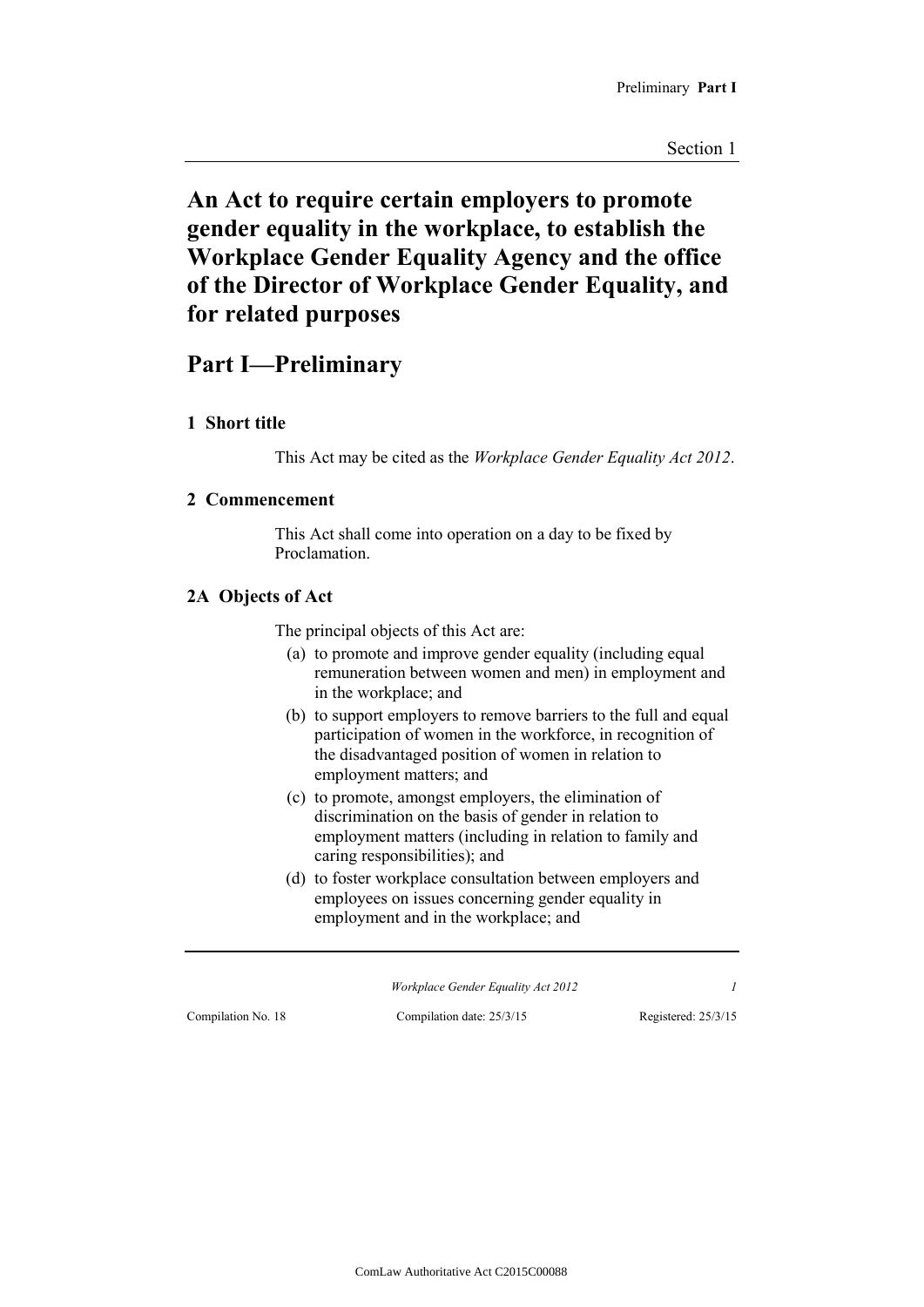#### Section 2B

(e) to improve the productivity and competitiveness of Australian business through the advancement of gender equality in employment and in the workplace.

#### **2B Simplified outline**

The following is a simplified outline of this Act:

- This Act requires various employers (*relevant employers*) to lodge reports each year containing information relating to various gender equality indicators (for example, equal remuneration between women and men).
- Those reports are available to the public, subject to some exceptions for information that is personal information, information relating to remuneration and information of a kind specified by the Minister.
- There is a Workplace Gender Equality Agency. Its functions include advising and assisting employers in promoting and improving gender equality in the workplace and undertaking research and programs for the purpose of promoting and improving gender equality in the workplace.
- There is a Director of Workplace Gender Equality, who manages the Agency.
- The Agency may review a relevant employer's compliance with this Act by seeking further information from the employer.
- If a relevant employer fails to comply with this Act, the Agency may name the employer in a report given to the Minister or by electronic or other means (for example, on the Agency's website or in a newspaper).

*2 Workplace Gender Equality Act 2012*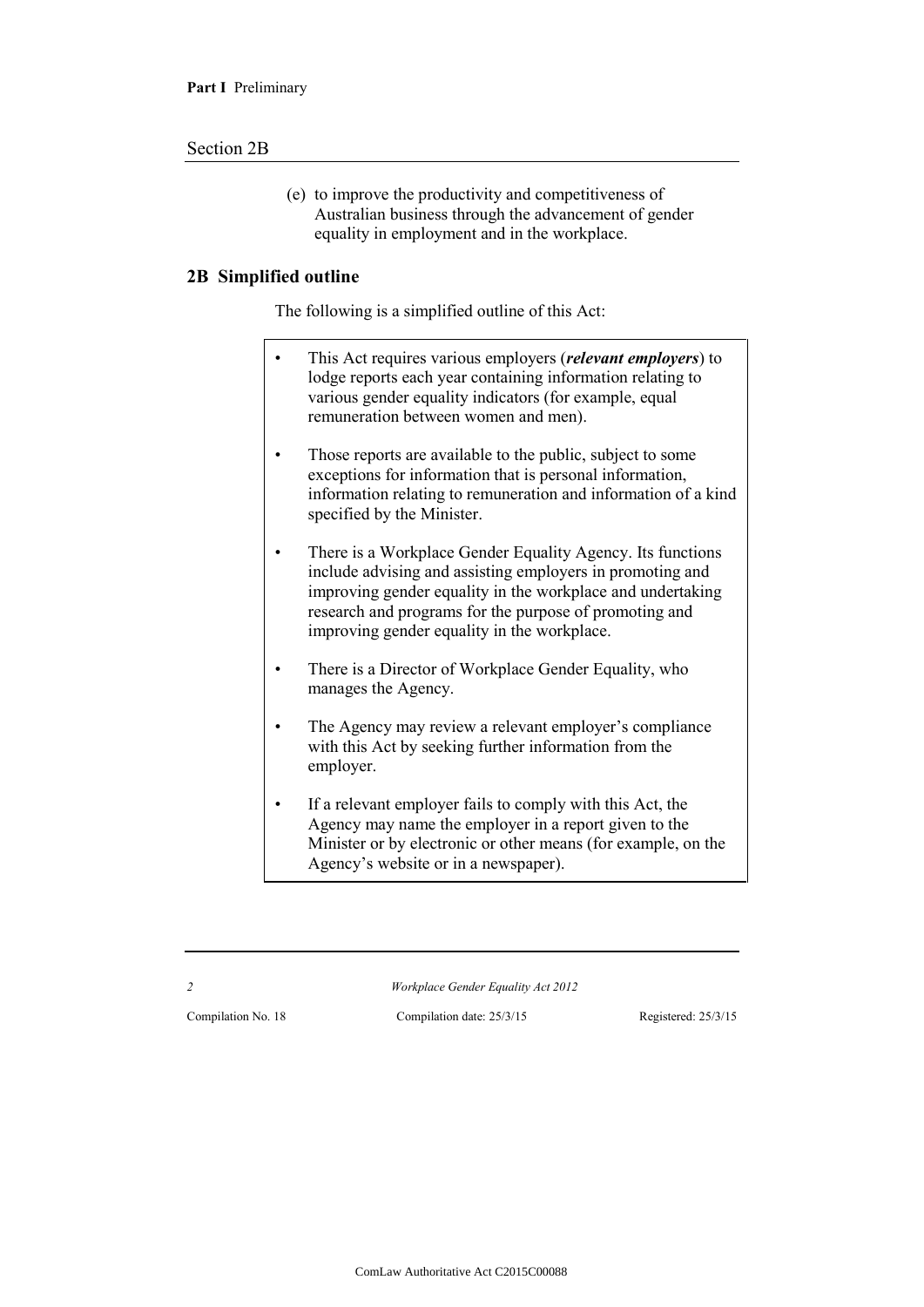### **3 Interpretation**

(1) In this Act, unless the contrary intention appears:

*Agency* means the Workplace Gender Equality Agency.

*appoint* includes re-appoint.

#### *authority* means:

- (a) a body (whether incorporated or not) established for a public purpose by or under a law of the Commonwealth or of a State or Territory, other than a registered higher education provider;
- (b) the holder of an office established for a public purpose by or under a law of the Commonwealth or of a State or Territory; and
- (c) an incorporated company over which the Commonwealth, a State, a Territory or a body referred to in paragraph (a) is in a position to exercise control.

*Director* means the Director of Workplace Gender Equality.

*discrimination* means discrimination as defined in section 5, 6, 7, 7AA or 7A of the *Sex Discrimination Act 1984*.

*employee organisation* has the same meaning as in the *Fair Work Act 2009*.

*employer* means an individual, or a body or association (whether incorporated or not), that employs an individual:

- (a) under a contract of service, whether on a full-time, part-time, casual or temporary basis; or
- (b) under a contract for services; or
- (c) as described in subsection (5) or (6).

*employment matters* includes the following:

(a) the recruitment procedure, and selection criteria, for appointment or engagement of persons as employees;

*Workplace Gender Equality Act 2012 3*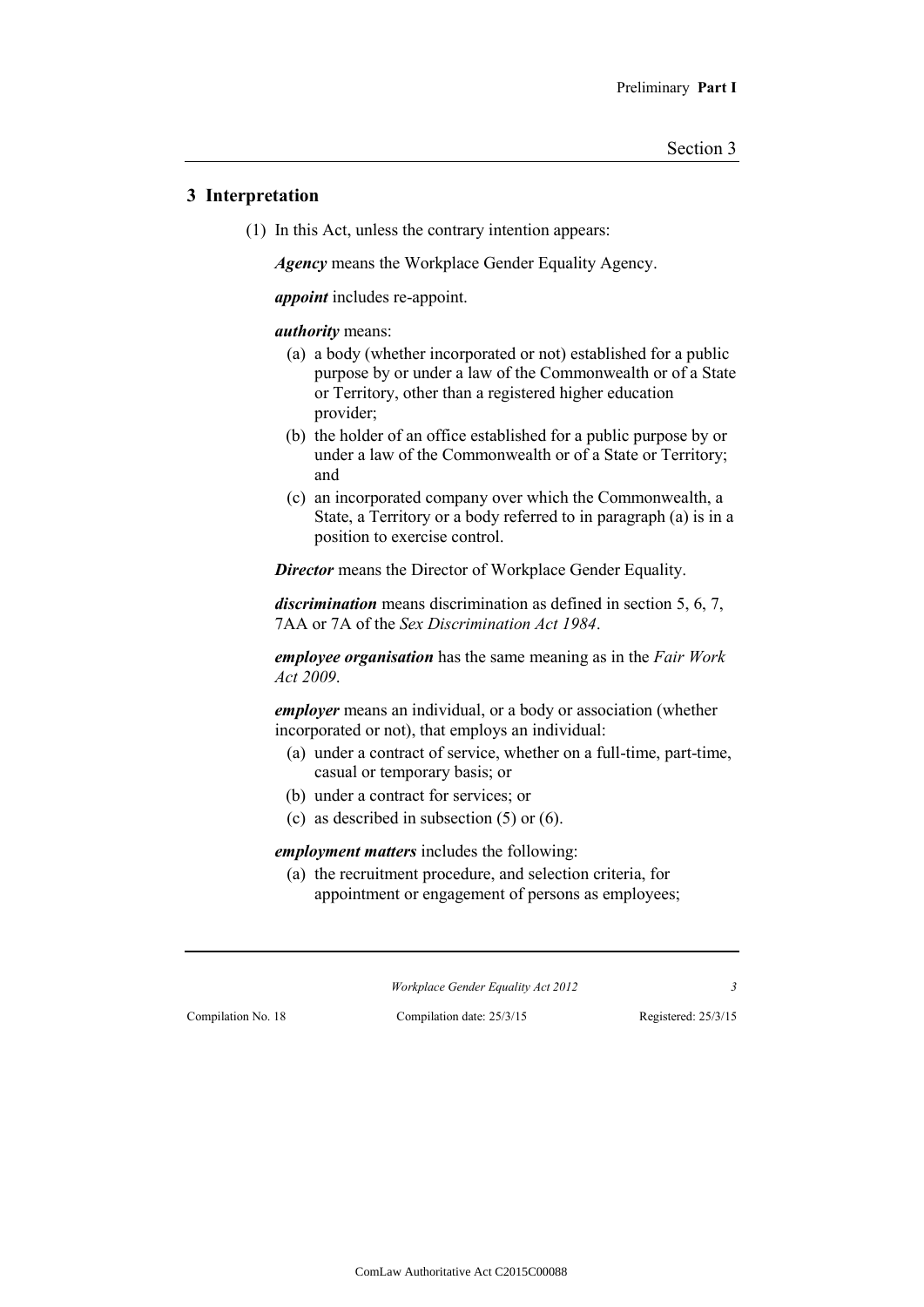- (b) the promotion, transfer and termination of employment of employees;
- (c) training and development for employees;
- (d) work organisation, including flexible working arrangements;
- (e) conditions of service of employees, including equal remuneration between women and men;
- (f) arrangements for dealing with sex-based harassment of employees in the workplace;
- (g) arrangements for dealing with pregnant, or potentially pregnant employees and employees who are breastfeeding their children;
- (h) arrangements relating to employees with family or caring responsibilities.

*gender equality indicators* means the following:

- (a) gender composition of the workforce;
- (b) gender composition of governing bodies of relevant employers;
- (c) equal remuneration between women and men;
- (d) availability and utility of employment terms, conditions and practices relating to flexible working arrangements for employees and to working arrangements supporting employees with family or caring responsibilities;
- (e) consultation with employees on issues concerning gender equality in the workplace;
- (f) any other matters specified in an instrument under subsection  $(1A)$ .

*governing body* of a relevant employer means the board of directors, trustees, committee of management, council or other governing authority of the employer.

*man* means a member of the male sex irrespective of age.

*minimum standard* means a standard set by an instrument in force under section 19.

*4 Workplace Gender Equality Act 2012*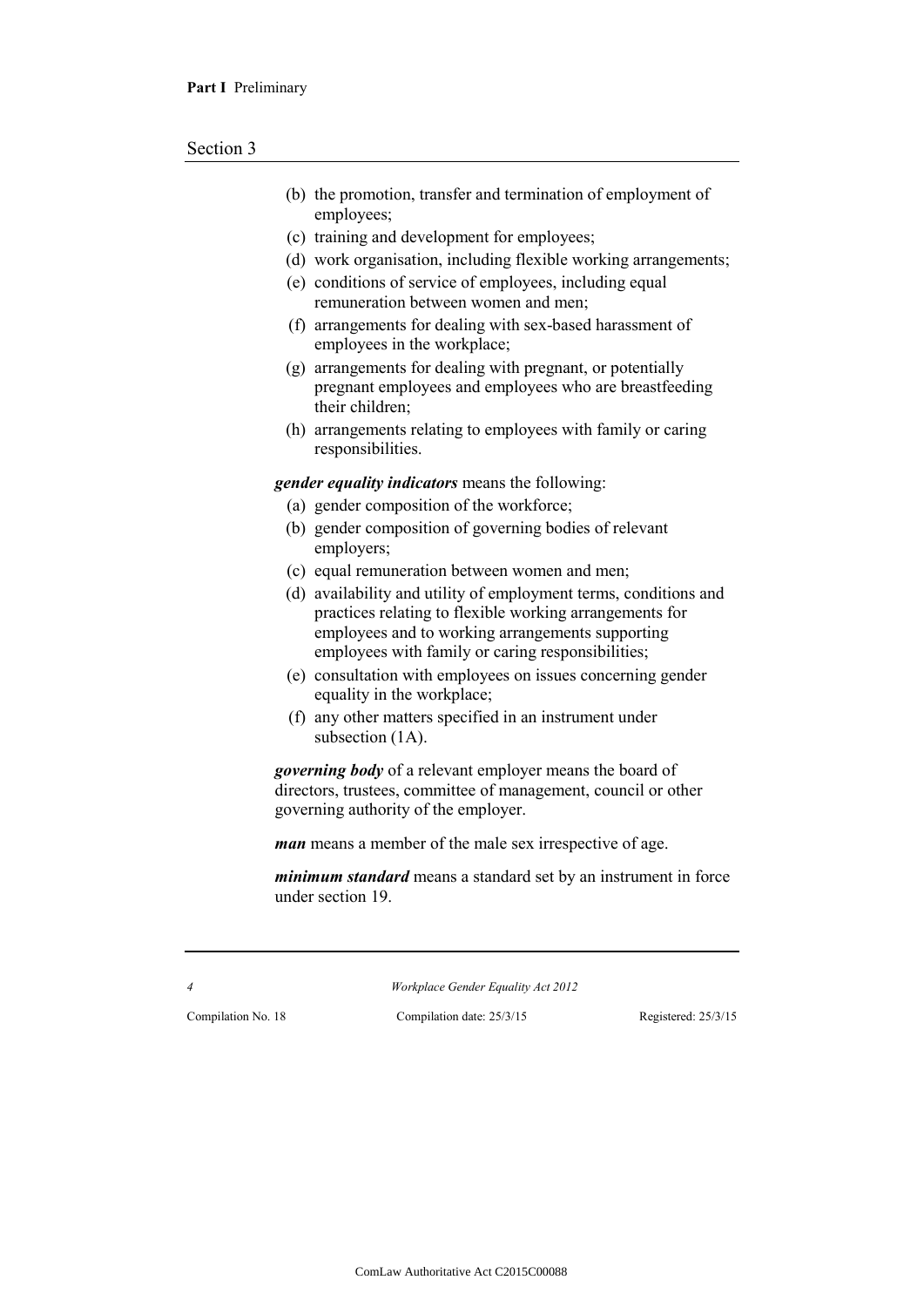*personal information* has the same meaning as in the *Privacy Act 1988*.

*potentially pregnant* has the meaning given by section 4B of the *Sex Discrimination Act 1984*.

*public report* means a public report referred to in section 13.

*registered higher education provider* means a person or body that is a registered higher education provider for the purposes of the *Tertiary Education Quality and Standards Agency Act 2011*.

Note: This definition includes bodies taken to be registered higher education providers for the purposes of that Act by Schedule 3 to the *Tertiary Education Quality and Standards Agency (Consequential Amendments and Transitional Provisions) Act 2011*.

#### *relevant employer* means:

- (a) a registered higher education provider that is an employer; or
- (b) a natural person, or a body or association (whether incorporated or not), being the employer of 100 or more employees in Australia;

but does not include the Commonwealth, a State, a Territory or an authority.

Note: See also subsection (2A).

*reporting period* means a period referred to in subsection 13A(2).

*woman* means a member of the female sex irrespective of age.

(1A) The Minister may, by legislative instrument, specify matters for the purposes of paragraph (f) of the definition of *gender equality indicators* in subsection (1).

Note: See also section 33A.

- (1B) The matters specified in an instrument under subsection (1A) may relate to employment matters.
- (1C) Subsection (1B) does not limit subsection (1A).

*Workplace Gender Equality Act 2012 5*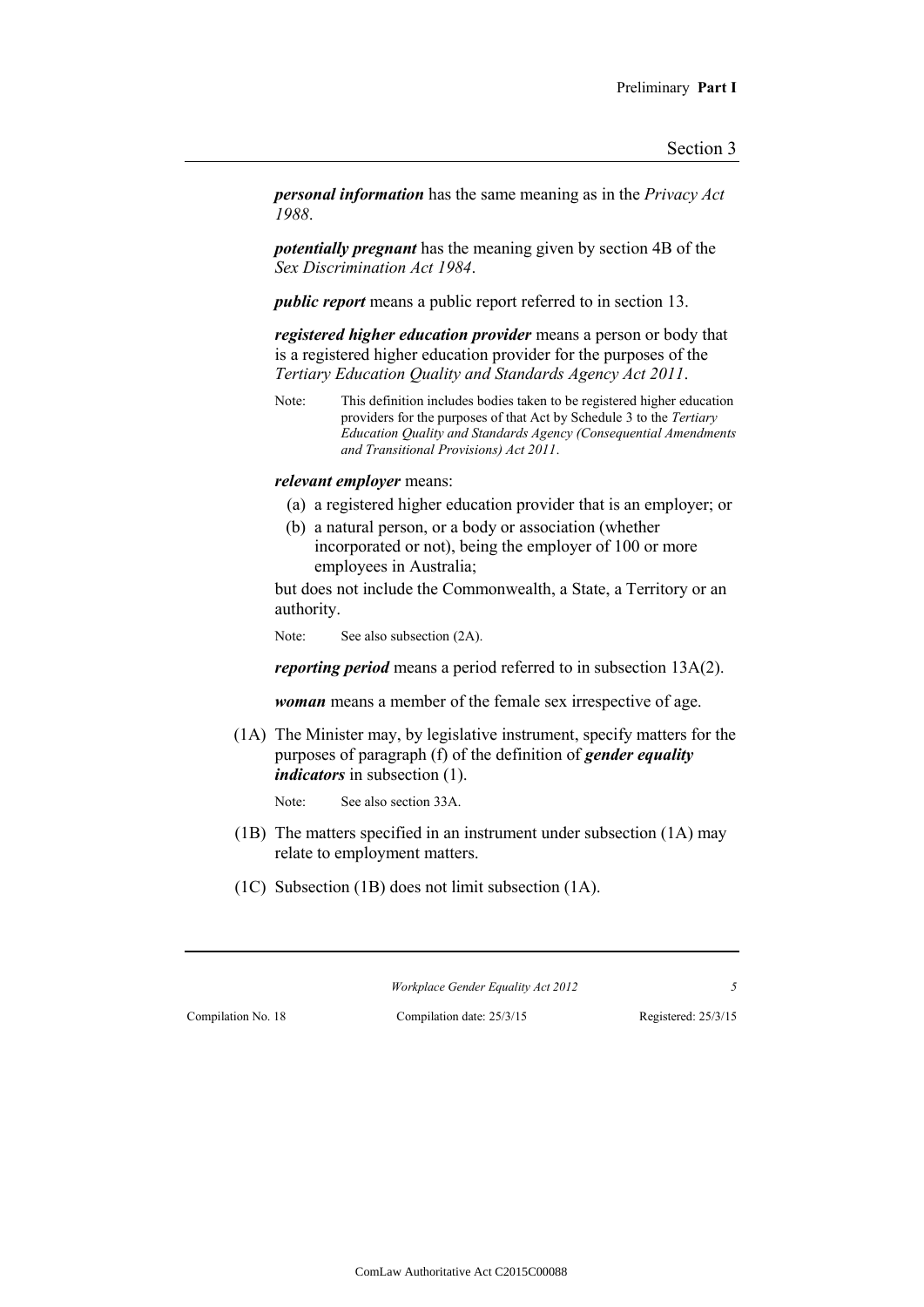- (1D) An instrument under subsection (1A) has no effect in relation to a reporting period unless it is made before the first day of that period.
	- (2) For the purpose of paragraph (b) of the definition of *relevant employer* in subsection (1):
		- (a) a corporation employs a person where the person is employed by another corporation which is a subsidiary of the first-mentioned corporation; and
		- (b) the question whether a corporation is a subsidiary of another corporation shall be determined as it would be determined for the purposes of the *Corporations Act 2001*.
- (2A) If, at any time, an employer ceases to be a relevant employer because the number of employees of the employer falls below 100, this Act continues to apply to the employer as if the employer were a relevant employer unless and until the number of employees falls below 80.
	- (3) Where, in accordance with section 4, this Act extends to Norfolk Island, a reference in this Act to Australia includes a reference to Norfolk Island.
	- (4) Nothing in this Act shall be taken to require a relevant employer to take any action incompatible with the principle that employment matters should be dealt with on the basis of merit.
	- (5) For the purposes of this Act, an elected employee organisation official is taken to be employed by the employee organisation, and not by any other employer, and this subsection has effect even if the rules of the employee organisation have an effect contrary to this subsection, or do not deal with the question at all.
	- (6) For the purposes of this Act, during any time when a Group Training Scheme:
		- (a) is receiving funding support from the Commonwealth Government; and
		- (b) has placed a trainee in employment with a host employer; and

*6 Workplace Gender Equality Act 2012*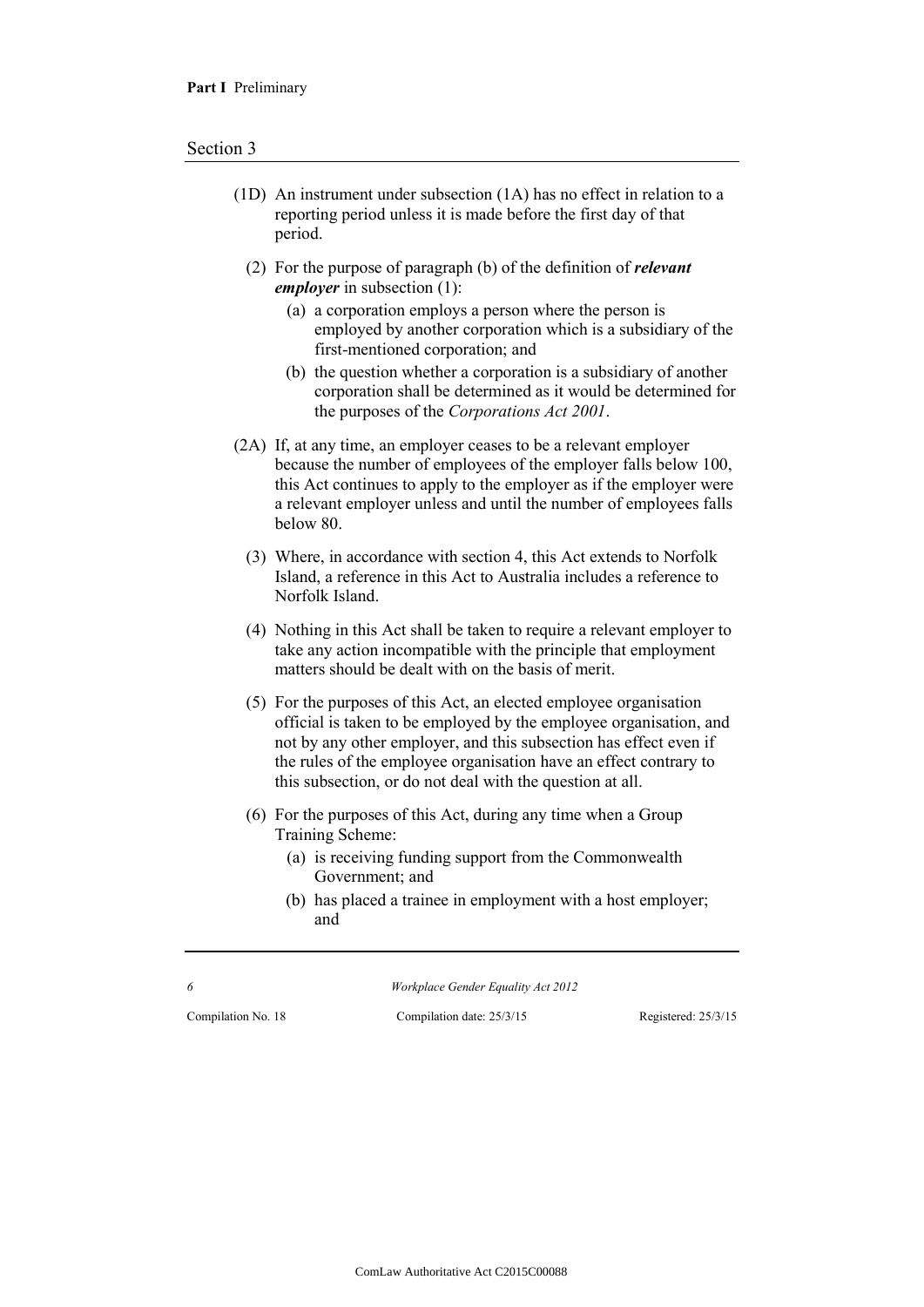(c) pays the trainee, and receives payments from the host employer, for the services rendered by the trainee to the host employer;

the trainee is taken to be employed by the Scheme and not by the host employer.

#### **4 Extension to Norfolk Island**

If, and so long as, the regulations so prescribe, this Act extends to Norfolk Island.

#### **5 Application of Act**

- (1) Without prejudice to its effect apart from this section, this Act also has effect as provided by this section.
- (2) By virtue of this subsection, this Act has the effect it would have if each reference in this Act to employment were, by express provision, confined to employment in connection with trade and commerce:
	- (a) between Australia and a place outside Australia;
	- (b) between the States; or
	- (c) within a Territory, between a State and a Territory, or between two Territories.
- (3) By virtue of this subsection, this Act has the effect it would have if each reference in this Act to employment were, by express provision, confined to employment in connection with the provision of a broadcasting service specified in section 11 of the *Broadcasting Services Act 1992*.
- (4) By virtue of this subsection, this Act has the effect it would have to the extent that this Act relates to the collection of statistics.
- (5) By virtue of this subsection, this Act has the effect it would have if each reference in this Act to employment were, by express provision, confined to employment in connection with the business of banking, other than State banking that does not extend beyond the limits of the State concerned.

*Workplace Gender Equality Act 2012 7*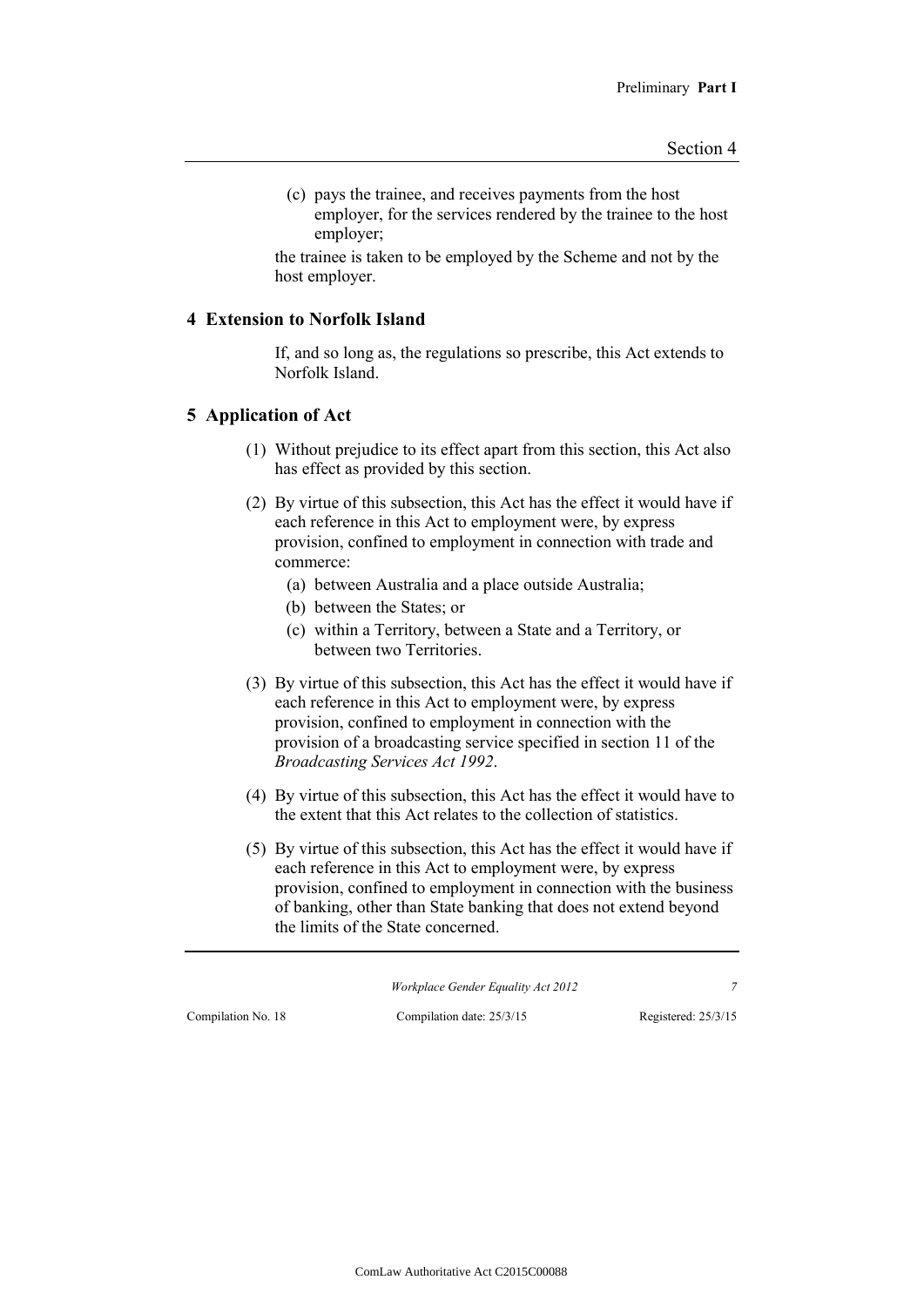#### Section 5

- (6) By virtue of this subsection, this Act has the effect it would have if each reference in this Act to employment were, by express provision, confined to employment in connection with the business of insurance, other than State insurance that does not extend beyond the limits of the State concerned.
- (7) By virtue of this subsection, this Act has the effect it would have if each reference in this Act to a relevant employer were, by express provision, confined to a relevant employer that is a foreign corporation, or a trading or financial corporation formed within the limits of the Commonwealth.
- (8) By virtue of this subsection, this Act has the effect it would have if each reference in this Act to employment by a relevant employer were, by express provision, confined to employment by a trading or financial corporation formed within the limits of the Commonwealth, being employment in connection with the trading or financial activities, as the case may be, of that corporation.
- (9) By virtue of this subsection, this Act has the effect it would have to the extent that this Act is appropriate to give effect to, or carry out the purposes of:
	- (a) the Convention on the Elimination of all Forms of Discrimination Against Women, done at New York on 18 December 1979 ([1983] ATS 9); or
	- (b) the ILO Convention (No. 100) concerning Equal Remuneration for Men and Women Workers for Work of Equal Value, done at Geneva on 29 June 1951 ([1975] ATS 45); or
	- (c) the ILO Convention (No. 111) concerning Discrimination in respect of Employment and Occupation, done at Geneva on 25 June 1958 ([1974] ATS 12); or
	- (d) the ILO Convention (No. 156) concerning Equal Opportunities and Equal Treatment for Men and Women Workers: Workers with Family Responsibilities, done at Geneva on 23 June 1981 ([1991] ATS 7); or

*8 Workplace Gender Equality Act 2012*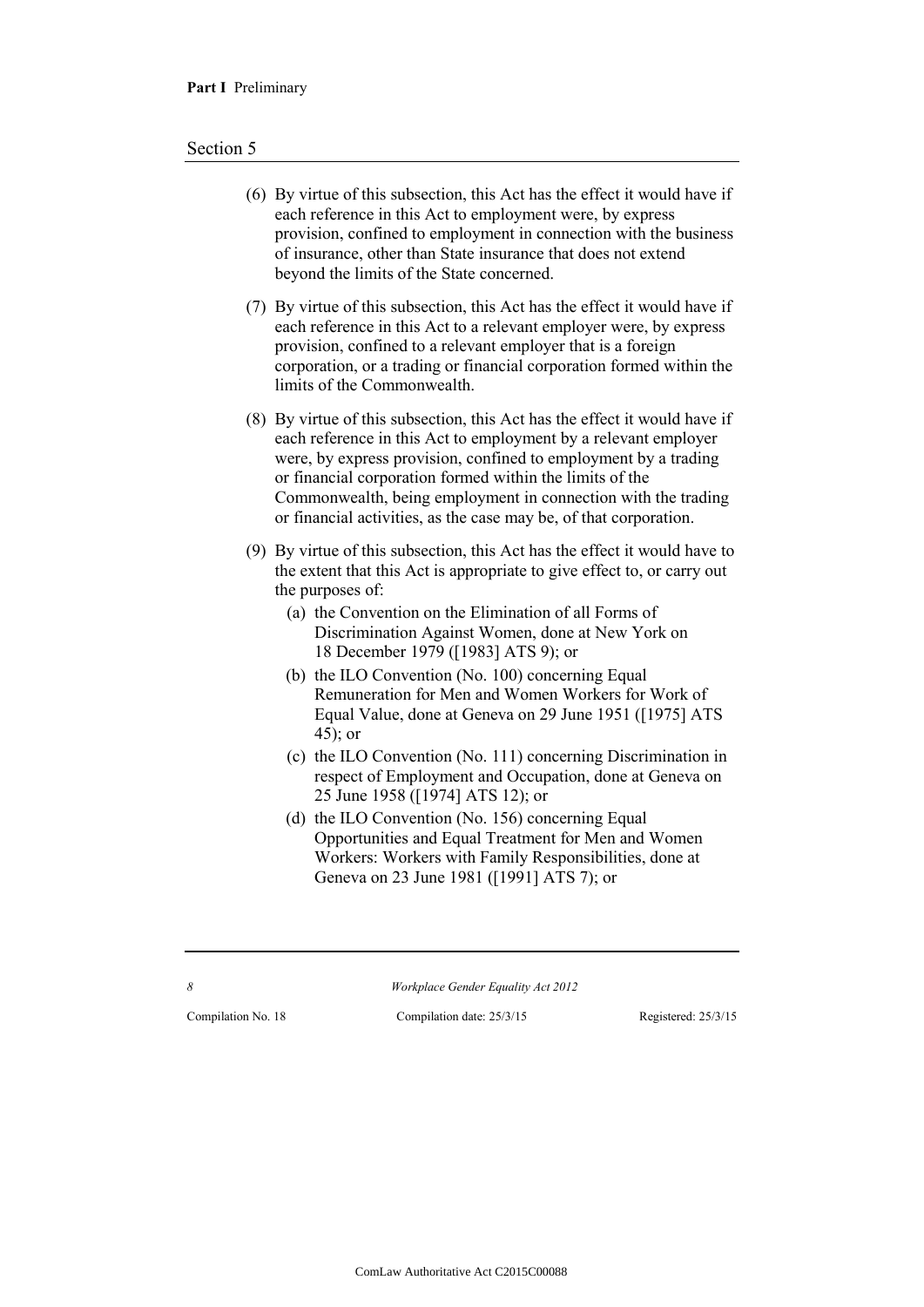- (e) the International Covenant on Economic, Social and Cultural Rights, done at New York on 16 December 1966 ([1976] ATS 5); or
- (f) the Convention on the Rights of the Child, done at New York on 20 November 1989 ([1991] ATS 4).
- Note 1: In 2012, the text of an international agreement in the Australian Treaty Series was accessible through the Australian Treaties Library on the AustLII website (www.austlii.edu.au).
- Note 2: For paragraphs (b), (c) and (d): ILO refers to the International Labour Organization.
- (10) By virtue of this subsection, this Act has the effect it would have if each reference in this Act to employment were, by express provision, confined to employment in a Territory.
- (11) By virtue of this subsection, this Act has the effect it would have if each reference in this Act to a relevant employer were, by express provision, confined to a relevant employer that is a corporation incorporated in a Territory.
- (12) In this section, *foreign corporation* and *trading or financial corporation* have the same meanings as in paragraph 51(xx) of the Constitution.

### **5A Application of** *Criminal Code*

Chapter 2 of the *Criminal Code* applies to all offences against this Act.

Note: Chapter 2 of the *Criminal Code* sets out the general principles of criminal responsibility.

*Workplace Gender Equality Act 2012 9*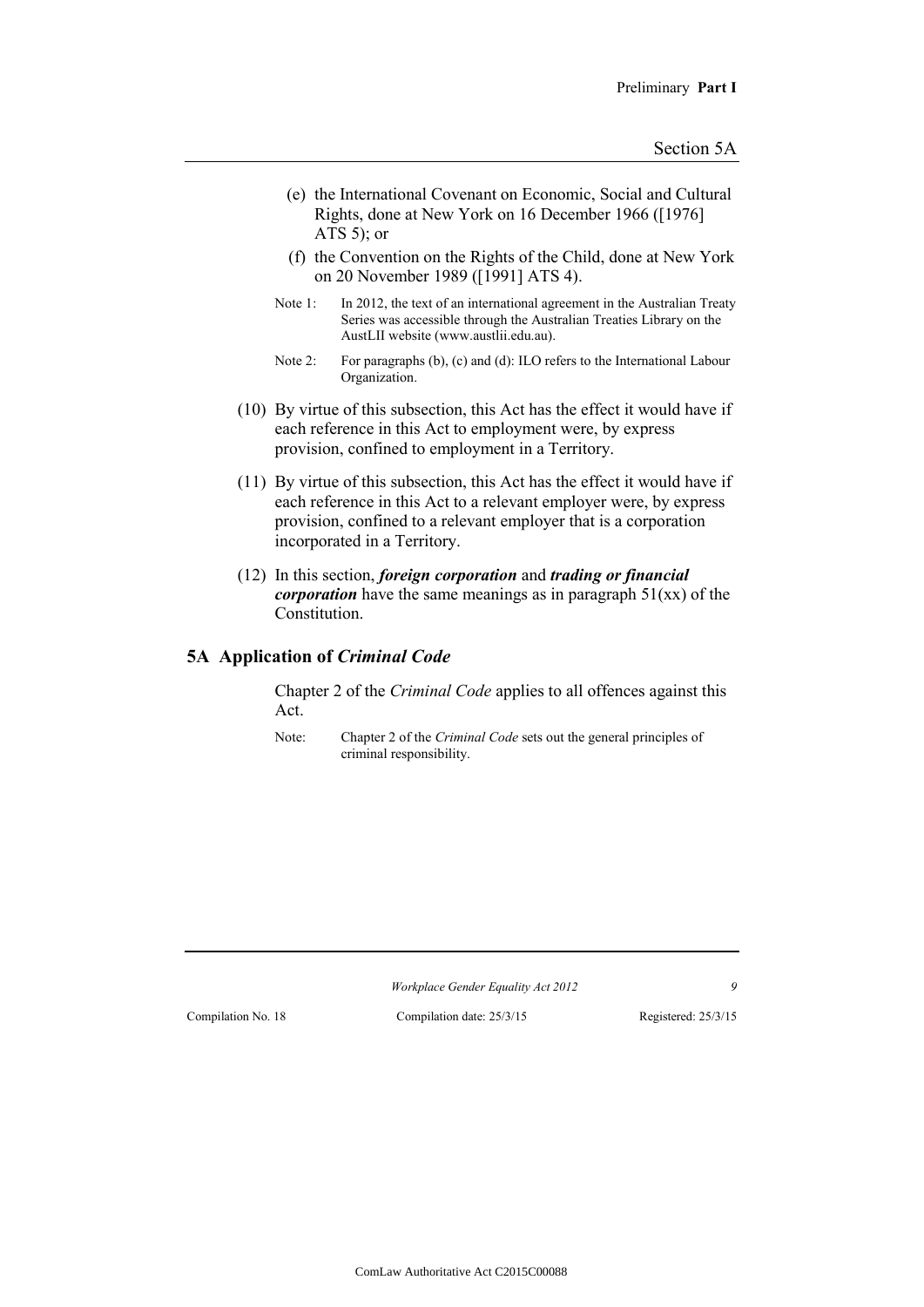# **Part III—Workplace Gender Equality Agency**

# **8A Workplace Gender Equality Agency**

- (1) The Workplace Gender Equality Agency is established.
- (2) The Agency consists of the Director of Workplace Gender Equality and the staff referred to in section 29.
- (3) For the purposes of the finance law (within the meaning of the *Public Governance, Performance and Accountability Act 2013*):
	- (a) the Agency is a listed entity; and
	- (b) the Director of Workplace Gender Equality is the accountable authority of the Agency; and
	- (c) the persons referred to in subsection (2) are officials of the Agency; and
	- (d) the purposes of the Agency include the functions of the Agency referred to in section 10.

### **9 Director**

- (1) There shall be a Director of Workplace Gender Equality.
- (2) The Director has the management of the Agency.

### **10 Functions and powers of Agency**

- (1) The functions of the Agency are:
	- (a) to advise and assist employers in promoting and improving gender equality in the workplace; and
	- (aa) to develop, in consultation with relevant employers and employee organisations, benchmarks in relation to gender equality indicators; and
	- (b) to issue guidelines to assist relevant employers to achieve the purposes of this Act; and

*10 Workplace Gender Equality Act 2012*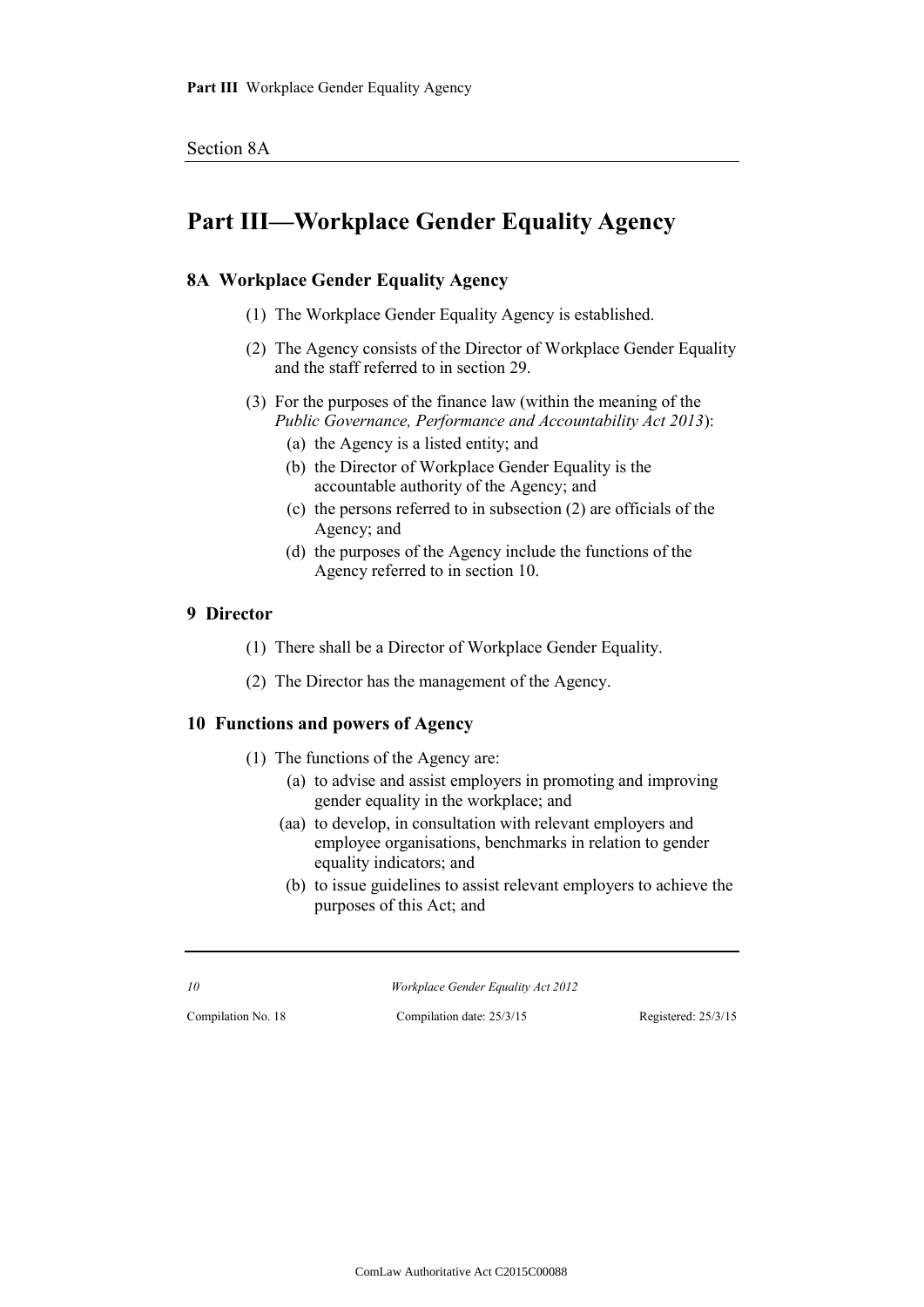- (c) to review compliance with this Act by relevant employers, to review public reports lodged by relevant employers and to deal with those reports in accordance with this Act; and
- (d) to collect and analyse information provided by relevant employers under this Act to assist the Agency to advise the Minister in relation to legislative instruments made under this Act; and
- (e) to undertake research, educational programs and other programs for the purpose of promoting and improving gender equality in the workplace; and
- (ea) to work with employers to maximise the effectiveness of the administration of this Act, including by minimising the regulatory burden on employers; and
- (f) to promote and contribute to understanding and acceptance, and public discussion, of gender equality in the workplace; and
- (g) to review the effectiveness of this Act in achieving its purposes; and
- (h) to report to the Minister on such matters in relation to gender equality in the workplace as the Agency thinks fit (including a review under paragraph (g)).

Note: Paragraph (d): see also section 33A.

(2) In addition to any other powers conferred on the Agency by this Act, the Agency has power to do all things necessary or convenient to be done for or in connection with the performance of the functions of the Agency.

### **11 Directions by Minister**

- (1) The Agency is to exercise its powers and perform its functions in accordance with general instructions given by the Minister in writing.
- (2) Where the Minister gives a direction under subsection (1), the Minister shall cause a copy of the direction to be laid before each

*Workplace Gender Equality Act 2012 11*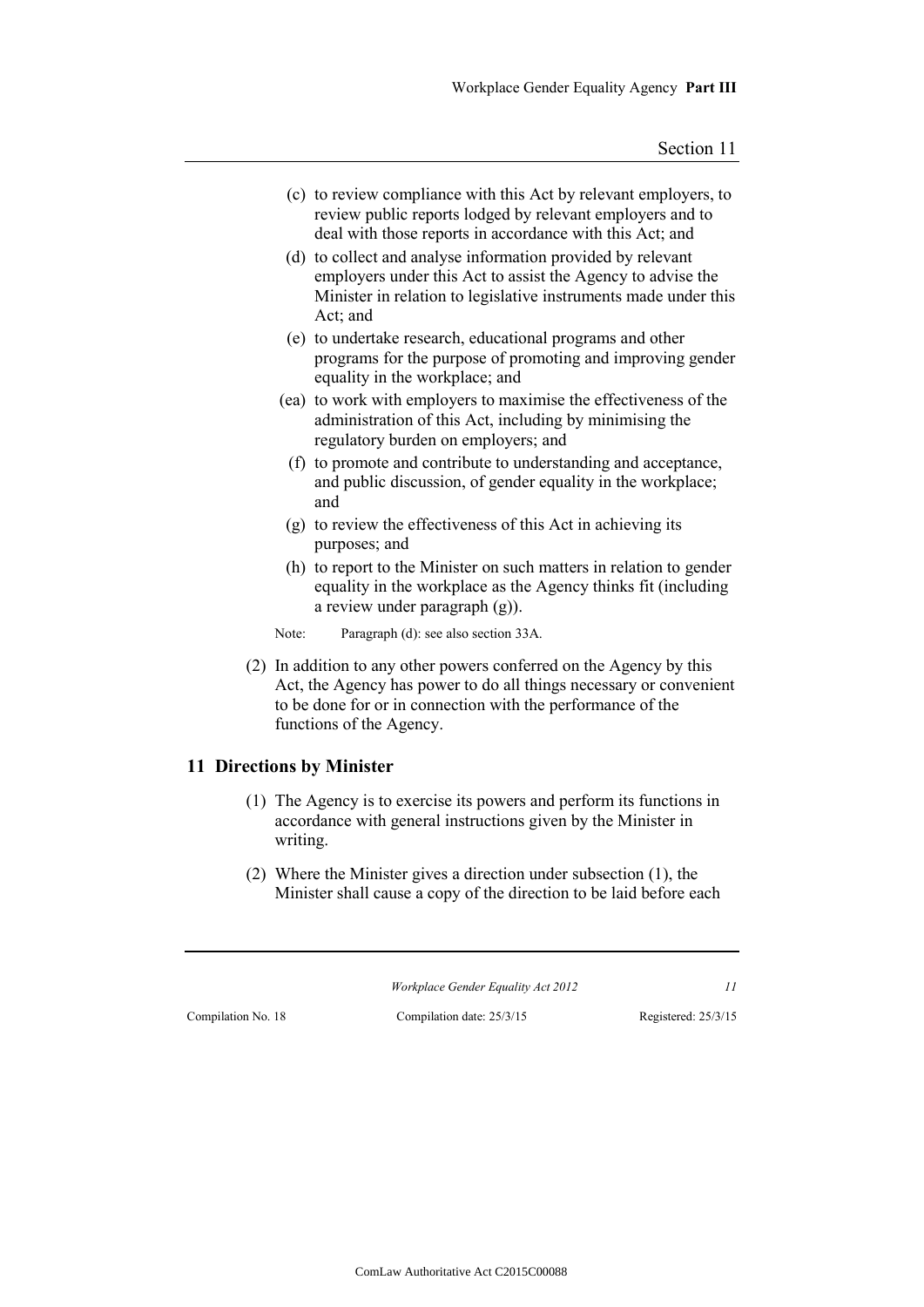#### Section 12

House of the Parliament within 15 sitting days of that House after the direction is given.

#### **12 Agency to submit reports to Minister**

- (1) Despite section 46 of the *Public Governance, Performance and Accountability Act 2013*, the annual report prepared by the Director for a period for the purposes of that section must be given to the Minister by the last day of the fifth month after the end of the period.
- (2) The Agency may, from time to time, submit to the Minister:
	- (a) a report on the operations of the Agency during the period to which the report relates; or
	- (b) a report in respect of any matter relating to, or connected with, the exercise of the powers, or the performance of the functions, of the Agency under this Act.
- (2A) The Agency must, as soon as practicable after the end of:
	- (a) the 2-year period ending on 31 May 2016; and
	- (b) each later 2-year period;

submit to the Minister a report on the progress achieved in relation to the gender equality indicators in that period.

(3) Where a report has been submitted to the Minister under this section, the Minister shall cause a copy of the report to be laid before each House of the Parliament within 15 sitting days of that House after the day on which the Minister receives the report.

*12 Workplace Gender Equality Act 2012*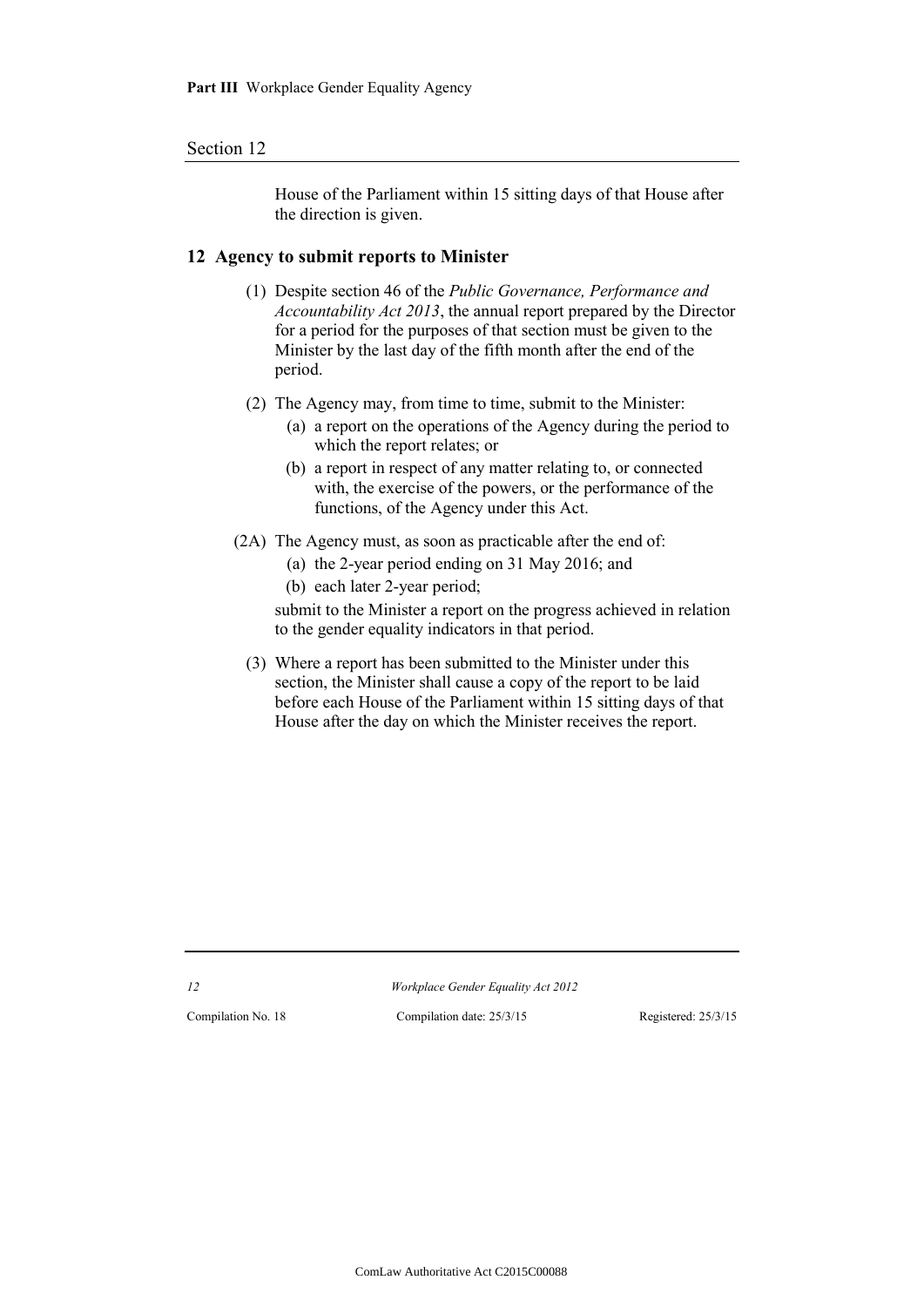# **Part IV—Reports by relevant employers**

# **13 Relevant employers to prepare reports relating to gender equality indicators**

(1) In respect of each reporting period, a relevant employer must prepare a public report in writing containing information relating to the employer and to the gender equality indicators.

*Matters that must be included in the report*

- (2) The public report in respect of a reporting period must contain details of the matters specified in an instrument under subsection  $(3)$ .
- (3) For the purposes of subsection (2), the Minister must, by legislative instrument, specify matters in relation to each gender equality indicator.

Note: See also section 33A.

*Timing of instrument*

(4) An instrument under subsection (3) has no effect in relation to a reporting period unless it is made before the first day of that period.

*Reports to be signed*

(5) The public report must be signed by the chief executive officer (however described) of the relevant employer.

### **13A Reporting periods for reports**

(1) A relevant employer must lodge with the Agency public reports in respect of each of the periods set out in this section unless subsection (3) applies to the employer in respect of a reporting period.

*Workplace Gender Equality Act 2012 13*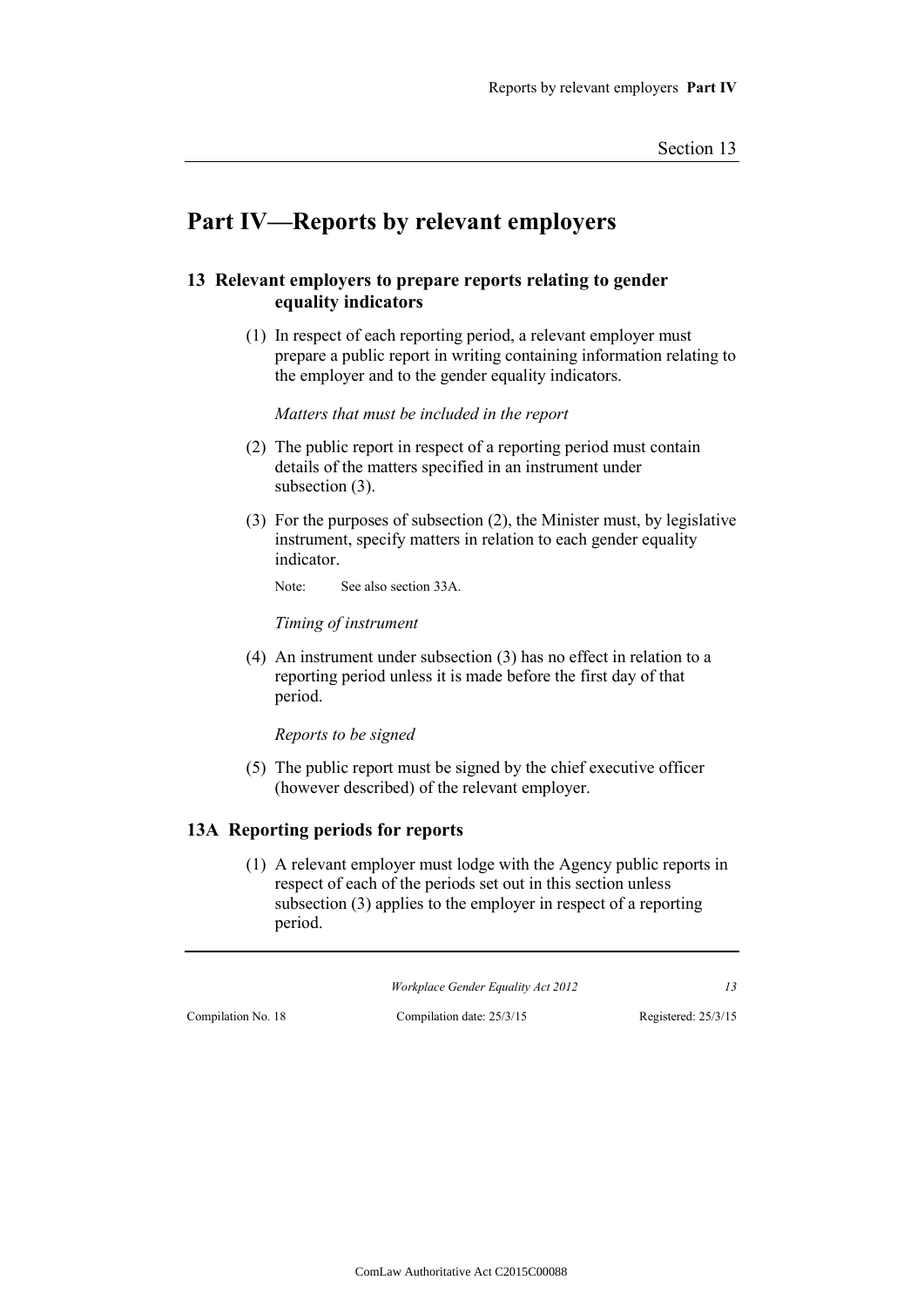#### Section 13B

- Note: Sections 137.1 and 137.2 of the *Criminal Code* create offences for providing false or misleading information or documents.
- (2) A relevant employer must prepare a public report in respect of the period of 12 months commencing on 1 April 2000 and after that, in respect of each consecutive period of 12 months.
- (3) If the relevant employer had the status of relevant employer for less than 6 months of a particular reporting period, the employer does not have to comply with an obligation under this section to report in respect of that particular period.

#### **13B When public reports are due**

Unless a relevant employer has received an extension of time in which to lodge a report under section 17, the employer must lodge a public report under section 13A within 2 months after the end of the period to which the report relates.

# **13C Personal information**

- (1) At the time of lodging a public report under section 13A, a relevant employer must, in writing (either in the report or otherwise), inform the Agency of the information included in the report that is personal information.
- (2) Subject to subsection (3), that personal information:
	- (a) must not be published under section 15; and
	- (b) must not be used in a report under:
		- (i) section 12; or
		- (ii) section 46 of the *Public Governance, Performance and Accountability Act 2013*.
- (3) Particular personal information may be so published or used if the individual to whom the information relates consents in writing to the publication or use.

*14 Workplace Gender Equality Act 2012*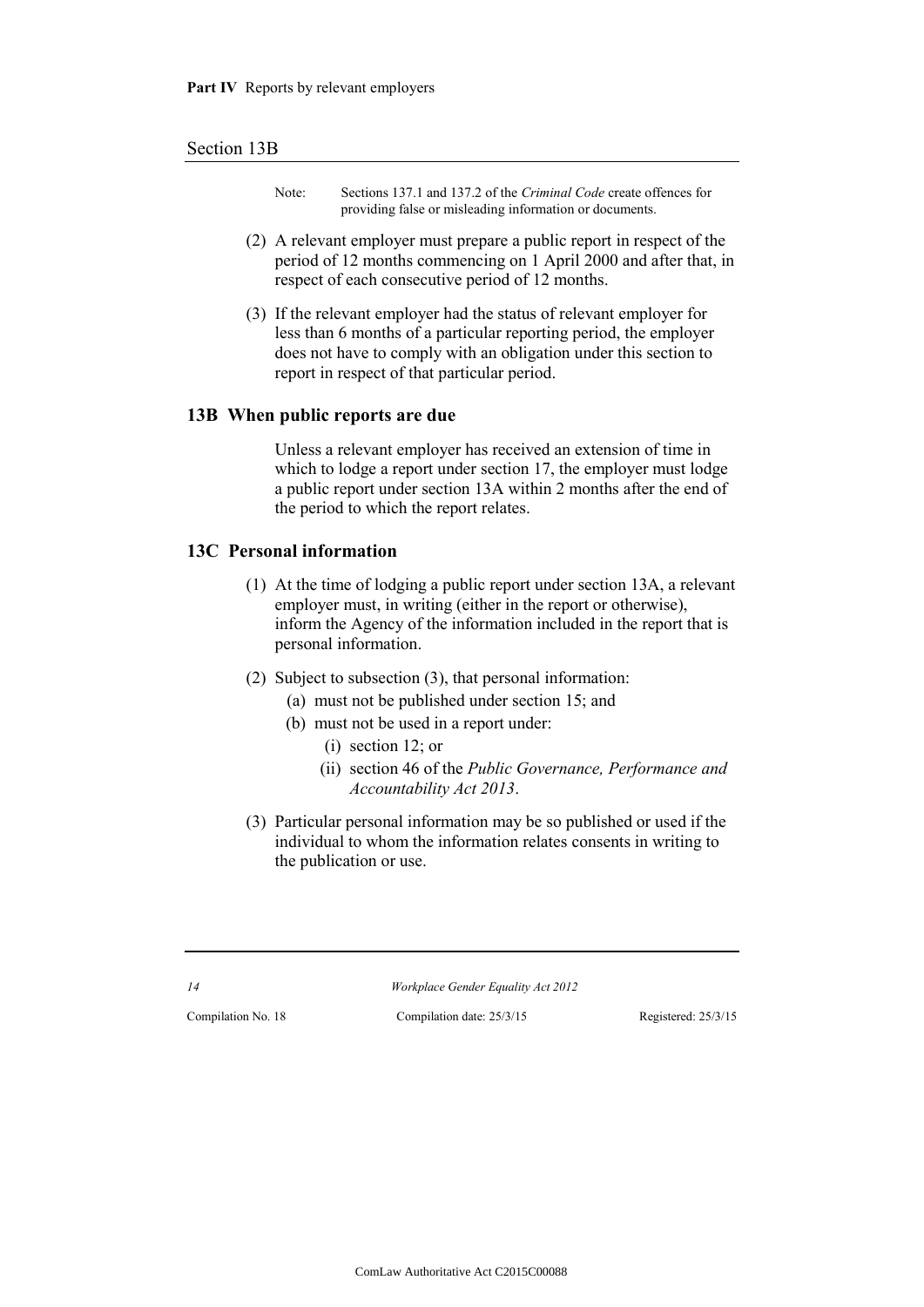#### **14 Information relating to remuneration**

- (1) Subject to this section, any information relating to remuneration that is included in a public report lodged by a relevant employer under section 13A:
	- (a) must not be published under section 15; and
	- (b) must not be used in a report under:
		- (i) section 12; or
		- (ii) section 46 of the *Public Governance, Performance and Accountability Act 2013*.
- (2) Information referred to in subsection (1) (except personal information) may be so published or used if the relevant employer has, by written notice given to the Agency, agreed to that information being so published or used.

Note: Section 13C deals with personal information.

(3) Information referred to in subsection (1) may be so published or used if the information is in an aggregated form that does not disclose, either directly or indirectly, information about a specific relevant employer or another specific person.

### **14A Information of a kind specified by the Minister**

- (1) Subject to this section, information of a kind specified in an instrument under subsection (2):
	- (a) must not be published under section 15; and
	- (b) must not be used in a report under:
		- (i) section 12; or
		- (ii) section 46 of the *Public Governance, Performance and Accountability Act 2013*.
- (2) The Minister may, by legislative instrument, specify kinds of information for the purposes of subsection (1).
	- Note: See also section 33A.

*Workplace Gender Equality Act 2012 15*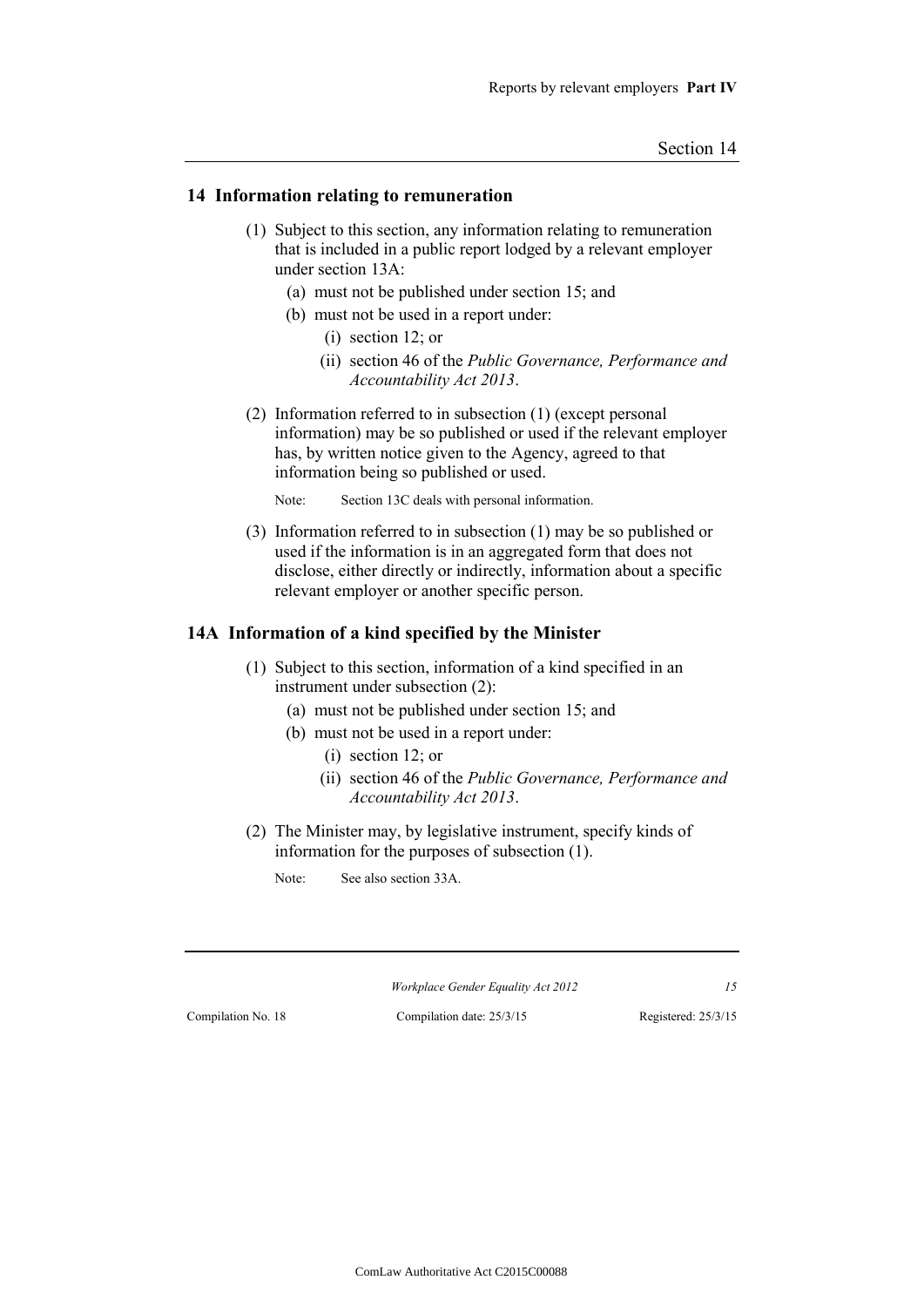#### Section 15

(3) Information referred to in subsection (1) may be so published or used if the information is in an aggregated form that does not disclose, either directly or indirectly, information about a specific relevant employer or another specific person.

### **15 Agency's use of public report**

- (1) Subject to sections 13C, 14 and 14A, a public report, or a part of a public report (including a copy of the report or part of the report):
	- (a) may be published by the Agency by electronic or other means; and
	- (b) may be used, either in whole or in part, in a report under:
		- (i) section 12; or
		- (ii) section 46 of the *Public Governance, Performance and Accountability Act 2013*.
- (2) If:
	- (a) a relevant employer lodges a public report under section 13A in respect of a reporting period; and
	- (b) the report is lodged within the time allowed by section 13B or 17;

then, during the period of 28 days beginning on the day the report is lodged, subsection (1) of this section does not apply in relation to the report.

# **16 Relevant employer to make public reports accessible to employees and shareholders etc.**

- (1) A relevant employer must, as soon as reasonably practicable after lodging a public report under section 13A, inform:
	- (a) the employees of the employer; and
	- (b) any shareholders or members of the employer;

that the employer has lodged the report and of the way in which the report may be accessed (whether electronic or otherwise).

*16 Workplace Gender Equality Act 2012*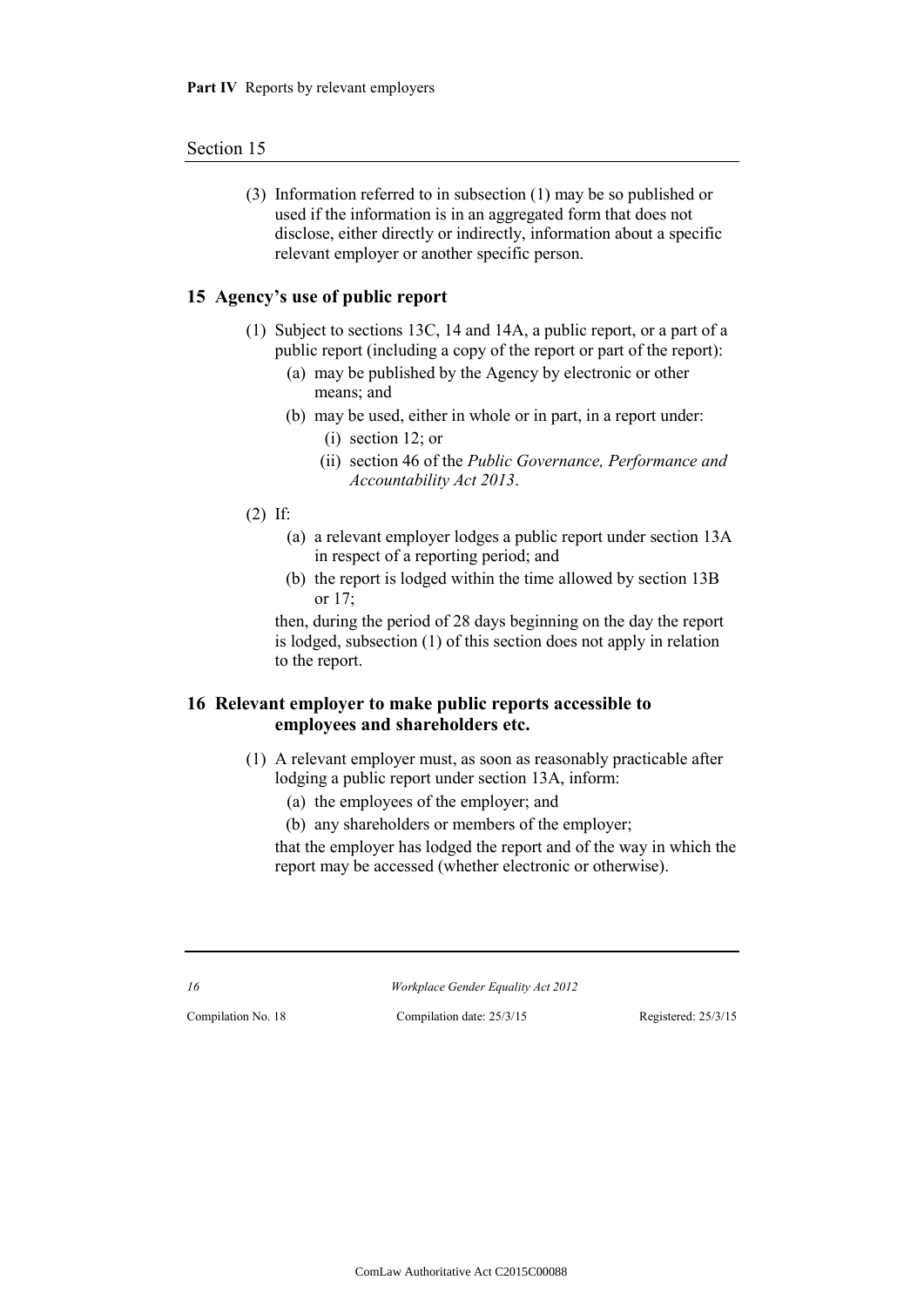- (2) The relevant employer must, as soon as reasonably practicable after that lodgement, provide those employees and shareholders or members with access (whether electronic or otherwise) to the public report (excluding information to which subsection (3) applies).
- (3) This subsection applies to the following information:
	- (a) personal information;
	- (b) information relating to remuneration that the relevant employer considers should not be subject to the requirement in subsection (2);
	- (c) information of a kind specified in an instrument under section 14A.
- (4) Paragraph (3)(a) does not apply in relation to particular information if the individual to whom the information relates consents in writing to the information being subject to the requirement in subsection (2).

# **16A Relevant employer to inform employee organisations of lodgement of public report**

A relevant employer must, within 7 days after lodging a public report under section 13A, take all reasonable steps to inform each employee organisation, that has members who are employees of the employer, that the employer has lodged the report.

# **16B Relevant employer to inform employees and employee organisations of the opportunity to comment**

A relevant employer must, when informing employees under section 16 or an employee organisation under section 16A, advise the employees or employee organisation that comments on the report may be given to the employer or to the Agency.

*Workplace Gender Equality Act 2012 17*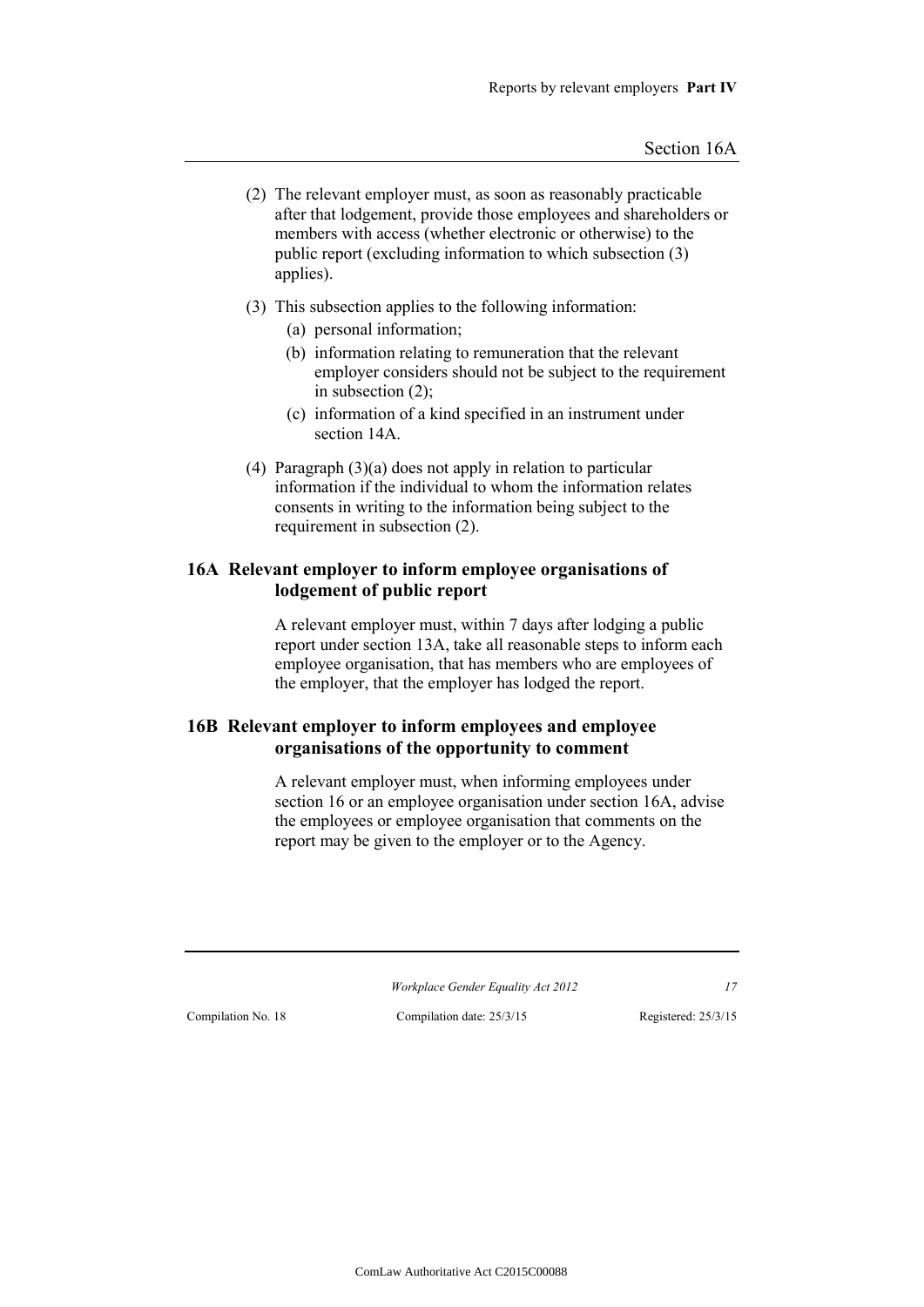#### Section 17

#### **17 Agency may grant extensions**

- (1) A relevant employer may, before the end of the 2 months within which the relevant employer is required to lodge with the Agency a public report under section 13B, apply to the Agency to extend the period for a further period to enable the employer to lodge the public report.
- (2) Where the Agency:
	- (a) has received a request under subsection (1) to extend a period in respect of a report; and
	- (b) considers that there are reasonable grounds for extending the period;

the Agency may grant an extension in respect of the report for such period, not exceeding 6 months, as the Agency thinks fit.

*18 Workplace Gender Equality Act 2012*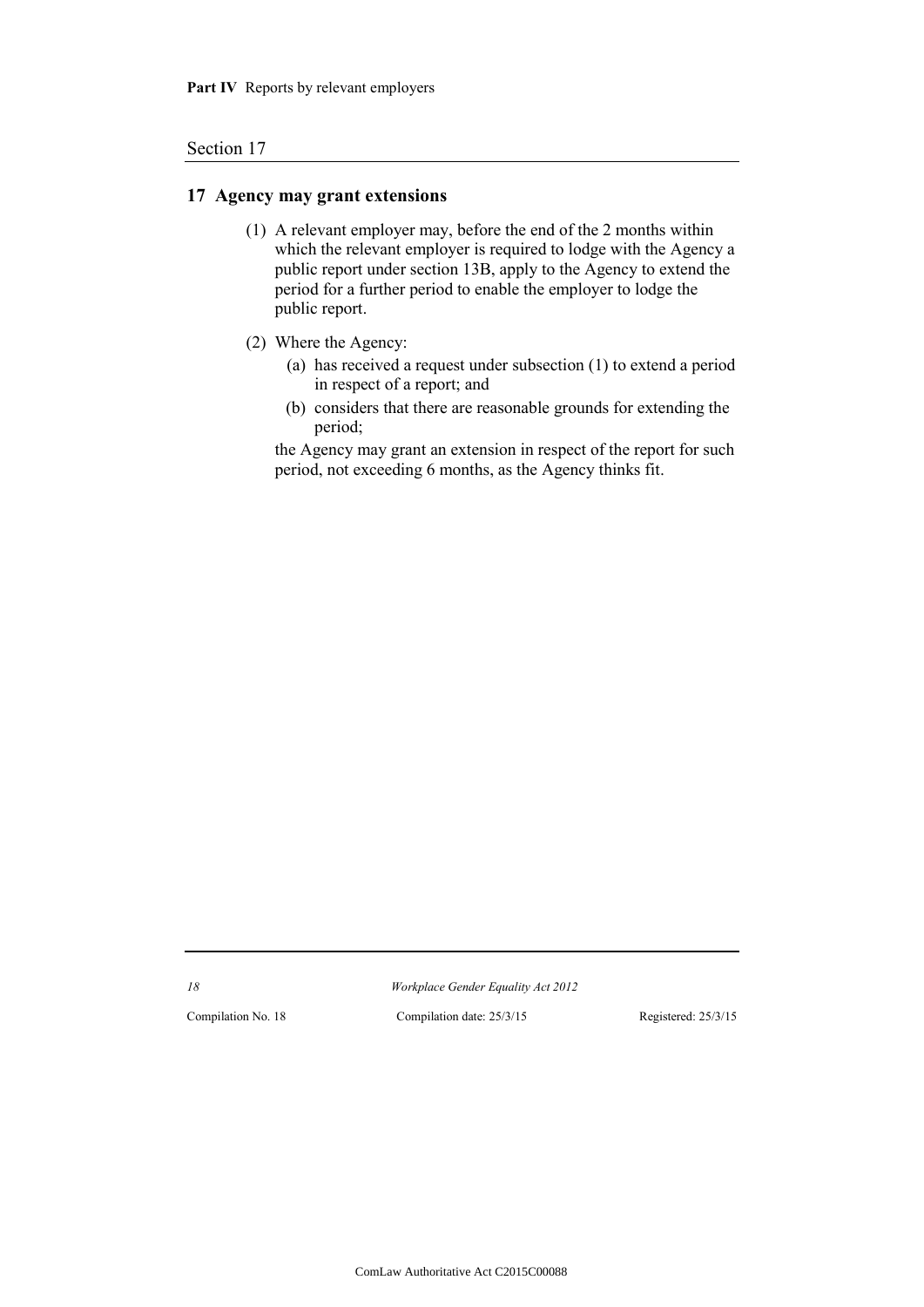# **Part IVA—Reviewing compliance with this Act and consequences of non-compliance**

# **18 Simplified outline**

The following is a simplified outline of this Part:

- The Minister will set minimum standards in relation to gender equality indicators, relevant employers and reporting periods.
- The Agency may review a relevant employer's compliance with this Act by seeking further information from the employer. The Agency may do this on a random basis.
- If a relevant employer fails to comply with this Act, the Agency may name the employer in a report given to the Minister or by electronic or other means (for example, on the Agency's website or in a newspaper).
- Examples of a failure to comply with this Act are a failure by a relevant employer to lodge a public report on time or to give the Agency information under section 19A.
- If the Agency proposes to name a relevant employer, the Agency must give the employer notice in writing of the proposal and the reasons for the proposal.
- Relevant employers failing to comply with this Act may not be eligible to compete for contracts under the Commonwealth procurement framework and may not be eligible for Commonwealth grants or other financial assistance.

*Workplace Gender Equality Act 2012 19*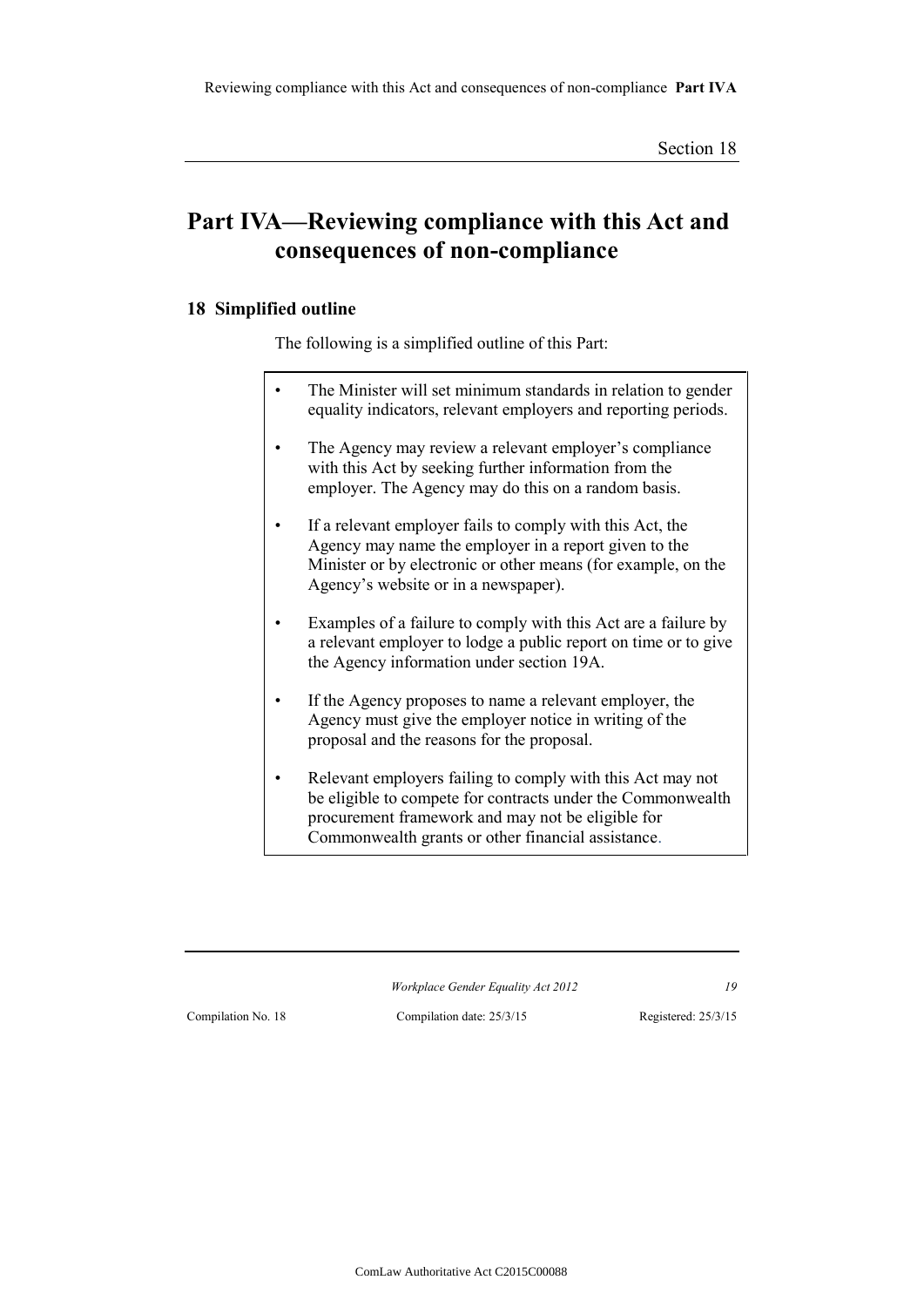Part IVA Reviewing compliance with this Act and consequences of non-compliance

## **19 Minister will set minimum standards in relation to gender equality indicators**

- (1) Before 1 April 2014, the Minister will, by legislative instrument, set minimum standards in relation to specified gender equality indicators, specified relevant employers and specified reporting periods.
	- Note 1: See also section 33A of this Act.
	- Note 2: For specification by class, see subsection 13(3) of the *Legislative Instruments Act 2003*.
	- Note 3: An instrument under subsection (1) may make different provision with respect to different relevant employers and different reporting periods: see subsection 33(3A) of the *Acts Interpretation Act 1901*.
- (2) An instrument under subsection (1) has no effect in relation to a reporting period unless it is made before the first day of that reporting period.

#### **19A Agency may review compliance with Act**

- (1) The Agency may, by written notice, require a relevant employer to give the Agency information:
	- (a) that relates to the employer's compliance with this Act or to the employer's performance against the minimum standards; and
	- (b) that is specified in the notice.
- (2) The notice must specify the period within which, and the manner in which, the information must be given.
- (3) A period specified in a notice under subsection (1) must be at least 14 days after the notice is given.
	- Note: Sections 137.1 and 137.2 of the *Criminal Code* create offences for providing false or misleading information or documents.

*20 Workplace Gender Equality Act 2012*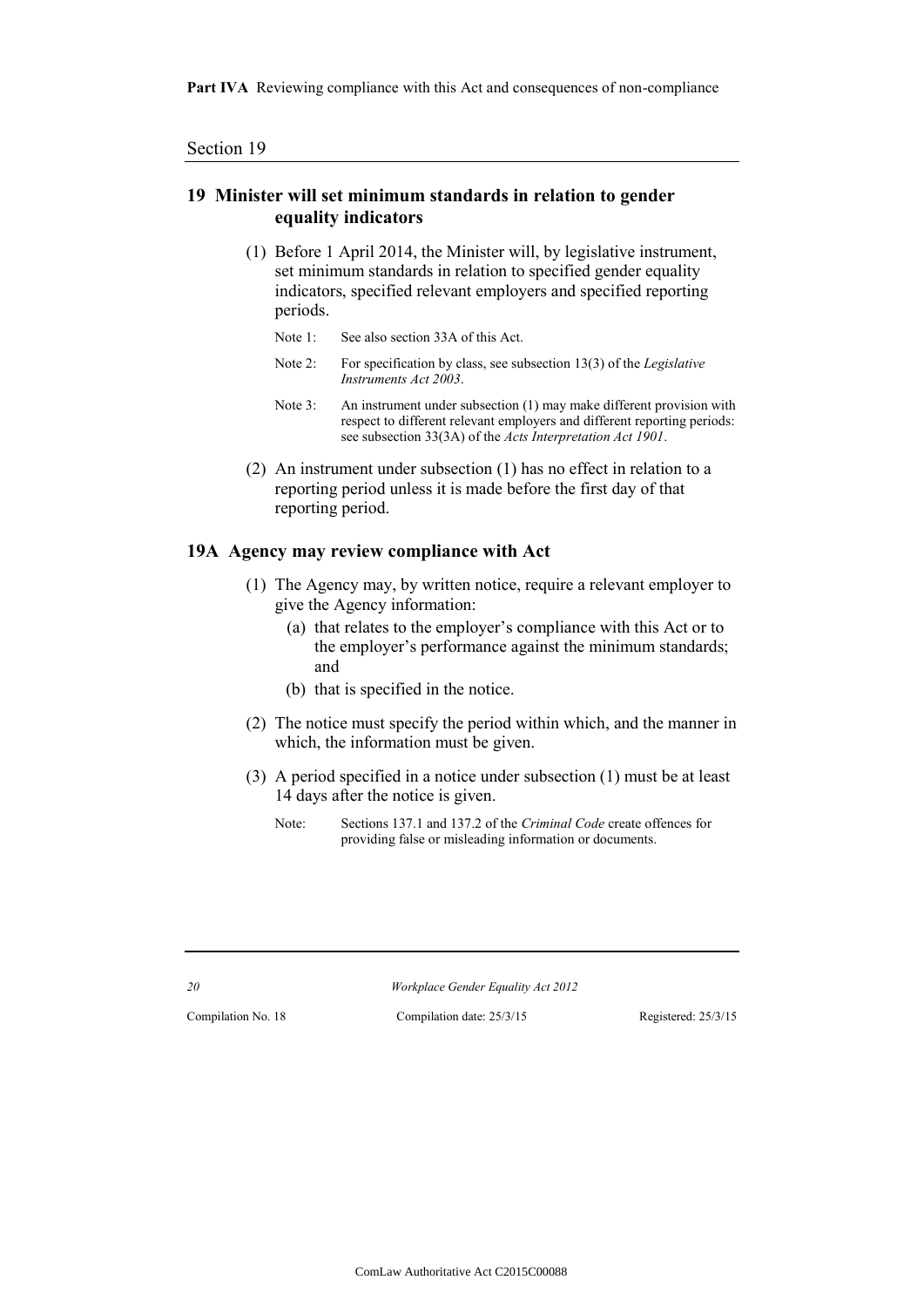#### **19B Relevant employer fails to comply with Act if employer gives false or misleading information**

For the purposes of section 19D, a relevant employer is taken to fail to comply with this Act if:

- (a) the employer lodges a public report under section 13A and any information included in the report is false or misleading; or
- (b) the employer gives the Agency information under section 19A and the information is false or misleading.
- Note: If the employer does not have a reasonable excuse for the failure, the Agency may name the employer in a report given to the Minister or by electronic or other means: see section 19D.

#### **19C Relevant employer fails to comply with Act if employer fails to improve against minimum standard**

If:

- (a) a relevant employer lodges a public report under section 13A in respect of a reporting period (the *base period*); and
- (b) in a case where a minimum standard (the *base standard*) applies in relation to the employer and the base period—at the end of the base period, the employer fails to meet that standard; and
- (c) the employer lodges a public report under section 13A in respect of the second reporting period (the *comparison period*) after the base period; and
- (d) at the end of the comparison period, the employer's performance against the base standard has failed to improve from the employer's performance against that standard at the end of the base period;

then the failure referred to in paragraph (d) is taken, for the purposes of section 19D, to be a failure to comply with this Act.

Note: If the employer does not have a reasonable excuse for the failure referred to in paragraph (d) of this section, the Agency may name the employer in a report given to the Minister or by electronic or other means: see section 19D.

*Workplace Gender Equality Act 2012 21*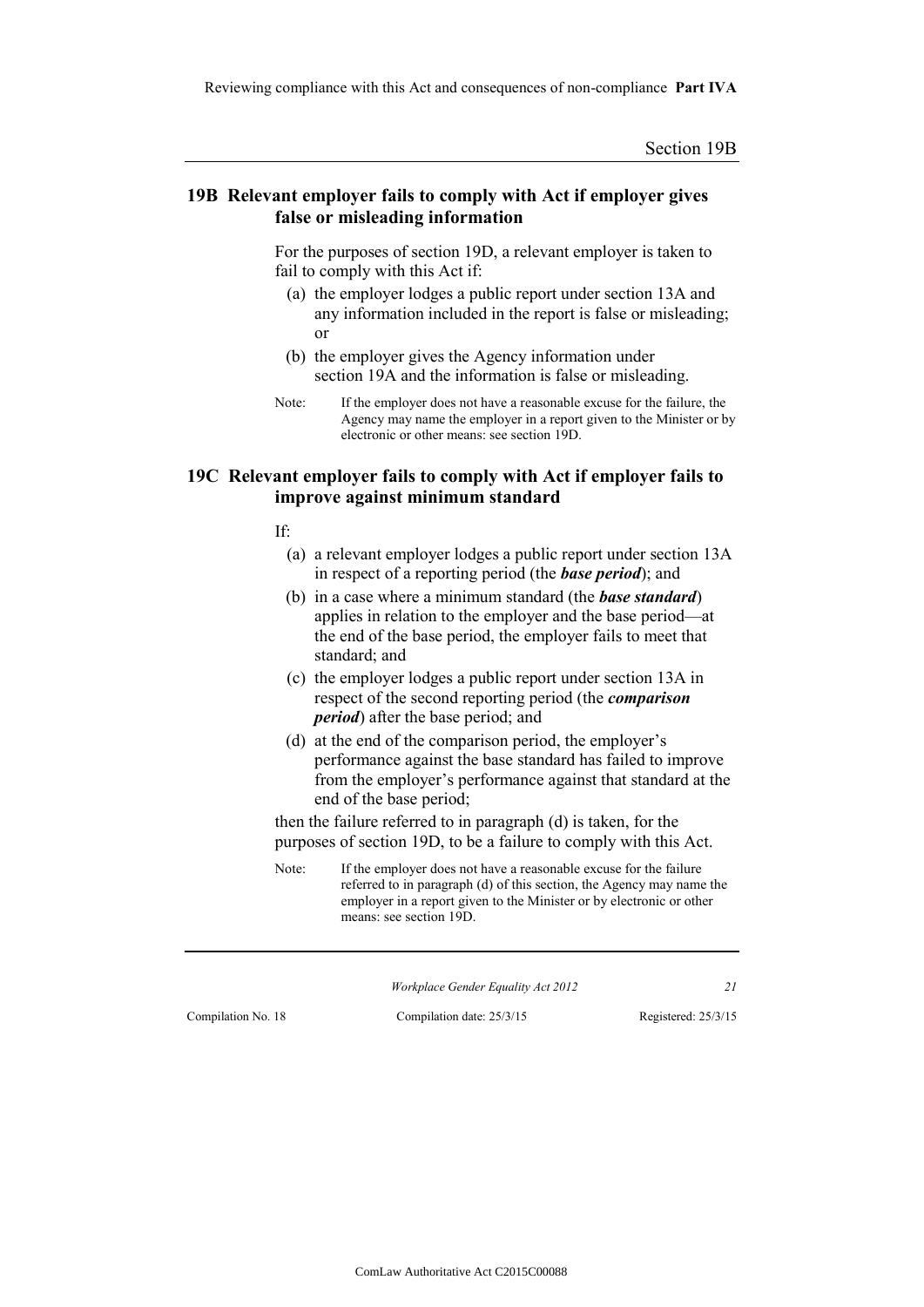Part IVA Reviewing compliance with this Act and consequences of non-compliance

#### Section 19D

#### **19D Consequences of non-compliance with Act**

- (1) This section applies if a relevant employer, without reasonable excuse, fails to comply with this Act.
	- Note: Examples of a failure to comply with this Act are:
		- (a) a relevant employer fails to lodge a public report on time (see sections 13A, 13B and 17); and
		- (b) a relevant employer fails to inform employees, shareholders or members of the employer that a public report has been lodged (see section 16); and
		- (c) a relevant employer fails to inform employees and relevant employee organisations as required by sections 16A and 16B; and
		- (d) a relevant employer fails to give the Agency information under section 19A.

*Naming employer in Agency report*

- (2) The Agency may name the employer as having failed to comply with this Act, and set out details of the non-compliance, in a report under:
	- (a) subsection  $12(2)$ ; or
	- (b) section 46 of the *Public Governance, Performance and Accountability Act 2013*.

*Naming employer in other ways*

- (3) The Agency may, by electronic or other means, name the employer as having failed to comply with this Act and set out details of the non-compliance.
	- Note: For example, the Agency may do this on the Agency's website or in a newspaper.

*Prior notice to employer*

- (4) If the Agency proposes to:
	- (a) name an employer in a report under:
		- (i) subsection  $12(2)$ ; or
		- (ii) section 46 of the *Public Governance, Performance and Accountability Act 2013*; or

| 22 | Workplace Gender Equality Act 2012 |
|----|------------------------------------|
|    |                                    |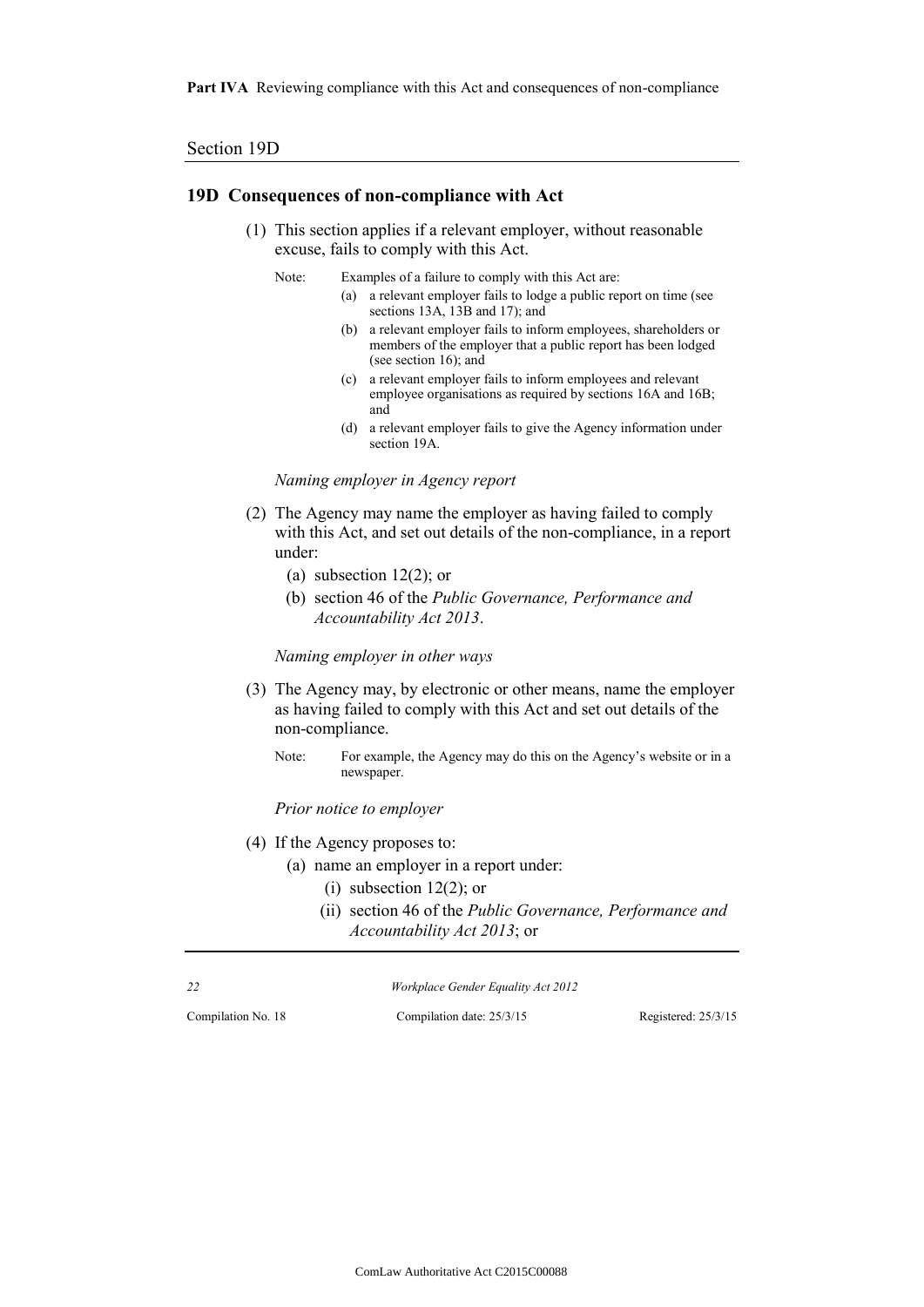(b) name an employer under subsection (3) of this section;

the Agency must:

- (c) give the employer notice in writing of the proposal and the reasons for the proposal; and
- (d) invite the employer to make written representations to the Agency about the proposal within the period of 28 days beginning on the day the notice is given; and
- (e) have regard to any written representations made by the employer within that period.
- (5) If:
	- (a) a relevant employer lodges a public report under section 13A in respect of a reporting period; and
	- (b) the report is lodged within the time allowed by section 13B or 17;

then, during the period of 28 days beginning on the day the report is lodged, the Agency must not give the employer a notice under subsection (4) of this section in relation to the lodgement of that report.

# **19E Agency to offer relevant employers advice and assistance if employers fail to meet minimum standards**

If:

- (a) a relevant employer lodges a public report under section 13A in respect of a reporting period; and
- (b) in a case where a minimum standard applies in relation to the employer and that reporting period—the Agency becomes aware that, at the end of that reporting period, the employer fails to meet that standard;

the Agency must offer to provide the employer with advice and assistance in relation to improving the employer's performance against that standard.

*Workplace Gender Equality Act 2012 23*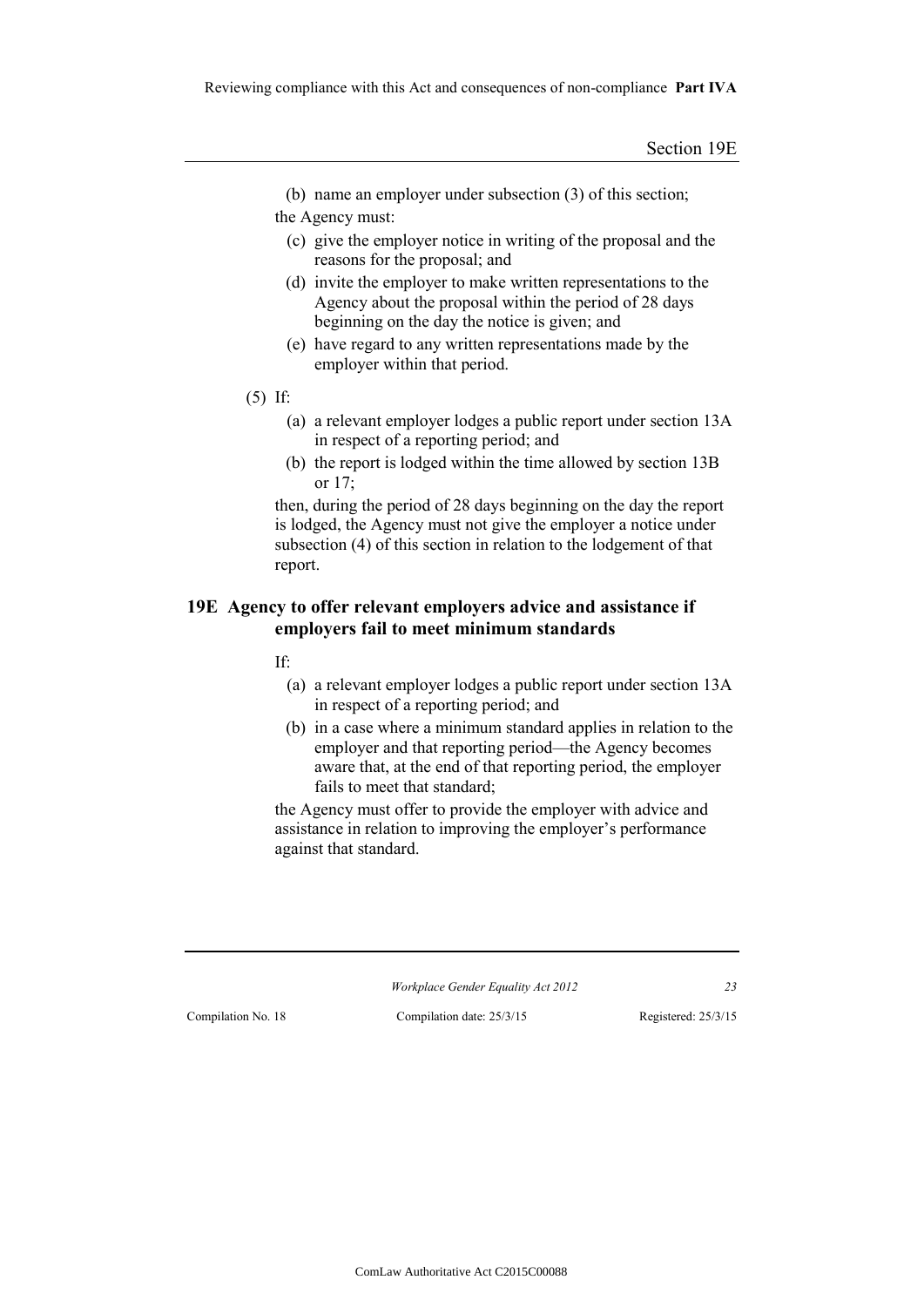# **Part V—Director of Workplace Gender Equality**

# **20 Appointment of Director**

(1) The Director shall be appointed by the Governor-General.

# **21 Tenure of Director**

- (1) The Director holds office for such period, not exceeding 5 years, as is specified in the instrument of appointment, but is eligible for re-appointment.
- (2) The Director holds office, subject to this Part, on such terms and conditions as are determined by the Governor-General.

# **22 Remuneration and allowances**

- (1) The Director shall be paid:
	- (a) such remuneration as is determined by the Remuneration Tribunal; and
	- (b) such allowances as are prescribed.
- (2) This section has effect subject to the *Remuneration Tribunal Act 1973*.

## **23 Leave of absence**

The Minister may grant leave of absence to the Director upon such terms and conditions as to remuneration or otherwise as the Minister determines.

# **24 Outside employment**

The Director shall not engage in paid employment outside the duties of the office of Director except with the approval of the Minister.

*24 Workplace Gender Equality Act 2012*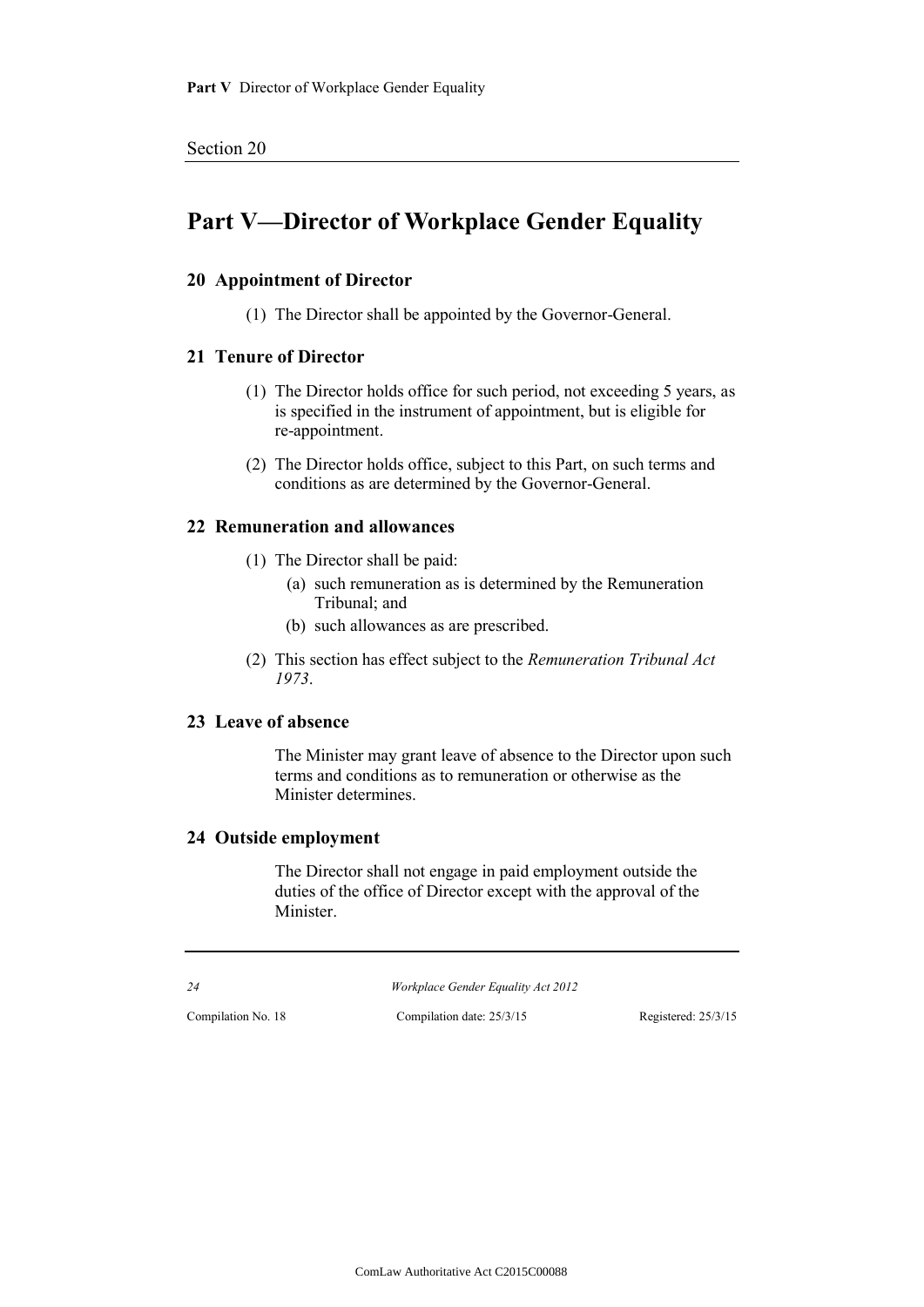# **25 Resignation**

The Director may resign the office of Director by writing signed and delivered to the Governor-General.

#### **26 Termination of appointment**

- (1) The Governor-General may terminate the appointment of the Director for misbehaviour or physical or mental incapacity.
- (2) If the Director:
	- (a) becomes bankrupt, applies to take the benefit of any law for the relief of bankrupt or insolvent debtors, compounds with creditors or makes an assignment of remuneration for their benefit;
	- (b) engages, except with the approval of the Minister, in paid employment outside the duties of the office of Director;
	- (c) is absent from duty, except on leave of absence granted by the Minister, for 14 consecutive days or 28 days in any 12 months; or
	- (d) without reasonable excuse, contravenes:
		- (i) section 27; or
		- (ii) section 29 of the *Public Governance, Performance and Accountability Act 2013* (which deals with the duty to disclose interests) or rules made for the purposes of that section;

### **27 Disclosure of interest**

- (1) The Director shall give written notice to the Minister of all direct or indirect pecuniary interests that the Director has or acquires in, or in relation to, a relevant employer.
- (2) Subsection (1) applies in addition to section 29 of the *Public Governance, Performance and Accountability Act 2013* (which deals with the duty to disclose interests).

*Workplace Gender Equality Act 2012 25*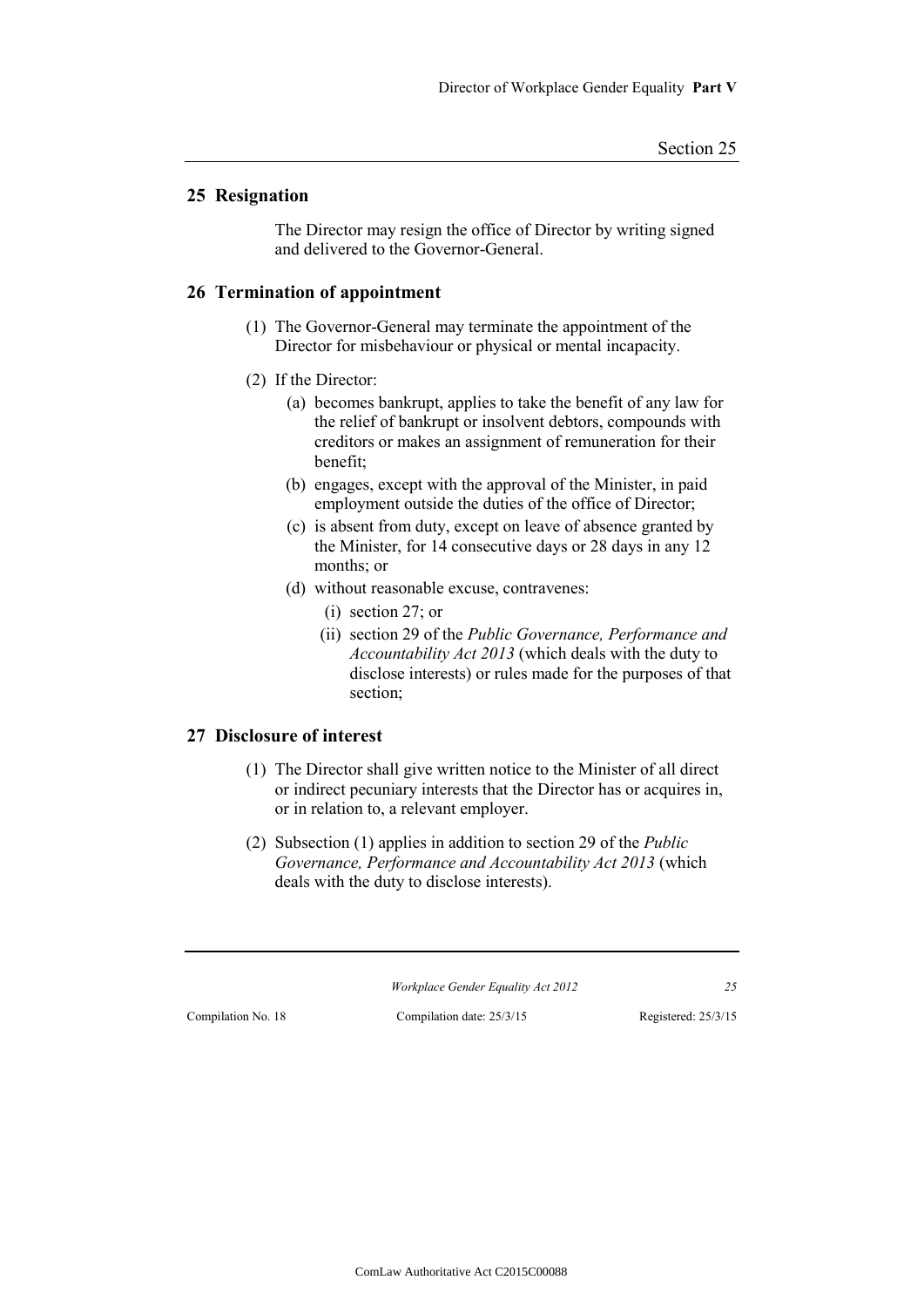#### Section 28

#### **28 Acting appointment**

- (1) The Minister may appoint a person to act as the Director:
	- (a) during a vacancy in the office of Director (whether or not an appointment has previously been made to the office); or
	- (b) during any period, or during all periods, when the Director is absent from duty or from Australia or is, for any reason, unable to perform the duties of the office of Director;

but a person appointed to act during a vacancy shall not continue so to act for more than 12 months.

- (2) While a person is acting as the Director, the person has and may exercise all the powers, and shall perform all the functions, of the **Director**
- (3) An appointment of a person to act as Director may be expressed to have effect only in such circumstances as are specified in the instrument of appointment.
- (4) The Minister may:
	- (a) determine the terms and conditions of appointment, including remuneration and allowances, of a person appointed to act as the Director; and
	- (b) terminate such an appointment at any time.
- (5) Where a person is acting as the Director otherwise than by reason of a vacancy in the office of Director, and the office of Director becomes vacant while the person is so acting, then, subject to subsection (3), the person may continue so to act until the Minister otherwise directs, the vacancy is filled or a period of 12 months from the date on which the vacancy occurred expires, whichever first happens.
- (6) A person appointed to act as the Director may resign by writing signed and delivered to the Minister.

*26 Workplace Gender Equality Act 2012*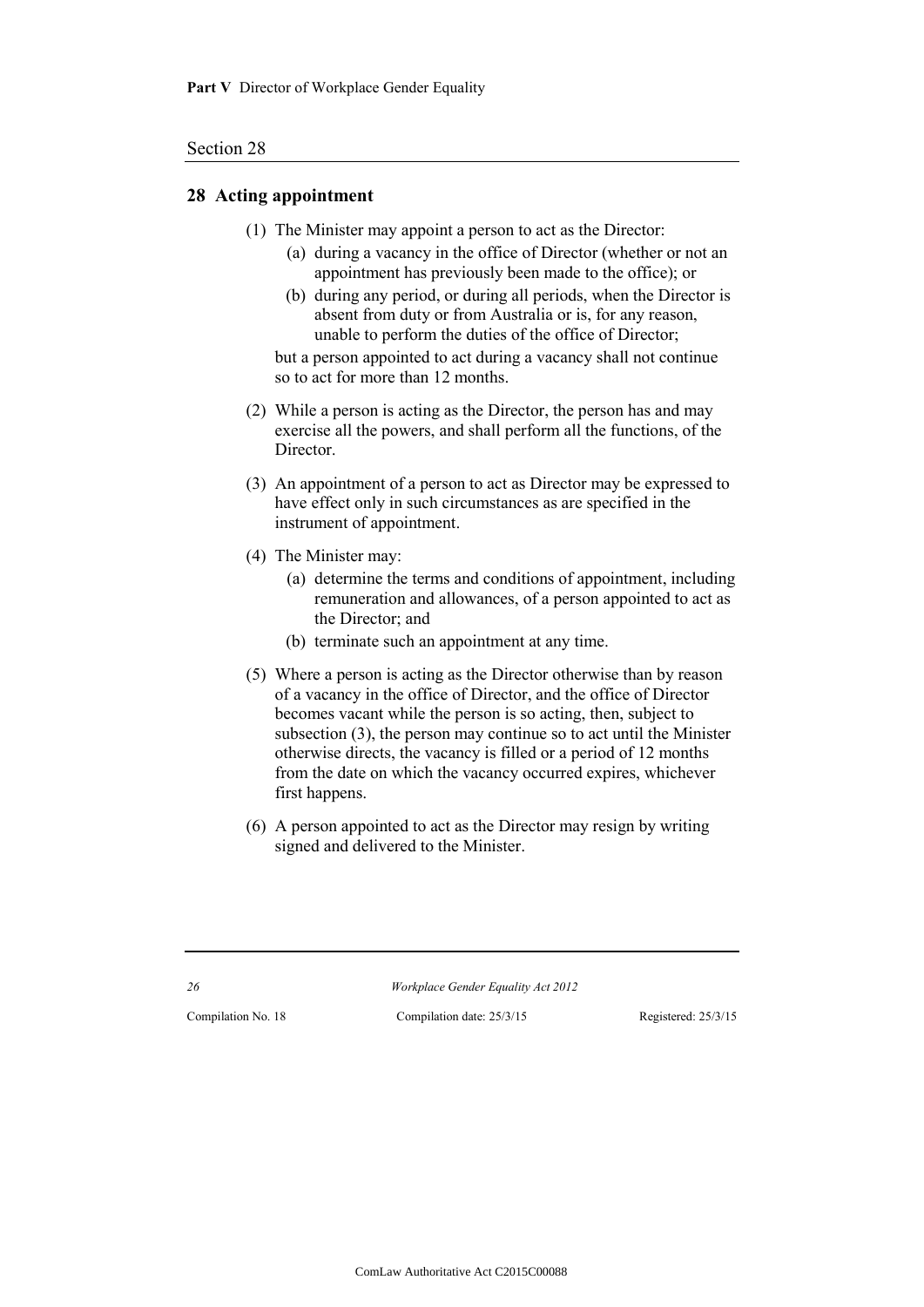(7) The validity of anything done by or in relation to a person purporting to act as the Director shall not be called in question on the ground that the occasion for the appointment had not arisen, that there was a defect or irregularity in or in connection with the appointment, that the appointment had ceased to have effect or that the occasion for the person to act had not arisen or had ceased.

*Workplace Gender Equality Act 2012 27*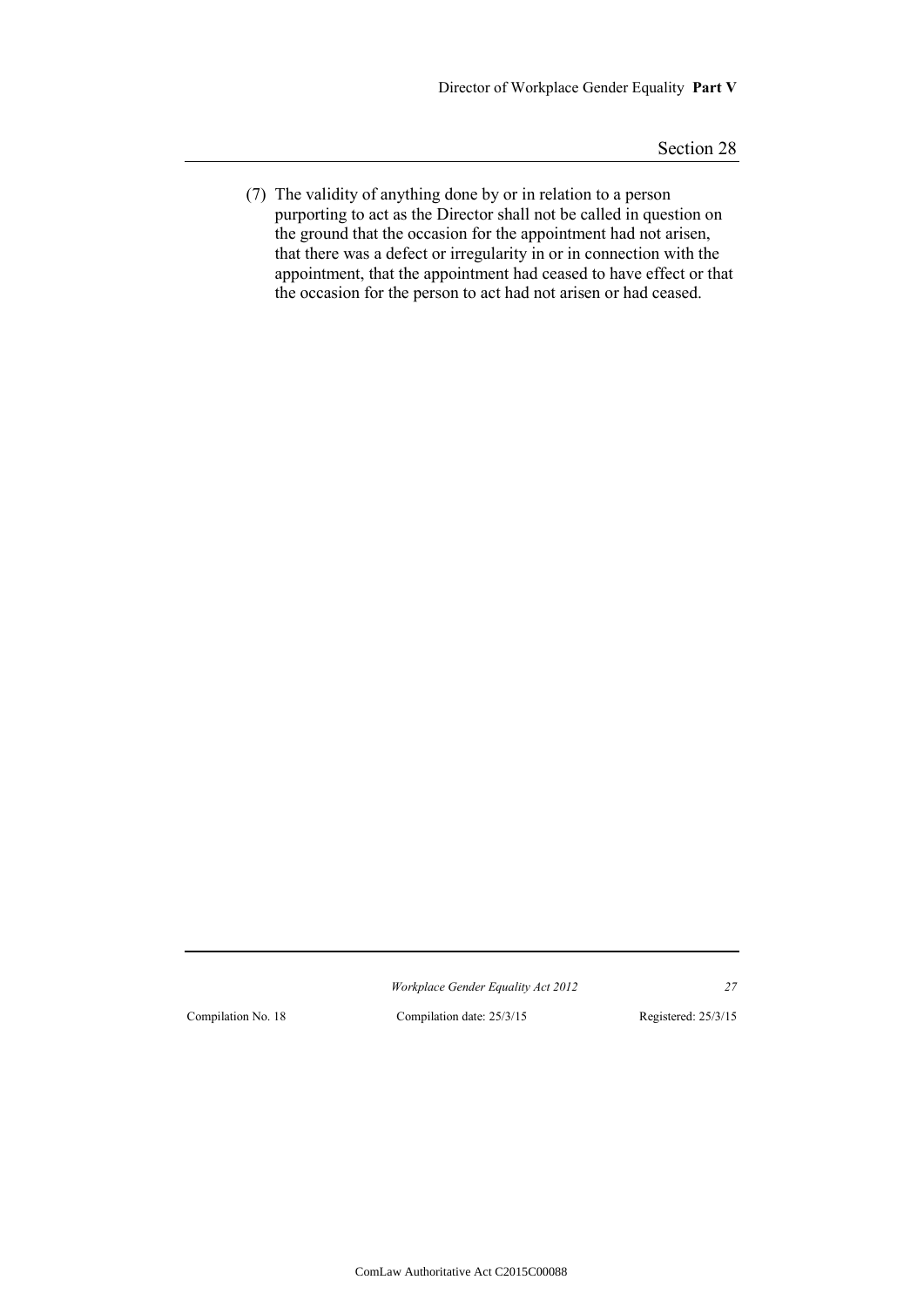# **Part VI—Miscellaneous**

# **29 Staff**

- (1) The staff required for the purposes of this Act shall be persons engaged under the *Public Service Act 1999*.
- (2) For the purposes of the *Public Service Act 1999*:
	- (a) the Director and the APS employees assisting the Director together constitute a Statutory Agency; and
	- (b) the Director is the Head of that Statutory Agency.

### **30 Consultants**

- (1) The Agency may, on behalf of the Commonwealth, engage as consultants to the Agency persons having suitable qualifications and experience.
- (2) The terms and conditions of engagement of persons engaged under subsection (1) are such as are determined by the Agency.

### **31 Advisory committees**

- (1) Subject to this section the Minister may, in consultation with the Agency, establish such advisory committees as the Minister considers necessary for the purpose of giving advice to the Minister and to the Agency on particular matters or classes of matters relating to gender equality in the workplace, functions of the Agency or the operation of this Act.
- (2) An advisory committee shall consist of such persons as the Minister from time to time appoints.
- (3) For the purposes of assisting the Minister in the appointment of the members of an advisory committee, the Agency may provide the Minister with a list of the names of persons:

*28 Workplace Gender Equality Act 2012*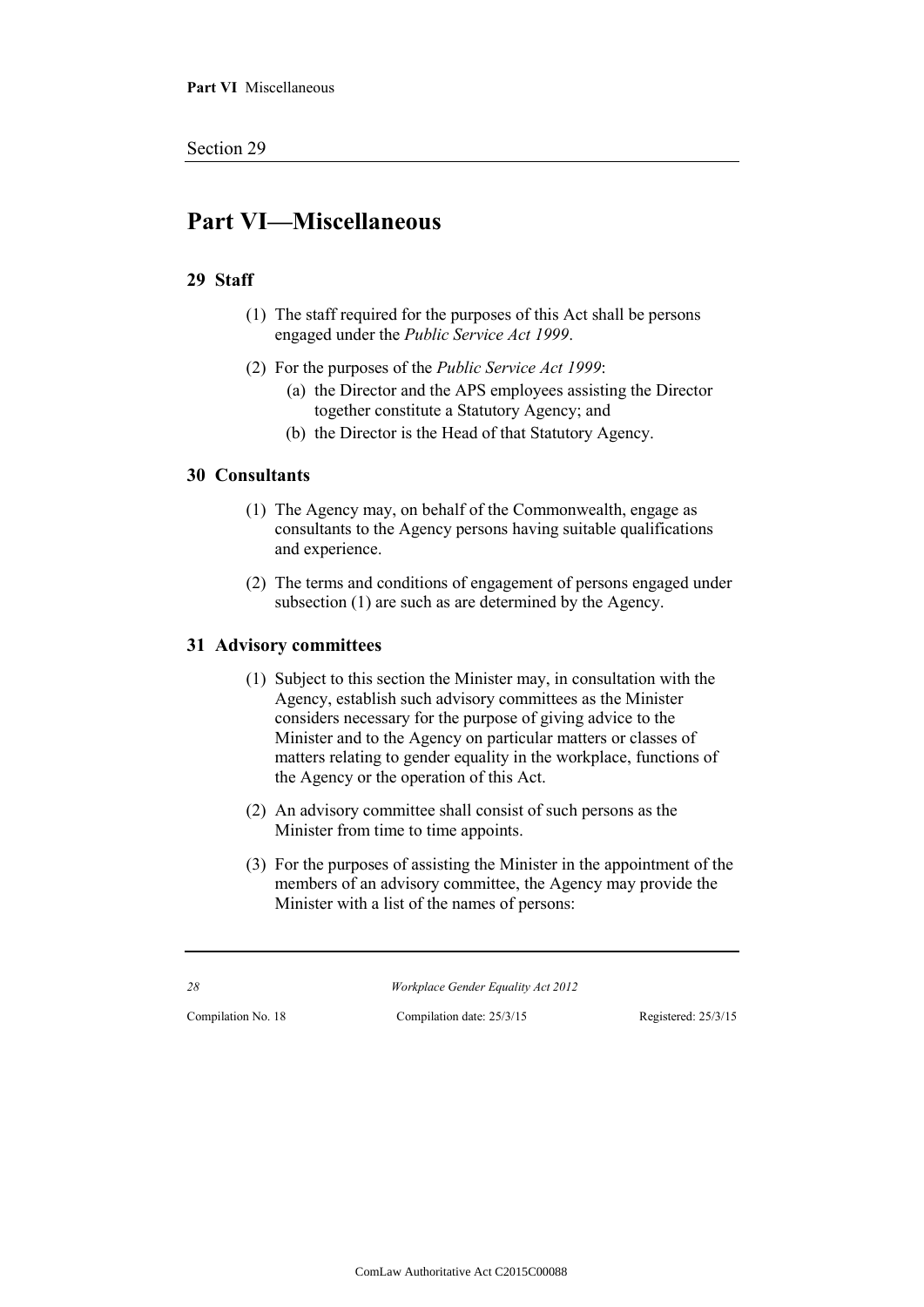- (a) representing industry or business (including a part of an industry); or
- (b) representing employee organisations; or
- (c) representing registered higher education providers; or
- (e) having special knowledge or interest in relation to gender equality in the workplace, the functions of the Agency or the operation of this Act.
- (4) A member of an advisory committee holds office for such period as is specified in the instrument of appointment, but is eligible for re-appointment.
- (5) A member of an advisory committee may resign from office by writing signed and delivered to the Minister.
- (6) The number of members of an advisory committee required to constitute a quorum at a meeting of that advisory committee shall be as determined by the Minister.
- (7) If the Minister decides that a member of an advisory committee should be remunerated, that member shall be paid such remuneration as is determined by the Remuneration Tribunal.
- (8) A member of an advisory committee shall be paid such allowances as are prescribed.
- (9) Subsections (7) and (8) have effect subject to the *Remuneration Tribunal Act 1973*.

# **32 Non-disclosure of confidential information**

- (1) A person who is, or has at any time been, the Director or a member of the staff referred to in section 29 or a consultant engaged under section 30 or is, or has at any time been, authorised to perform or exercise any function or power under an arrangement in force under section 33, shall not, either directly or indirectly:
	- (a) make a record of, or divulge or communicate to any person, any confidential information acquired by the first-mentioned person by reason of that person's office, employment or

*Workplace Gender Equality Act 2012 29*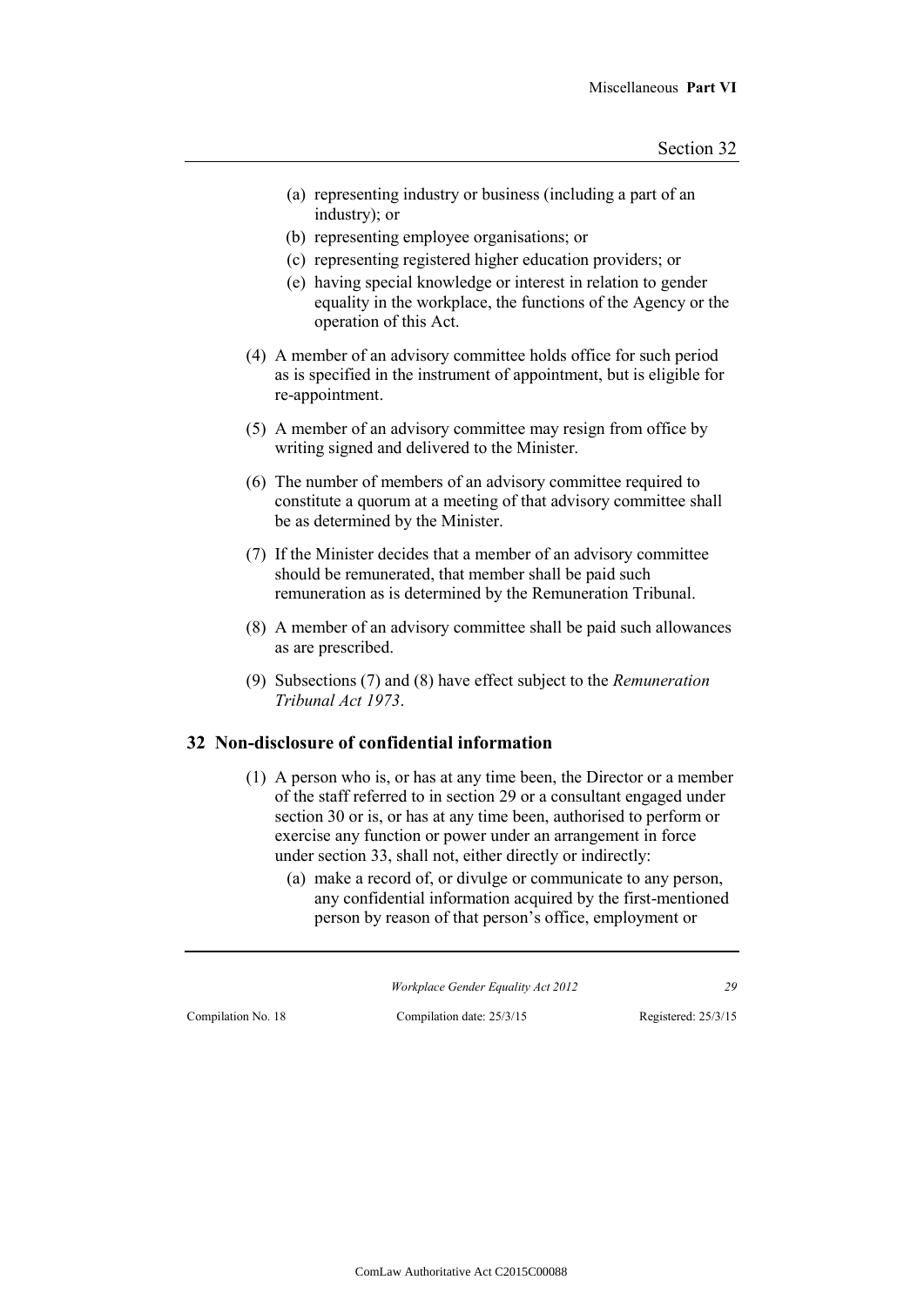engagement under or for the purposes of this Act or by reason of that person being or having been so authorised;

- (b) make use of any information as is mentioned in paragraph (a); or
- (c) produce to any person a document relating to confidential information of another person furnished for the purposes of this Act.

Penalty: 25 penalty units or imprisonment for 3 months, or both.

- (1A) Subsection (1) does not apply to a person's conduct if the person is:
	- (a) performing a duty or function, or exercising a power, under, or in connection with, this Act; or
	- (b) performing a function, or exercising a power, under an arrangement in force under section 33.
	- Note: A defendant bears an evidential burden in relation to the matters in subsection (1A) (see subsection 13.3(3) of the *Criminal Code*).
	- (2) A person who is, or has at any time been, the Director or a member of the staff referred to in section 29 or a consultant engaged under section 30 or is, or has at any time been, authorised to perform or exercise any function or power under an arrangement in force under section 33, shall not be required:
		- (a) to divulge or communicate to a court any confidential information acquired by the first-mentioned person by reason of that person's office, employment or engagement under or for the purposes of this Act or by reason of that person being or having been so authorised; or
		- (b) to produce in a court a document relating to confidential information of which the first- mentioned person has custody, or to which that person has access, by reason of that person's office, employment or engagement under or for the purposes of this Act or by reason of that person being or having been so authorised;

except where it is necessary to do so for the purposes of this Act.

(3) Nothing in this section prohibits a person from:

*30 Workplace Gender Equality Act 2012*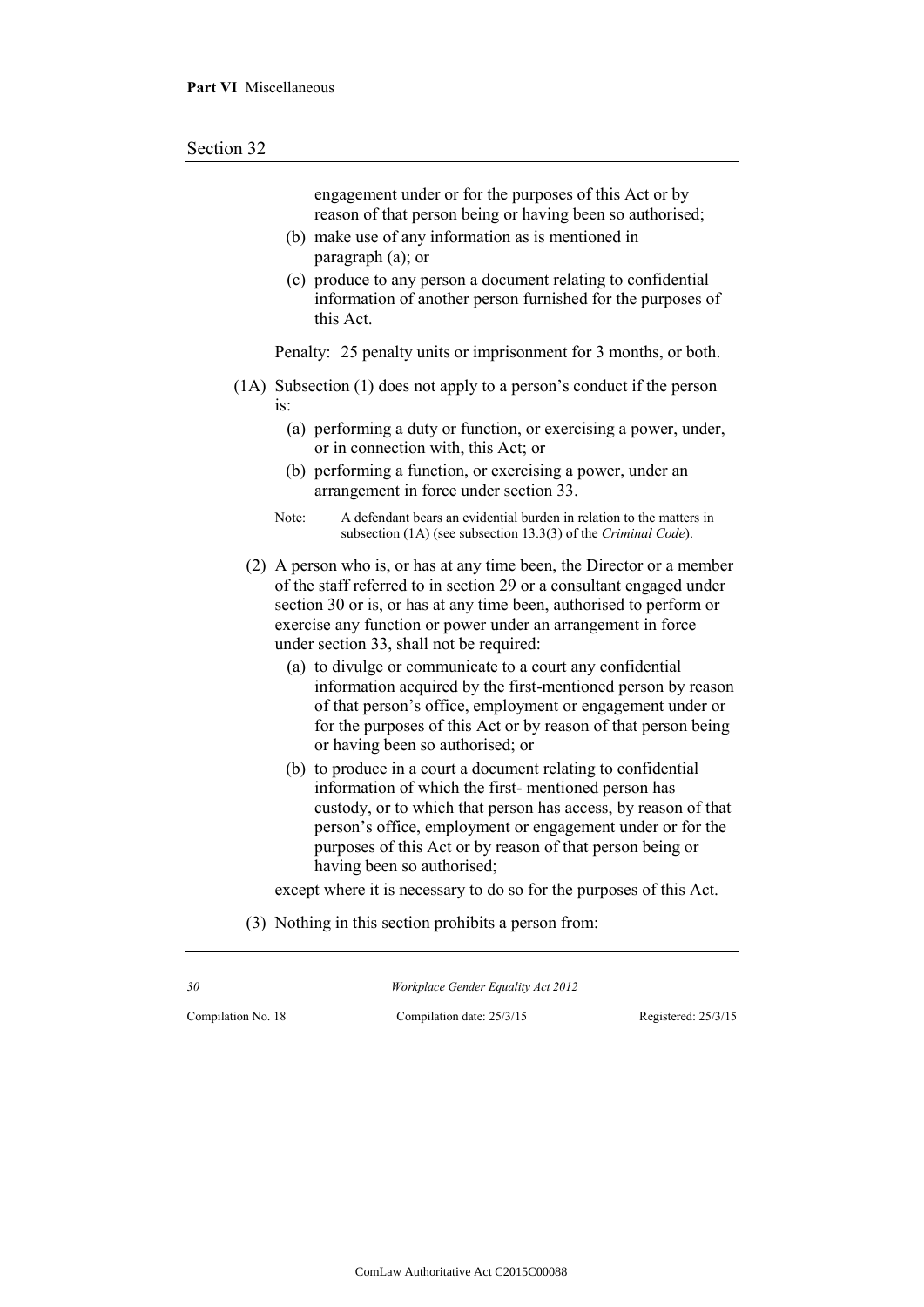- (a) divulging or communicating information, or producing a document, to the Agency or an officer of a State, in accordance with an arrangement in force under section 33; or
- (b) divulging or communicating information, or producing a document, that is required or permitted by an Act to be divulged, communicated or produced, as the case may be.
- (4) In this section:

*confidential information* means information which, at the time when it is supplied by a relevant employer, the relevant employer has specified as being supplied in confidence.

*court* includes any tribunal, authority or person having power to require the production of documents or the answering of questions.

*produce* includes permit access to.

# **33 Delegation**

- (1) The Director may, either generally or as otherwise provided by the instrument of delegation, by writing signed by the Director, delegate to:
	- (a) a person referred to in subsection 29(1); or
	- (b) an officer in respect of whom an arrangement is in force under subsection (4);

all or any of the powers and functions of the Agency under this Act other than this power of delegation.

- (2) A power or function so delegated, when exercised or performed by the delegate, shall, for the purposes of this Act, be deemed to have been exercised or performed by the Agency.
- (3) A delegation under this section does not prevent the exercise of a power or the performance of a function by the Agency.
- (4) The Minister may make an arrangement with a Minister of a State for and in relation to the exercise of powers, and the performance of functions, of the Agency under this Act by an officer of the State.

*Workplace Gender Equality Act 2012 31*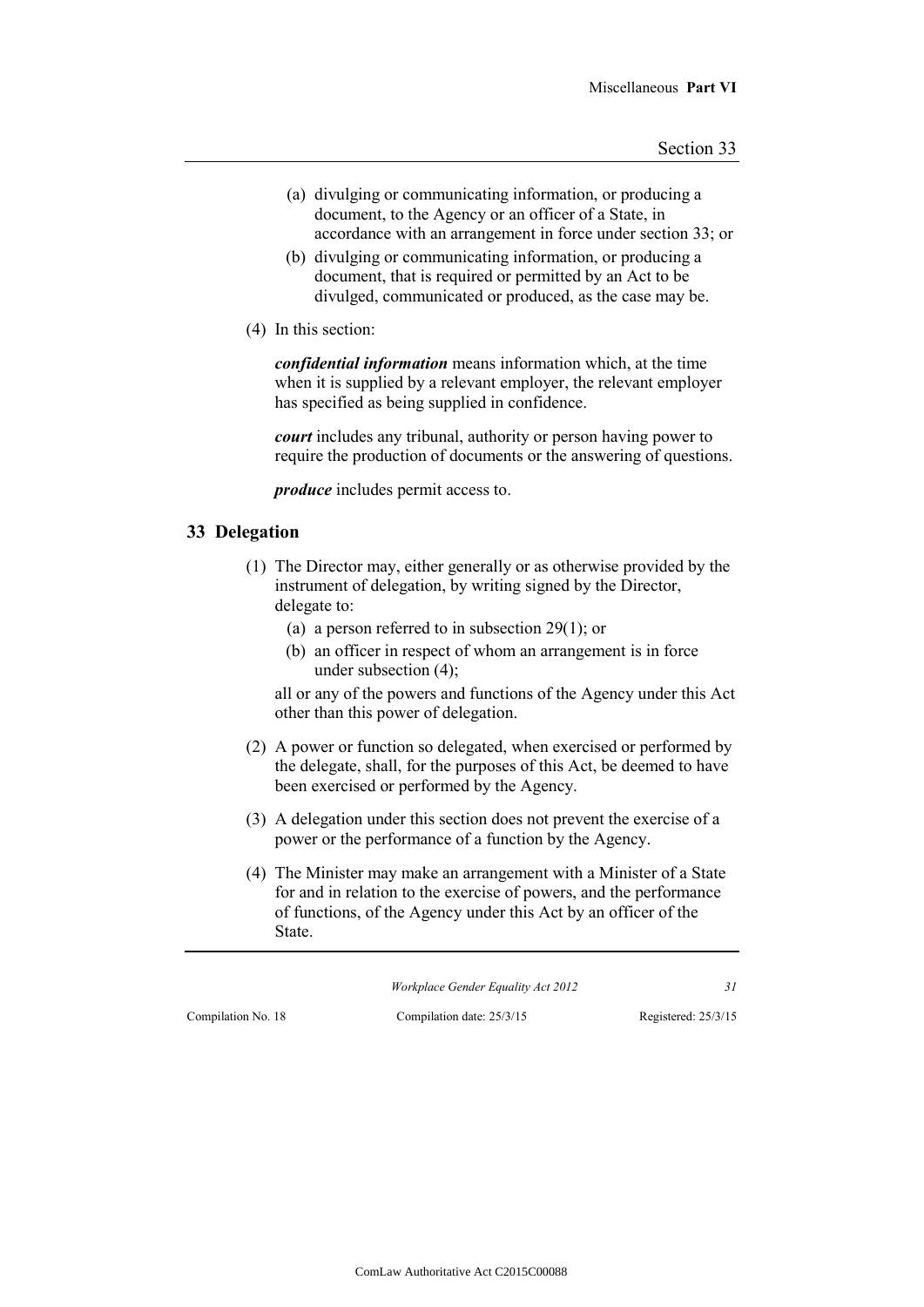#### Section 33A

- (6) An arrangement may contain such incidental or supplementary provisions as the Minister and the Minister of the State think necessary.
- (7) The Minister may arrange with the Minister of a State with whom an arrangement is in force for the variation or revocation of the arrangement.
- (8) An arrangement, or the variation or revocation of an arrangement, shall be in writing and a copy of each instrument by which an arrangement has been made, varied or revoked shall be published in the *Gazette*.

#### **33A Minister to consult before making legislative instruments**

- (1) Before making a legislative instrument under this Act, the Minister must consult the Agency and have regard to any recommendations of the Agency.
- (2) The Minister must also consult such persons mentioned in subsection 31(3) as the Minister considers appropriate.
	- Note: For consultation requirements generally, see Part 3 of the *Legislative Instruments Act 2003*.

# **34 Regulations**

The Governor-General may make regulations, not inconsistent with this Act, prescribing matters:

- (a) required or permitted by this Act to be prescribed; or
- (b) necessary or convenient to be prescribed for carrying out or giving effect to this Act.

*32 Workplace Gender Equality Act 2012*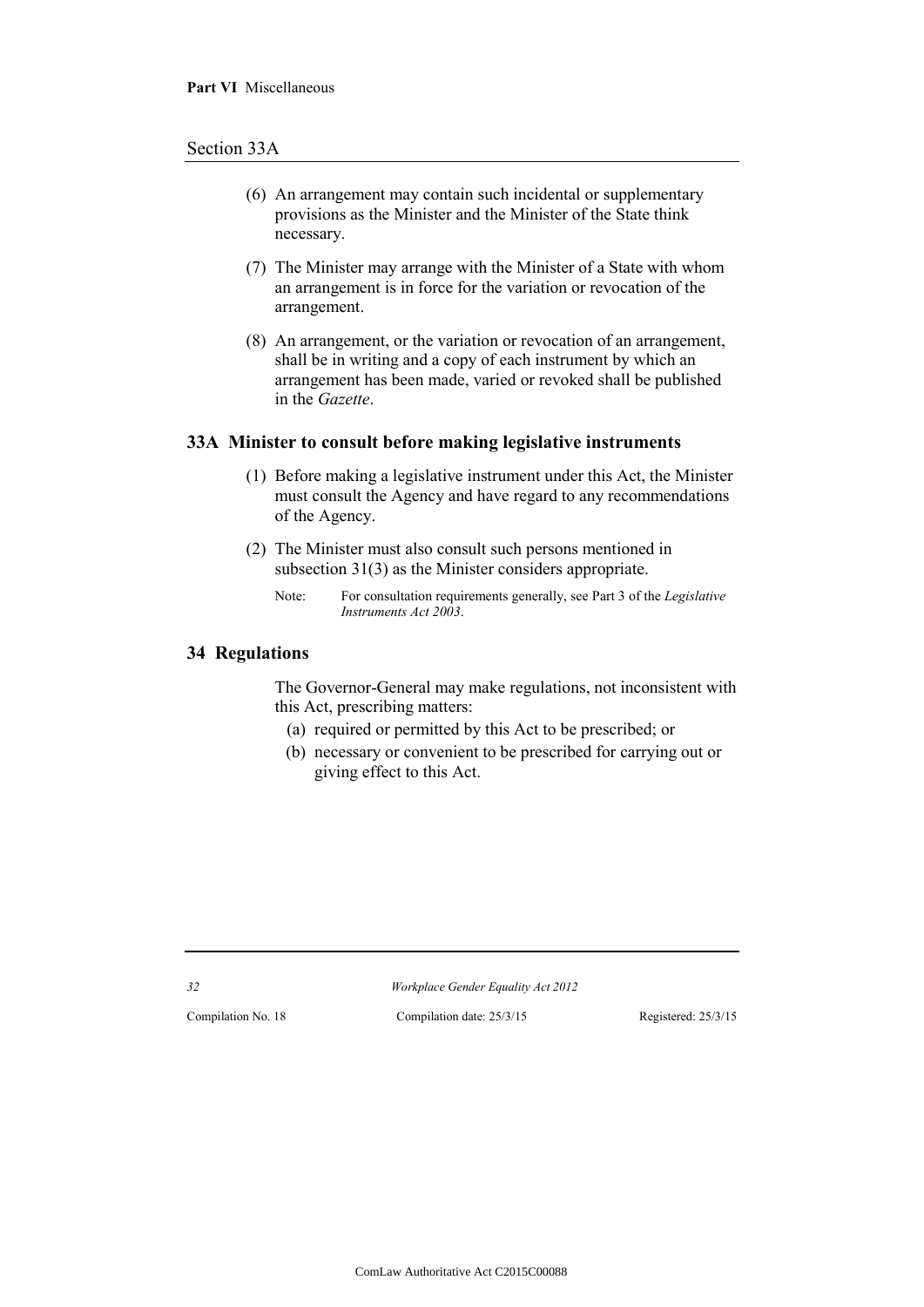# **Endnotes**

#### **Endnote 1—About the endnotes**

The endnotes provide information about this compilation and the compiled law.

The following endnotes are included in every compilation:

Endnote 1—About the endnotes

Endnote 2—Abbreviation key

Endnote 3—Legislation history

Endnote 4—Amendment history

Endnotes about misdescribed amendments and other matters are included in a compilation only as necessary.

### **Abbreviation key—Endnote 2**

The abbreviation key sets out abbreviations that may be used in the endnotes.

#### **Legislation history and amendment history—Endnotes 3 and 4**

Amending laws are annotated in the legislation history and amendment history.

The legislation history in endnote 3 provides information about each law that has amended (or will amend) the compiled law. The information includes commencement details for amending laws and details of any application, saving or transitional provisions that are not included in this compilation.

The amendment history in endnote 4 provides information about amendments at the provision (generally section or equivalent) level. It also includes information about any provision of the compiled law that has been repealed in accordance with a provision of the law.

#### **Misdescribed amendments**

A misdescribed amendment is an amendment that does not accurately describe the amendment to be made. If, despite the misdescription, the amendment can be given effect as intended, the amendment is incorporated into the compiled law and the abbreviation "(md)" added to the details of the amendment included in the amendment history.

If a misdescribed amendment cannot be given effect as intended, the amendment is set out in the endnotes.

*Workplace Gender Equality Act 2012 33*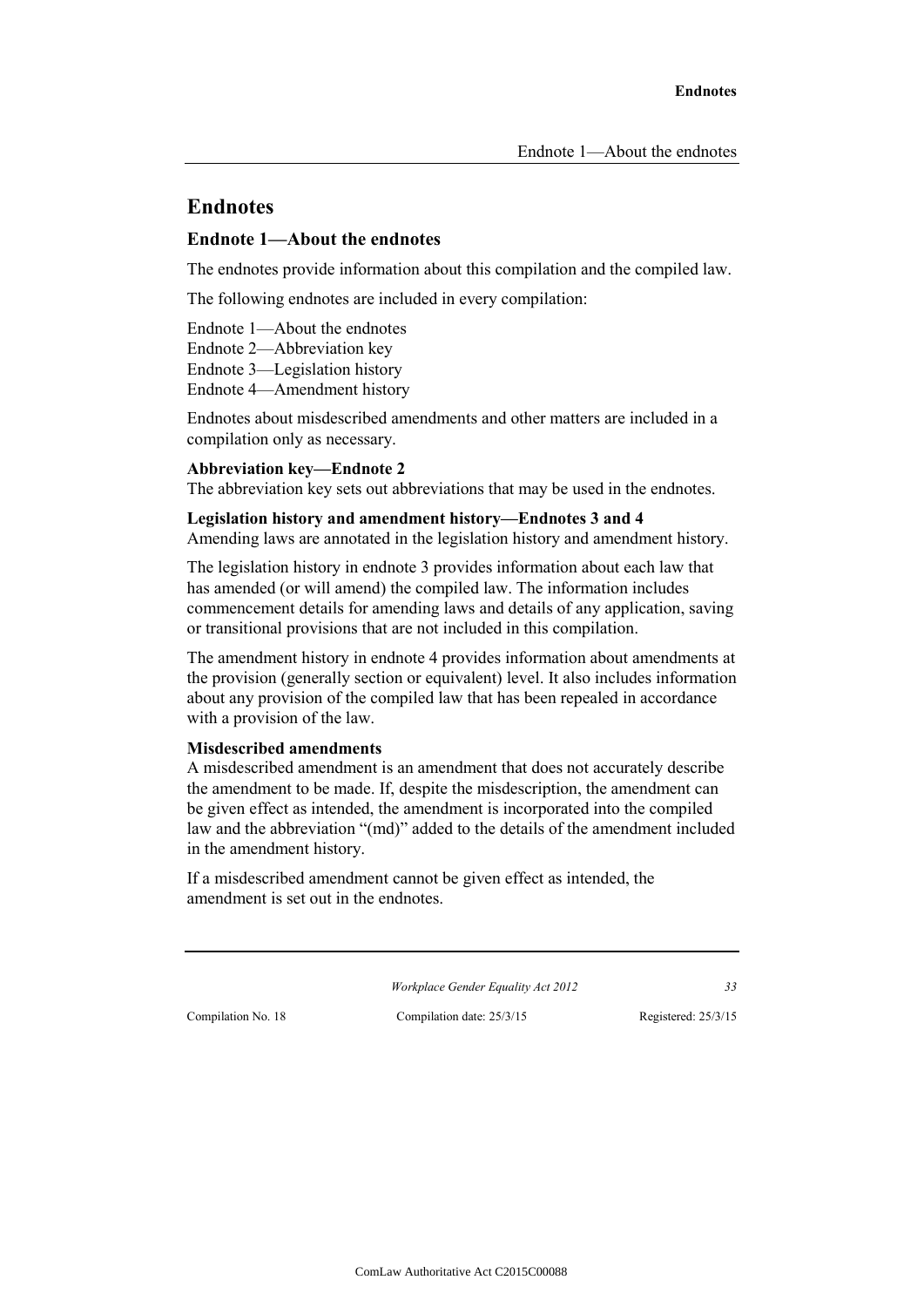#### **Endnote 2—Abbreviation key**

 $A = Act$  orig = original  $ad = added \text{ or inserted}$   $par = paragraph(s)/subparaph(s)$  $am = amended$  /sub-subparagraph(s)  $amdt = amendment$  pres = present  $c = clause(s)$  prev = previous  $C[x] = Compilation No. x$  (prev...) = previously  $Ch = Chapter(s)$   $Pt = Part(s)$  $def = definition(s)$   $r = regulation(s)/rule(s)$ Dict = Dictionary Reg = Regulation/Regulations  $disallowed = disallowed by Parliament$  reloc = relocated  $Div = Division(s)$  renum = renumbered  $exp = expires/expired$  or ceases/ceased to have  $rep = repended$ effect rs = repealed and substituted  $F =$  Federal Register of Legislative Instruments  $s =$  section(s)/subsection(s)  $gaz = gazette$  Sch = Schedule(s)  $LI = Legislative Instrument$  Sdiv = Subdivision(s) LIA = *Legislative Instruments Act 2003* SLI = Select Legislative Instrument  $(md)$  = misdescribed amendment SR = Statutory Rules  $mod = modified/modification$  Sub-Ch = Sub-Chapter(s)  $No. = Number(s)$  SubPt = Subpart(s)  $o = \text{order}(s)$  underlining = whole or part not  $Ord = Ordinance$  commenced or to be commenced

*34 Workplace Gender Equality Act 2012*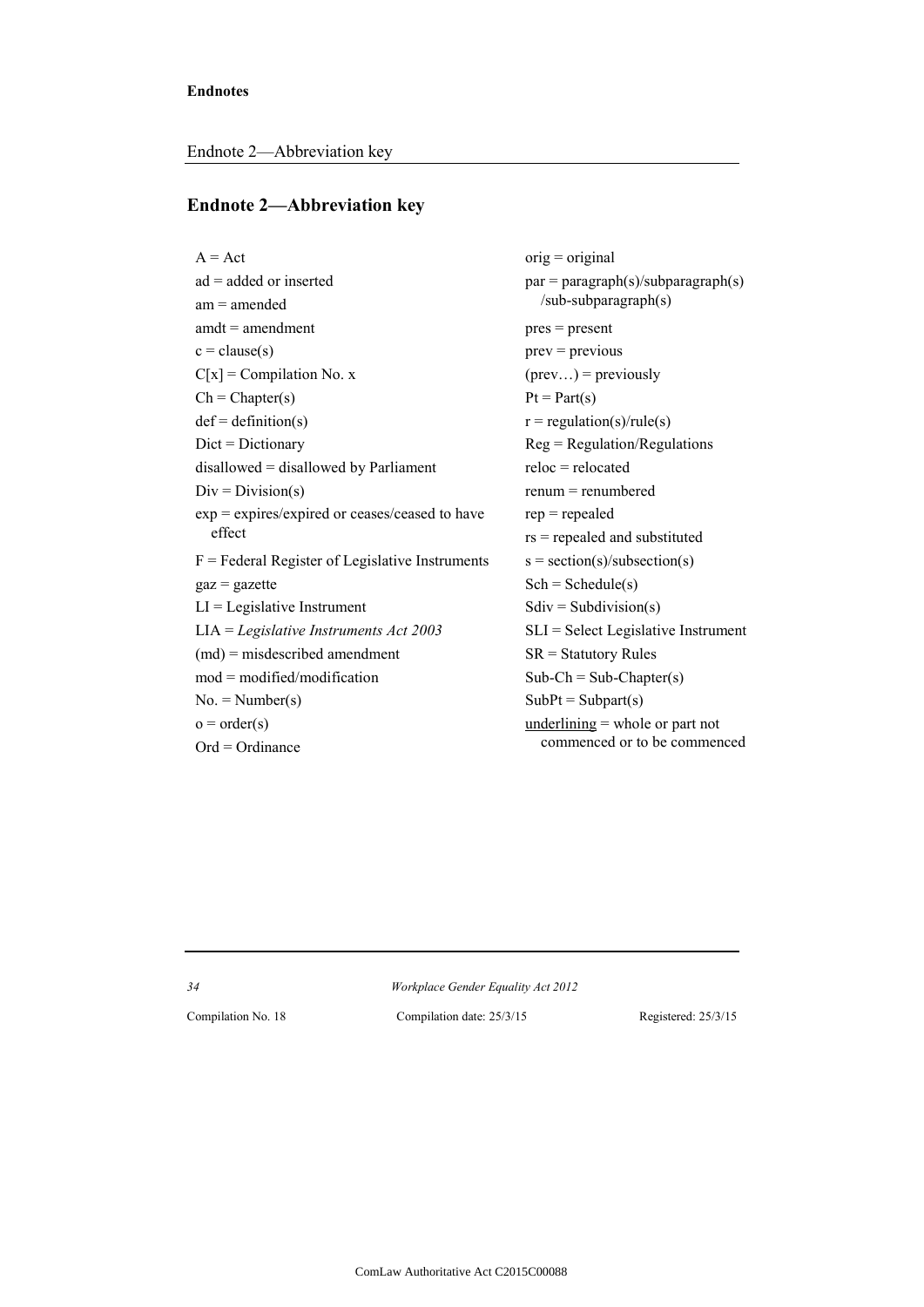| Act                                                                                                   | <b>Number</b><br>and year | <b>Assent</b>   | Commencement                                                                         | Application,<br>saving and<br>transitional<br>provisions |
|-------------------------------------------------------------------------------------------------------|---------------------------|-----------------|--------------------------------------------------------------------------------------|----------------------------------------------------------|
| <b>Affirmative Action</b><br>(Equal Employment<br>Opportunity for Women)<br>Act 1986                  | 91, 1986                  | 3 Sept 1986     | 1 Oct 1986 (gaz 1986,<br>No. S491)                                                   |                                                          |
| Employment, Education<br>and Training Act 1988                                                        | 80, 1988                  | 24 June<br>1988 | 1 July 1988 (gaz 1988,<br>No. S190)                                                  |                                                          |
| <b>Industrial Relations</b><br>(Consequential<br>Provisions) Act 1988                                 | 87, 1988                  | 8 Nov 1988      | s 1 and 2: 8 Nov 1988<br>Remainder: 1 Mar 1989<br>(s. 2(2) and gaz 1989,<br>No. S53) |                                                          |
| Affirmative Action<br>(Equal Employment<br>Opportunity for Women)<br>Amendment Act 1989               | 30, 1989                  | 24 May<br>1989  | 24 May 1989 (s 2)                                                                    |                                                          |
| <b>Broadcasting Services</b><br>(Transitional Provisions<br>and Consequential<br>Amendments) Act 1992 | 105, 1992                 | 9 July 1992     | 5 Oct 1992 (s 2)                                                                     |                                                          |
| <b>Affirmative Action</b><br>(Equal Employment<br>Opportunity for Women)<br>Amendment Act 1992        | 181, 1992                 | 16 Dec<br>1992  | 16 Dec 1992 (s2)                                                                     | s. 12                                                    |
| Oantas Sale Act 1992                                                                                  | 196, 1992                 | 21 Dec<br>1992  | Sch (Parts 3 and 6): $(a)$                                                           |                                                          |
| as amended by                                                                                         |                           |                 |                                                                                      |                                                          |
| <b>Oantas Sale</b><br>Amendment Act 1993                                                              | 60, 1993                  | 3 Nov 1993      | 10 Mar 1993                                                                          |                                                          |
| Qantas Sale<br>Amendment Act 1994                                                                     | 168, 1994                 | 16 Dec<br>1994  | s. 3 (item 17): Royal<br>Assent $(b)$                                                |                                                          |
|                                                                                                       |                           |                 |                                                                                      |                                                          |

# **Endnote 3—Legislation history**

*Workplace Gender Equality Act 2012 35*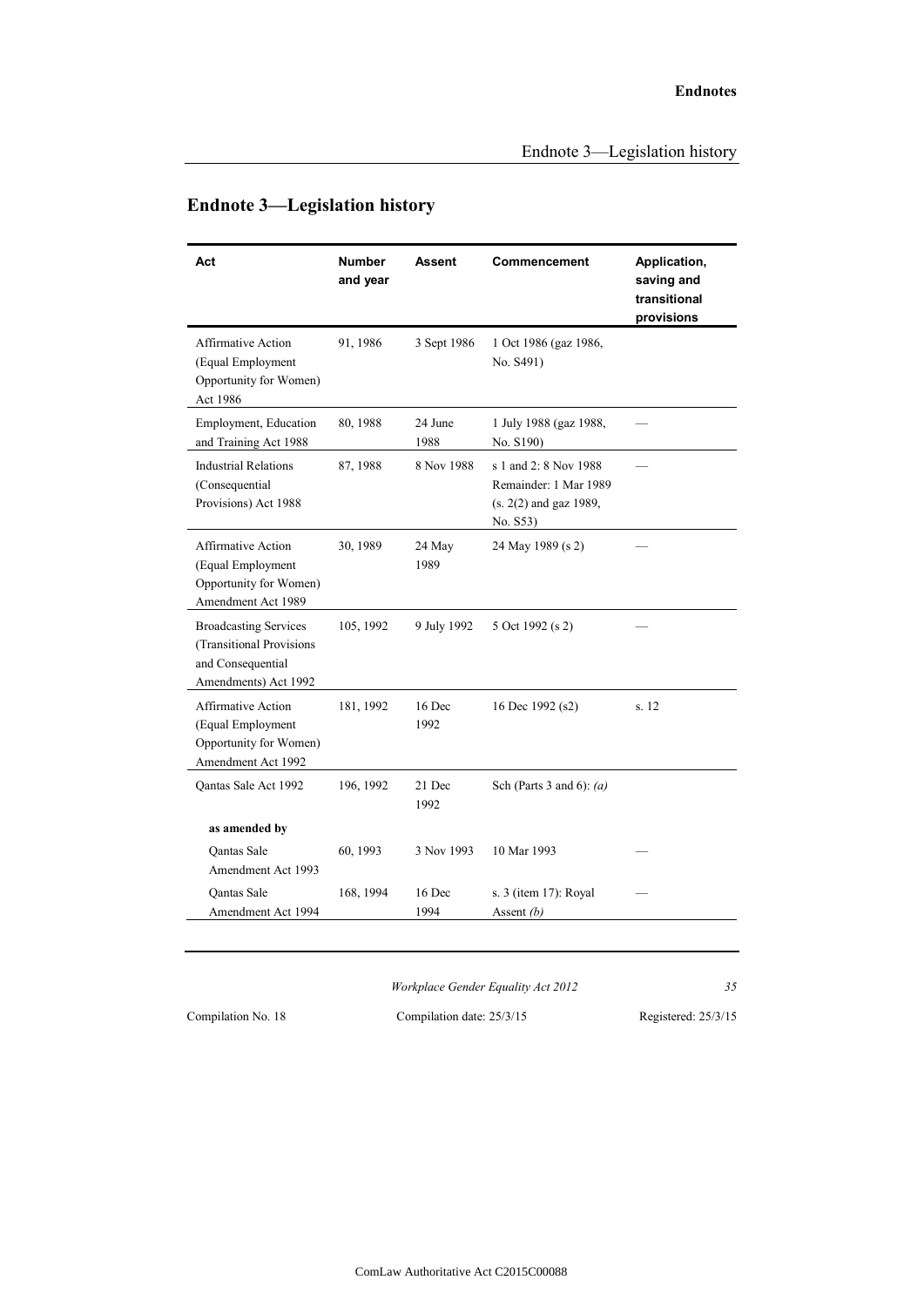#### **Endnotes**

| Act                                                                                                                                           | <b>Number</b><br>and year | Assent          | Commencement                                                                  | Application,<br>saving and<br>transitional<br>provisions |
|-----------------------------------------------------------------------------------------------------------------------------------------------|---------------------------|-----------------|-------------------------------------------------------------------------------|----------------------------------------------------------|
| <b>Statute Law Revision</b><br>Act 1996                                                                                                       | 43, 1996                  | 25 Oct<br>1996  | Sch 4 (items 6, 7): Royal<br>Assent $(c)$                                     |                                                          |
| Workplace Relations and<br>Other Legislation<br>Amendment Act 1996                                                                            | 60, 1996                  | 25 Nov<br>1996  | Sch 19 (item 4): Royal<br>Assent $(d)$                                        |                                                          |
| Public Employment<br>(Consequential and<br>Transitional)<br>Amendment Act 1999                                                                | 146, 1999                 | 11 Nov<br>1999  | Sch 1 (items 54, 55): 5<br>Dec 1999 (gaz 1999, No<br>$S584$ $(e)$             |                                                          |
| Equal Opportunity for<br>Women in the<br>Workplace Amendment<br>Act 1999                                                                      | 183, 1999                 | 22 Dec<br>1999  | Sch 1 and 3: 1 Jan 2000<br>Remainder: Royal<br>Assent                         | Sch. 3                                                   |
| Corporations (Repeals,<br>Consequentials and<br>Transitionals) Act 2001                                                                       | 55, 2001                  | 28 June<br>2001 | $s$ 4–14 and Sch 3<br>(item 173): 15 July 2001<br>(gaz 2001, No. $S285$ ) (f) | $ss. 4-14$                                               |
| Employment, Workplace<br><b>Relations and Small</b><br><b>Business Legislation</b><br>Amendment<br>(Application of Criminal<br>Code) Act 2001 | 142, 2001                 | 1 Oct 2001      | s. 4 and Sch 1 (items 10-<br>14): 2 Oct 2001 $(g)$                            | s.4                                                      |
| Safety, Rehabilitation<br>and Compensation and<br>Other Legislation<br>Amendment Act 2001                                                     | 144, 2001                 | 1 Oct 2001      | Sch 3 (item 1): Royal<br>Assent $(h)$<br>Sch 3 (item 2): 29 Oct<br>2001(h)    |                                                          |
| Abolition of Compulsory<br>Age Retirement<br>(Statutory Officeholders)<br>Act 2001                                                            | 159, 2001                 | 1 Oct 2001      | 29 Oct 2001                                                                   | Sch. 1 (item 97)                                         |

# Endnote 3—Legislation history

*36 Workplace Gender Equality Act 2012*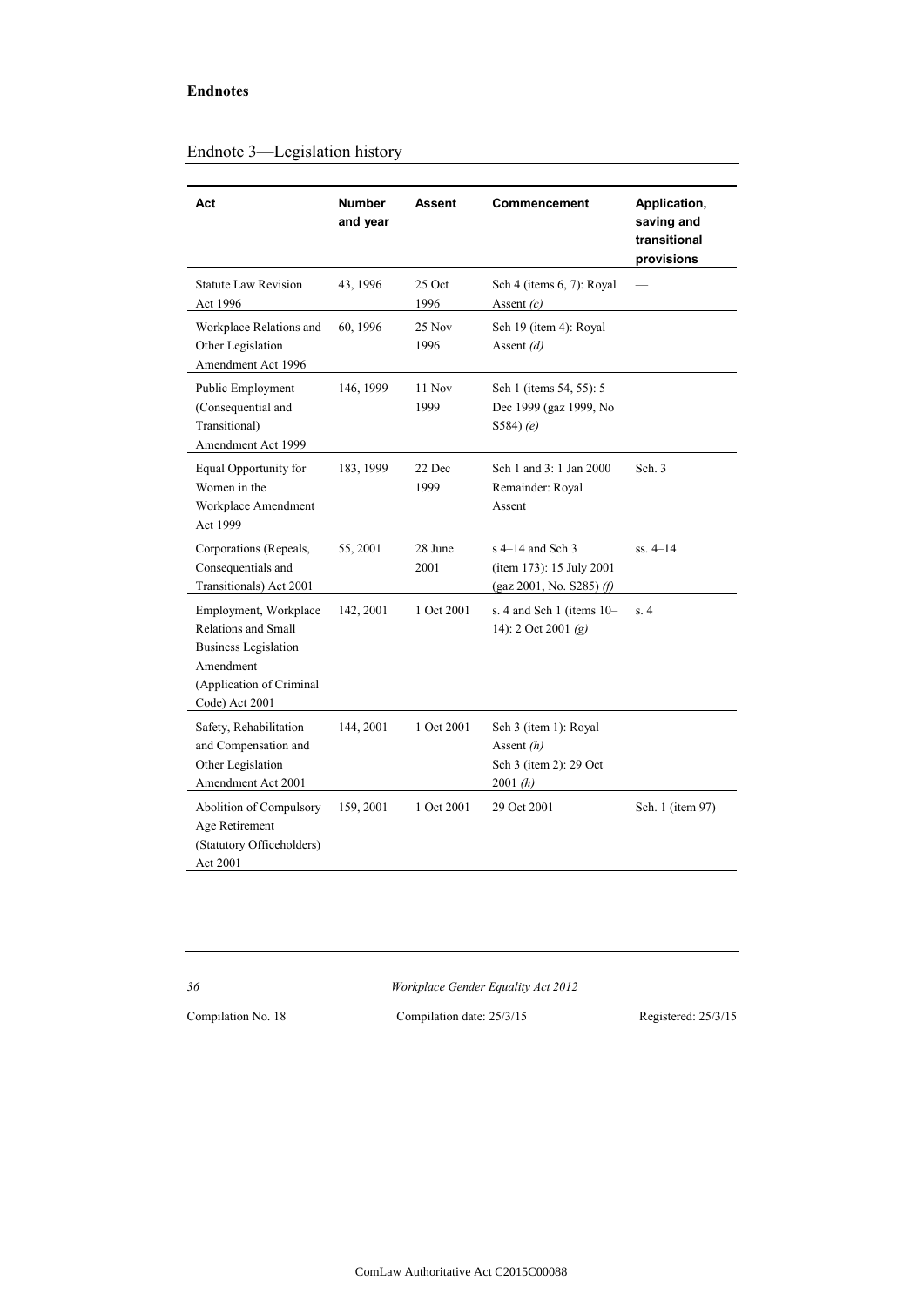| Act                                                                                                                                                              | <b>Number</b><br>and year | <b>Assent</b>   | Commencement                                                                           | Application,<br>saving and<br>transitional<br>provisions |
|------------------------------------------------------------------------------------------------------------------------------------------------------------------|---------------------------|-----------------|----------------------------------------------------------------------------------------|----------------------------------------------------------|
| <b>Workplace Relations</b><br><b>Legislation Amendment</b><br>(Registration and<br>Accountability of<br>Organisations)<br>(Consequential<br>Provisions) Act 2002 | 105, 2002                 | 14 Nov<br>2002  | Sch 3 (item 47): 12 May<br>2003 (s 2 and gaz 2002,<br>No GN49)                         |                                                          |
| <b>Workplace Relations</b><br><b>Legislation Amendment</b><br>Act 2002                                                                                           | 127, 2002                 | 11 Dec<br>2002  | Sch 3 (item 19): Royal<br>Assent                                                       |                                                          |
| <b>Higher Education</b><br>Support (Transitional<br>Provisions and<br>Consequential<br>Amendments) Act 2003                                                      | 150, 2003                 | 19 Dec<br>2003  | Sch 2 (item 102): 1 Jan<br>2004 (s 2(1) item 8)                                        |                                                          |
| Fair Work (State<br>Referral and<br>Consequential and Other<br>Amendments) Act 2009                                                                              | 54, 2009                  | 25 June<br>2009 | Sch 9 (item 1): $1$ July<br>2009 (s 2(1) item 31)                                      |                                                          |
| Sex and Age<br>Discrimination<br><b>Legislation Amendment</b><br>Act 2011                                                                                        | 40, 2011                  | 20 June<br>2011 | Sch 1 (item 70): 21 June<br>2011                                                       |                                                          |
| Equal Opportunity for<br>Women in the<br>Workplace Amendment<br>Act 2012                                                                                         | 179, 2012                 | 6 Dec 2012      | Sch 1 (items 1-73, 75-<br>79): Royal Assent                                            | Sch. 1 (items 72,<br>73)                                 |
| Public Governance.<br>Performance and<br>Accountability<br>(Consequential and<br><b>Transitional Provisions)</b><br>Act 2014                                     | 62, 2014                  | 30 June<br>2014 | Sch 6 (item 77) and Sch<br>12 (items 290-299):<br>1 July 2014 (s $2(1)$ )<br>item $6)$ |                                                          |

Endnote 3—Legislation history

*Workplace Gender Equality Act 2012 37*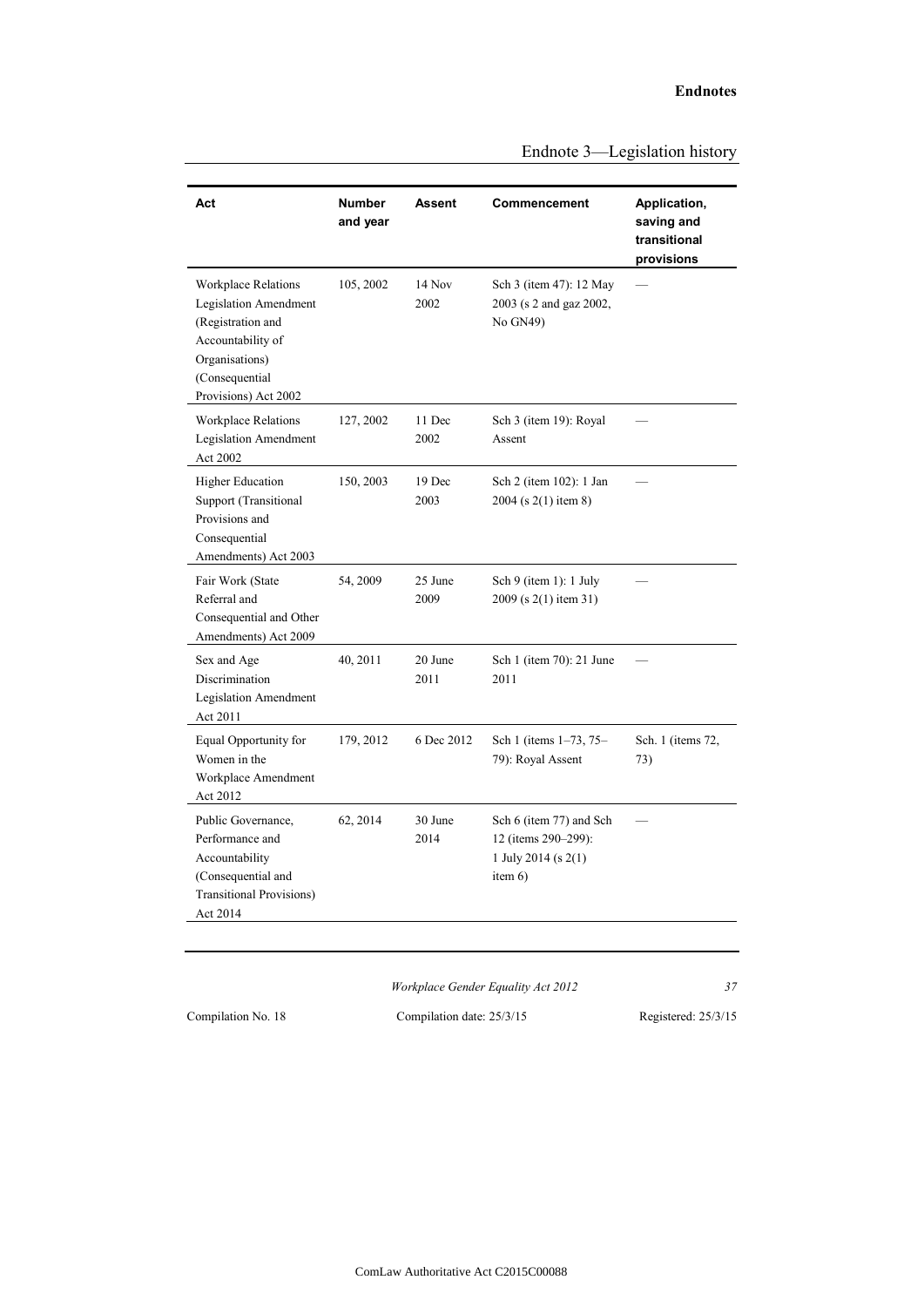| Act                  | <b>Number</b><br>and year | Assent | Commencement               | Application,<br>saving and<br>transitional<br>provisions |
|----------------------|---------------------------|--------|----------------------------|----------------------------------------------------------|
| Statute Law Revision | 5.2015                    | 25 Feb | Sch 1 (items 43, 44): 25   |                                                          |
| Act (No. 1) $2015$   |                           | 2015   | Mar 2015 (s $2(1)$ item 2) |                                                          |

#### Endnote 3—Legislation history

- (2) Subject to subsection (3), the remaining provisions of this Act commence on a day or days to be fixed by Proclamation.
- (5) If, on the 100% sale day, Part 3 of the Schedule has not commenced, then, on the day on which Part 7 of the Schedule commences, Parts 3 and 6 of the Schedule are taken to have been repealed.
- (6) If a provision of this Act has not commenced before 31 August 1995, the provision is taken to have been repealed on that day.

The Schedule (Parts 3 and 6) are taken to have been repealed on 31 August 1995.

- *(b)* The *Qantas Sale Act 1992* was amended by section 3 (item 17) only of the *Qantas Sale Amendment Act 1994*, subsection 2(1) of which provides as follows:
	- (1) Subject to this section, this Act commences on the day on which it receives the Royal Assent.
- *(c)* The *Workplace Gender Equality Act 2012* was amended by Schedule 4 (items 6, 7) only of the *Statute Law Revision Act 1996*, subsection 2(1) of which provides as follows:
	- (1) Subject to subsections (2) and (3), this Act commences on the day on which it receives the Royal Assent.
- *(d)* The *Workplace Gender Equality Act 2012* was amended by Schedule 19 (item 4) only of the *Workplace Relations and Other Legislation Amendment Act 1996*, subsection 2(1) of which provides as follows:
	- (1) Subject to this section, this Act commences on the day on which it receives the Royal Assent.
- *(e)* The *Workplace Gender Equality Act 2012* was amended by Schedule 1 (items 54, 55) only of the *Public Employment (Consequential and Transitional) Amendment Act 1999*, subsections 2(1) and (2) of which provide as follows:

*38 Workplace Gender Equality Act 2012*

*<sup>(</sup>a)* The *Workplace Gender Equality Act 2012* was amended by the *Qantas Sale Act 1992*, subsections 2(2), (5) and (6) of which provide as follows: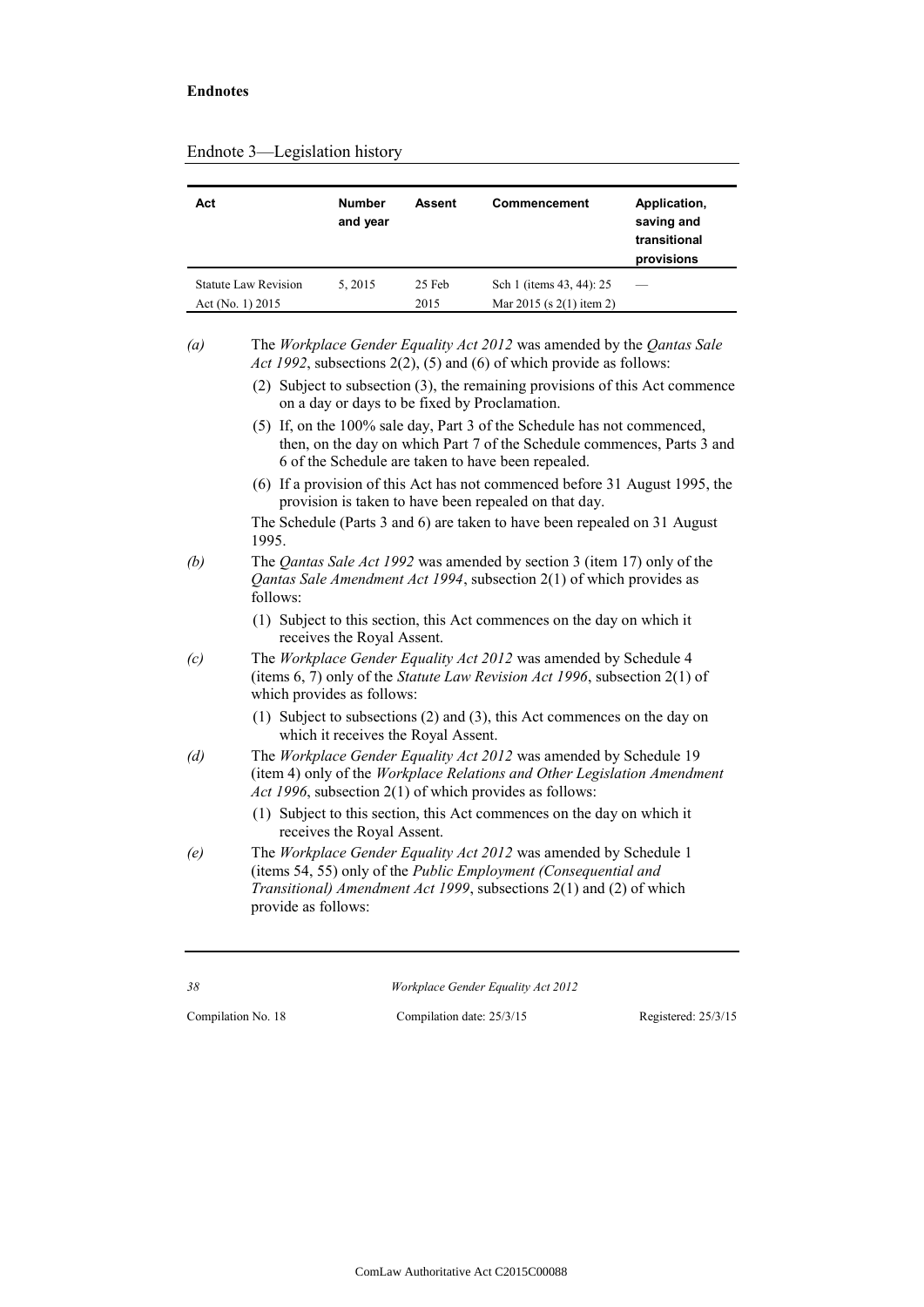- (1) In this Act, *commencing time* means the time when the *Public Service Act 1999* commences.
- (2) Subject to this section, this Act commences at the commencing time.
- *(f)* The *Workplace Gender Equality Act 2012* was amended by Schedule 3 (item 173) only of the *Corporations (Repeals, Consequentials and Transitionals) Act 2001*, subsection 2(3) of which provides as follows:
	- (3) Subject to subsections (4) to (10), Schedule 3 commences, or is taken to have commenced, at the same time as the *Corporations Act 2001*.
- *(g)* The *Workplace Gender Equality Act 2012* was amended by Schedule 1 (items 10–14) only of the *Employment, Workplace Relations and Small Business Legislation Amendment (Application of Criminal Code) Act 2001*, subsection 2(1) of which provides as follows:
	- (1) Subject to this section, this Act commences on the day after the day on which it receives the Royal Assent.
- *(h)* The *Workplace Gender Equality Act 2012* was amended by Schedule 3 (items 1 and 2) only of the *Safety, Rehabilitation and Compensation and Other Legislation Amendment Act 2001*, subsections 2(1) and (3) of which provide as follows:
	- (1) Subject to this section, this Act commences on the day on which it receives the Royal Assent.
	- (3) Items 12, 13, 14, 24, 27, 28, 29, 30, 34, 44, 46, 47, 48, 55 and 57 of Schedule 1, items 90, 91 and 101 of Schedule 2, and items 2 and 6 to 11 of Schedule 3 commence 28 days after the day on which this Act receives the Royal Assent.

*Workplace Gender Equality Act 2012 39*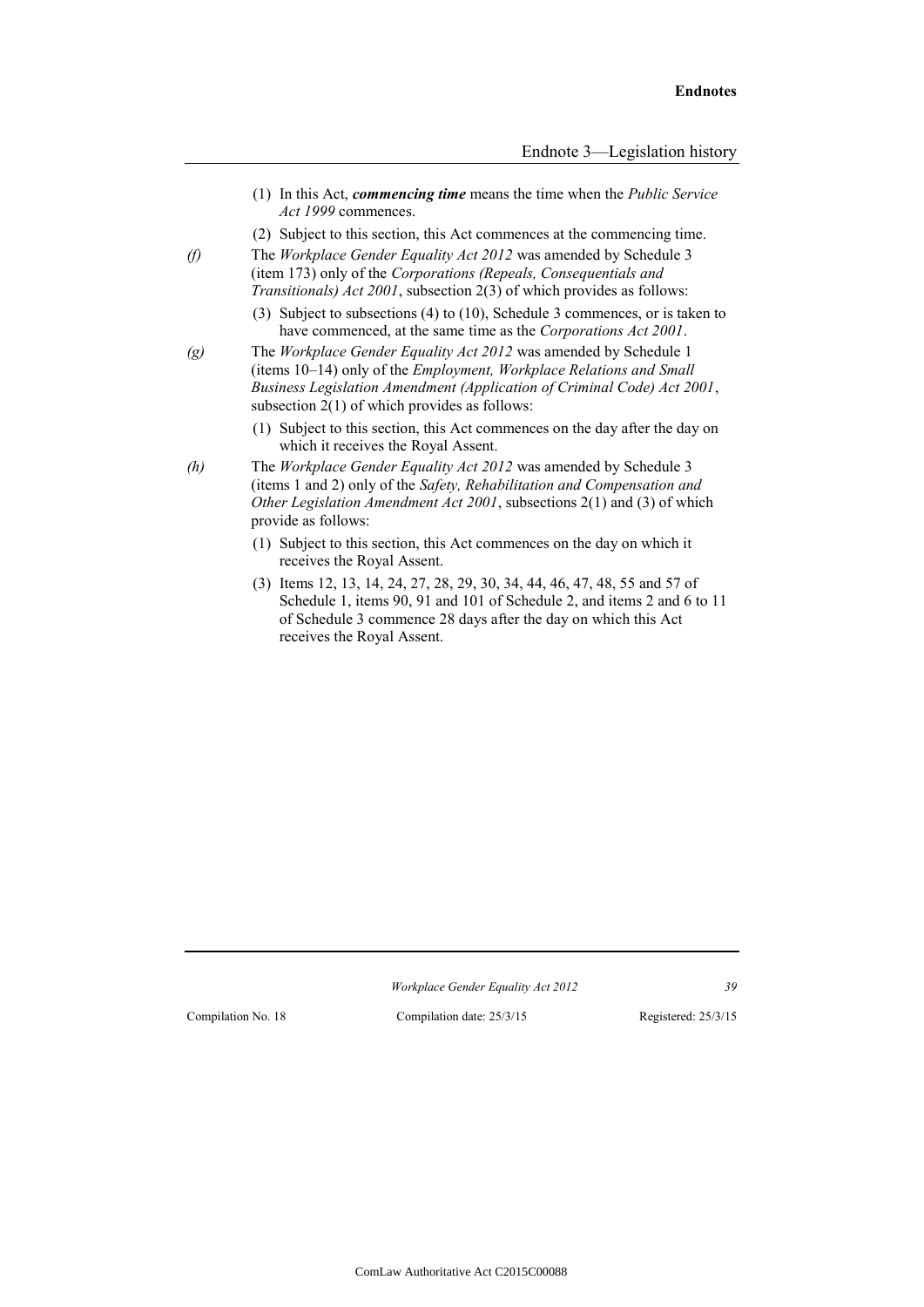Endnote 4—Amendment history

# **Endnote 4—Amendment history**

| <b>Provision affected</b> | <b>How affected</b>                                                                                                                                                                                                 |
|---------------------------|---------------------------------------------------------------------------------------------------------------------------------------------------------------------------------------------------------------------|
|                           |                                                                                                                                                                                                                     |
| Part I                    |                                                                                                                                                                                                                     |
|                           |                                                                                                                                                                                                                     |
|                           |                                                                                                                                                                                                                     |
|                           | rs No 179, 2012                                                                                                                                                                                                     |
|                           |                                                                                                                                                                                                                     |
|                           | am No 80, 1988; No 87, 1988; No 30, 1989; No 105, 1992; No 181,<br>1992; No 60, 1996; No 183, 1999; No 55, 2001; No 105, 2002; No 127,<br>2002; No 150, 2003; No 54, 2009; No 40, 2011; No 179, 2012; No 5,<br>2015 |
|                           |                                                                                                                                                                                                                     |
|                           |                                                                                                                                                                                                                     |
|                           |                                                                                                                                                                                                                     |
|                           | rep No 179, 2012                                                                                                                                                                                                    |
|                           |                                                                                                                                                                                                                     |
|                           |                                                                                                                                                                                                                     |
|                           | rep No 179, 2012                                                                                                                                                                                                    |
|                           |                                                                                                                                                                                                                     |
|                           | rep No 183, 1999                                                                                                                                                                                                    |
|                           |                                                                                                                                                                                                                     |
|                           | rep No 179, 2012                                                                                                                                                                                                    |
| Part III                  |                                                                                                                                                                                                                     |
|                           |                                                                                                                                                                                                                     |
|                           |                                                                                                                                                                                                                     |
|                           | am No 183, 1999; No 179, 2012; No 62, 2014                                                                                                                                                                          |
|                           |                                                                                                                                                                                                                     |
|                           |                                                                                                                                                                                                                     |
|                           |                                                                                                                                                                                                                     |
|                           |                                                                                                                                                                                                                     |
|                           |                                                                                                                                                                                                                     |

| 40                 | <i>Workplace Gender Equality Act 2012</i> |                       |
|--------------------|-------------------------------------------|-----------------------|
| Compilation No. 18 | Compilation date: 25/3/15                 | Registered: $25/3/15$ |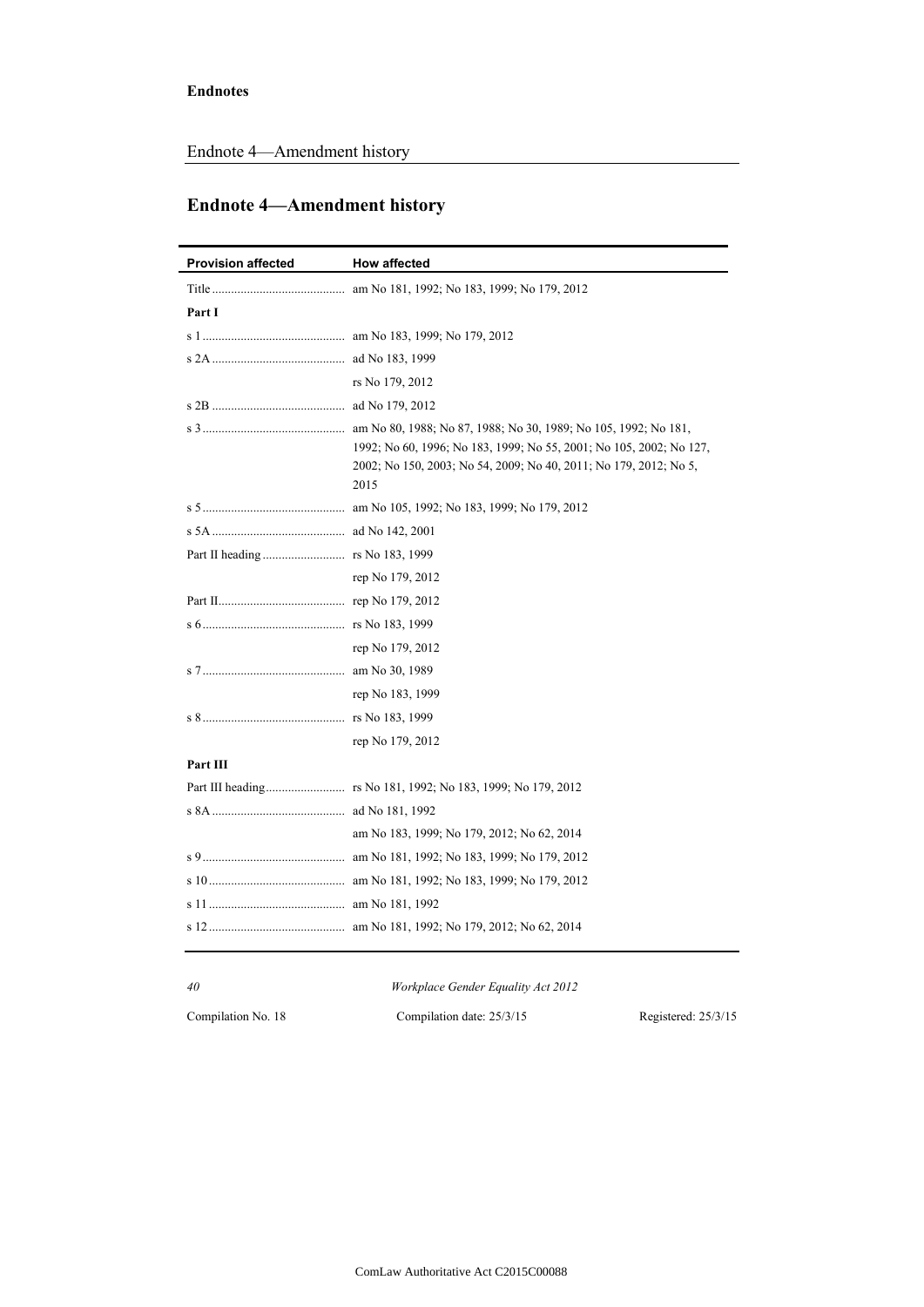#### **Endnotes**

| <b>Provision affected</b> | <b>How affected</b>           |
|---------------------------|-------------------------------|
| Part IV                   |                               |
|                           |                               |
|                           | rs No 183, 1999; No 179, 2012 |
|                           |                               |
|                           | rs No 183, 1999               |
|                           | am No 179, 2012               |
|                           |                               |
|                           |                               |
|                           | rs No 179, 2012               |
|                           | am No 62, 2014                |
|                           |                               |
|                           | rs No 183, 1999; No 179, 2012 |
|                           | am No 62, 2014                |
|                           |                               |
|                           | am No 62, 2014                |
|                           |                               |
|                           |                               |
|                           | rs No 179, 2012               |
|                           |                               |
|                           |                               |
|                           |                               |
| Part IVA                  |                               |
|                           |                               |
|                           |                               |
|                           | rs No 183, 1999; No 179, 2012 |
|                           |                               |
|                           | rs No 179, 2012               |
|                           |                               |
|                           |                               |
|                           |                               |
|                           |                               |
|                           |                               |

*Workplace Gender Equality Act 2012 41*